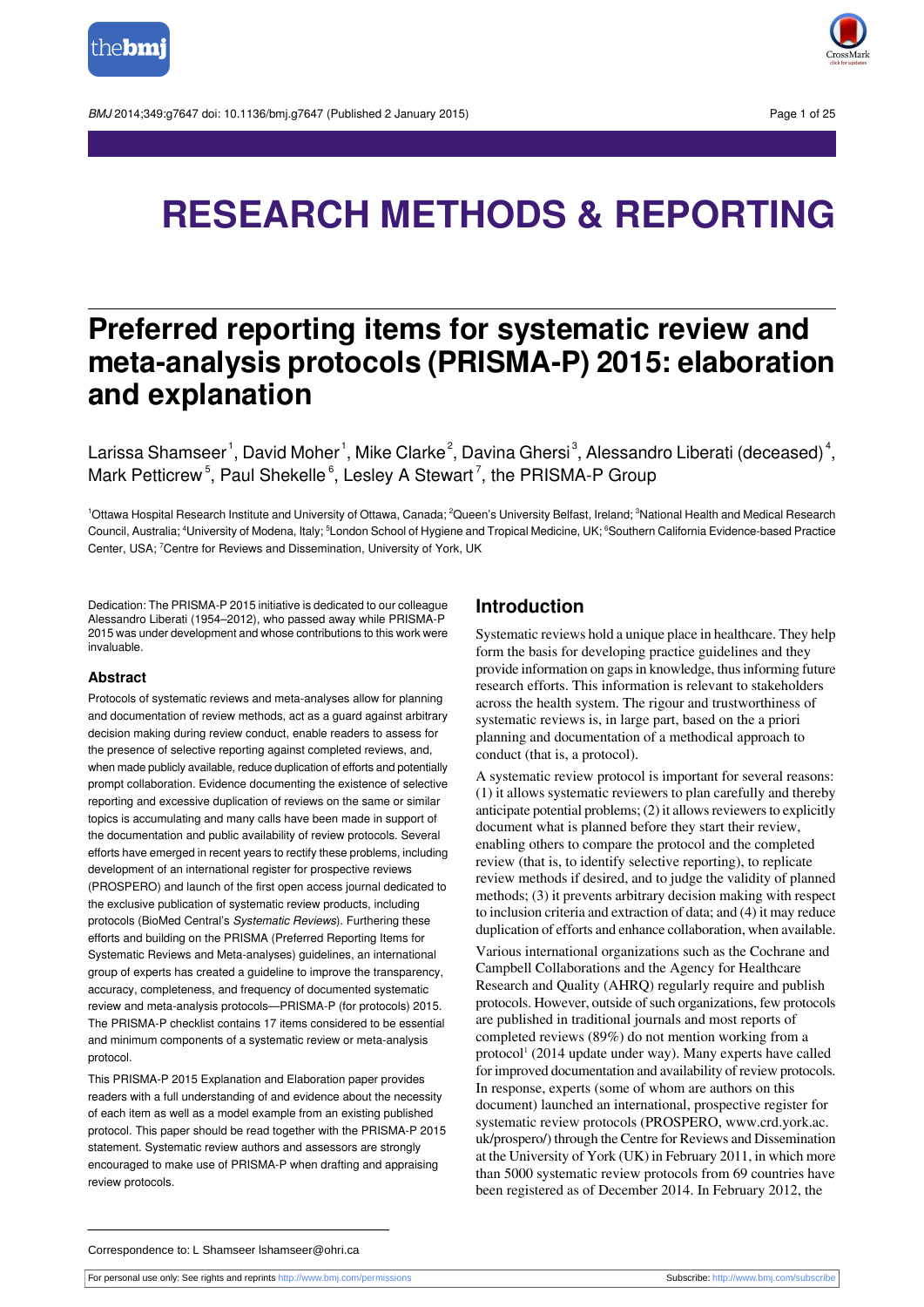first open accessjournal to exclusively publish systematic review products including protocols (BioMed Central's *Systematic Reviews*) was launched, in which 142 protocols have been published (June 2014). Outside of select systematic review organizations, little to no general guidance exists for preparing review protocols.

# **Selective reporting**

Arguably one of the most important functions of systematic review protocols is their role as a documentation of planned review methods, outcomes, and analyses that can be compared with completed reviews to detect whether unintended and undocumented changes were made. Bias related to selective reporting of outcomes (that is, when reporting is related to the statistical significance or direction of effect estimate) is a problem in clinical research. This is a well documented phenomenon in clinical trials, $2-7$  and similar findings are starting to emerge for systematic reviews (see item 13 for full discussion). $8-10$  When reviewers selectively choose which information to include in a report based on the direction and significance of findings, they risk biasing the evidence base on which healthcare decisions and policies are made.

Further to recent efforts to increase the documentation and availability of review protocols, the next logical step is the development of a set of standards that should be included in a review protocol. A well described protocol may facilitate and enhance the detection of undocumented changes to review methodology; it also may allow readers to gauge the potential impact of such changes as well as selective reporting of information on review findings.

To that end, a reporting guideline for systematic review protocols, an extension of the PRISMA (Preferred Items for Reporting Systematic Reviews and Meta-analyses) statement has been developed for protocols(PRISMA-P) and is described in detail in this paper.

# **Scope of PRISMA-P**

PRISMA-P is intended to guide the development of protocols of systematic reviews and meta-analyses evaluating therapeutic efficacy. Even for systematic reviews that are not evaluating efficacy, authors are encouraged to use PRISMA-P because of the lack of existing protocol guidance overall. For the purpose of this guidance, we define a protocol, broadly, as a document written before the start of a systematic review describing the rationale and intended purpose of the review, and the planned methodological and analytical approach (see box 1 for comprehensive definitions).

PRISMA-P is meant to be used primarily by authors preparing systematic review protocols for publication, public consumption, or otherwise. It is also intended for those commissioning and potentially funding reviews as a guide for applicants on what should they should include in their review protocols, and as a tool for peer reviewers to gauge whether a protocol contains essential details. PRISMA-P will also be helpful for journal editors and peer reviewers gauging the adequacy of review protocols for publication. A list of stakeholders to whom we believe PRISMA-P will be useful along with proposed benefits for each group is provided in table 1[⇓.](#page-22-0)

### **Development of PRISMA-P**

The PRISMA-P checklist is based on elements from the PROSPERO register,<sup>11</sup> the PRISMA checklist,<sup>12</sup> SPIRIT

(Standard Protocol Items: Recommendations for Interventional Trials) checklist items,<sup>13</sup> and Standard 2.6 from the Institute of Medicine's Standards for Systematic Reviews.<sup>14</sup> A detailed description of the steps undertaken during PRISMA-P development can be found in the PRISMA-P Statement paper.<sup>15</sup> The process follows general recommendations of the EQUATOR (Enhancing the Quality and Transparency of health Research) Network on how to develop a reporting guideline, of which one fundamental part is a consensus process.<sup>16</sup> An in-person consensus meeting of international experts was held in June 2011 in Rockville, MD, USA, to develop and refine PRISMA-P checklist items. All related guidance documents have undergone iterative revision within the PRISMA-P Group listed at the end of this document; members of the PRISMA-P Group contributed to the writing and identifying relevant examples in this document.

# **PRISMA-P checklist**

The final PRISMA-P checklist contains 17 numbered items(26 sub-items) that should be described, at minimum, in protocols of systematic reviews and meta-analyses (table [2⇓\)](#page-23-0). The checklist is divided into three main sections: administrative information, introduction, and methods. Readers familiar with PRISMA will observe that wording of the PRISMA-P checklists has, where possible, been harmonized with PRISMA checklist items, at least 13 of which are overlapping with PRISMA-P. We anticipate this will aid authors in transitioning their systematic review protocols prepared in accordance with PRISMA-P into full text, PRISMA-compliant, systematic review reports.

# **PRISMA-P Elaboration and Explanation**

The format of this document follows that of previously established reporting guidelines such as the PRISMA Explanation and Elaboration document<sup>17</sup>; it aims to provide readers with comprehensive explanations and evidence based rationales for each checklist item. Examples of good reporting for each checklist item have been identified from existing systematic review and meta-analysis protocols and are provided throughout this document to enhance reader understanding of items.

Although PRISMA-P focuses on a minimal list of items to consider when preparing a systematic review protocol, we have indicated instances where additional information may be desirable to improve transparency of the planned review process. The recommendations within PRISMA-P may require more words or space than authors are accustomed to. Providing detailed descriptions for some protocol elements (such as item 8, eligibility criteria; item 13, outcomes and prioritisation) will facilitate transparency and future reproducibility, and allow authors to shorten their methods section in a completed systematic review report, if desired, by providing a brief summary of the methods and referring readers to the completed protocol or PROSPERO record. We believe that providing in depth descriptions of planned methodological details for systematic reviews is in line with emerging journal policies aimed at facilitating reproducibility.<sup>18</sup>

Checklist items are numbered as we envision them appearing in a protocol, and reporting them in this sequential order is a suggestion that may facilitate reader comprehension. Authors should amend the order of appearance of checklist items if they deem it to be necessary. Most important is that authors describe each PRISMA-P item somewhere in their protocol.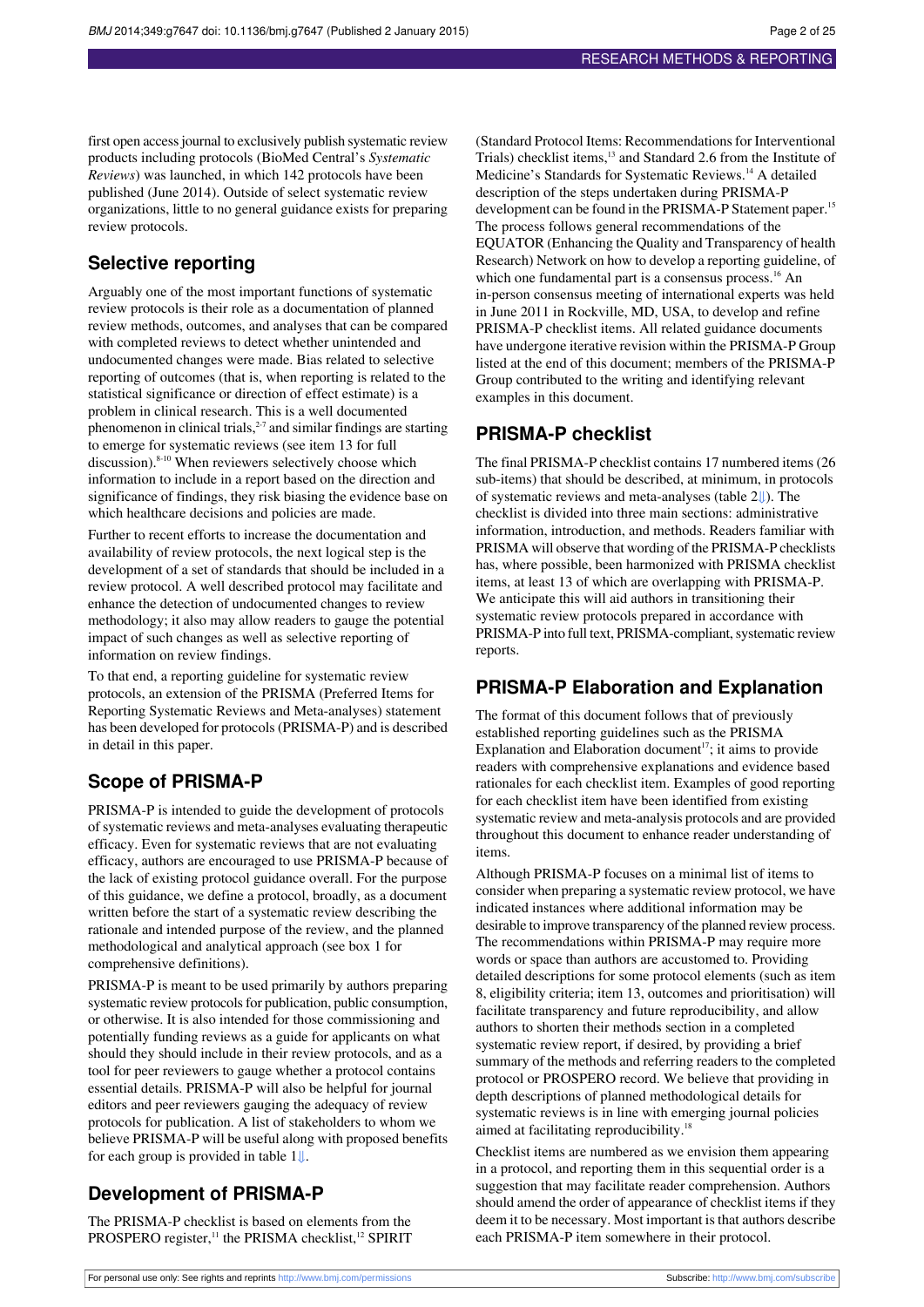#### **Box 1: PRISMA-P terminology**

Systematic review—A systematic review attempts to collate all relevant evidence that fits pre-specified eligibility criteria to answer a specific research question. It uses explicit, systematic methods to minimize bias in the identification, selection, synthesis, and summary<br>of studies. When done well, this provides reliable findings from which conclusions search that attempts to identify all studies that would meet the eligibility criteria; (c) an assessment of the validity of the findings of the included studies (such as assessment of risk of bias and confidence in cumulative estimates); and (d) systematic presentation, and synthesis, of the characteristics and findings of the included studies.

Meta-analysis—Meta-analysis is the use of statistical techniques to combine and summarize the results of multiple studies; they may or may not be contained within a systematic review. By combining data from several studies, meta-analyses can provide more precise<br>estimates of the effects of healthcare than those derived from the individual studies.

Systematic review protocol—In the context of systematic reviews and meta-analyses, a protocol is a document that presents an explicit scientific "road map" of a planned, uninitiated systematic review. The protocol details the rational and planned methodological and analytical approach of the review.

One point to note is that, while the development of a protocol abstract is not a listed requirement on the PRISMA-P checklist, authors are urged to consult the PRISMA extension for reporting conference and journal abstracts if so desired.<sup>19</sup> The examples and explanations for each checklist item follow; citations contained within examples have been removed to avoid potential confusion with citations in this article.

# **Section 1: Administrative information**

#### **Title**

Item 1a: Identification. Identify the report as a protocol of a systematic review

#### Example

"Postoperative outcomes following preoperative inspiratory muscle training in patients undergoing open cardiothoracic or upper abdominal surgery: protocol for a systematic review"<sup>20</sup>

#### Explanation

The knowledge in systematic reviews can be harnessed only if readers can easily identify them. Data indicate that systematic reviews are not always described as such in either the title or abstract; only 50% of systematic reviews included in a November 2004 sample used the terms "systematic review" or "meta-analysis" in their title or abstract.<sup>1</sup> Similar results have been reported elsewhere.<sup>21</sup> When this happens, reviews and meta-analyses may not be indexed in databases appropriately and risk not being found by potential users. This can lead to wasted efforts by systematic reviewers when knowledge they produce cannot be identified, one consequence of which may be unnecessary duplication of efforts by future reviewers.

Authors should title their report as a protocol of a systematic review and planned meta-analysis (the latter, only if known at the protocol stage). The term protocol indicates the existence of a plan for an upcoming, ongoing, or existing systematic review. Identification as a protocol may reduce unnecessary redundancy of systematic review efforts<sup>22</sup> and may also be helpful for readers seeking assistance in the design of future reviews. Although sensitive search strategies have been developed to identify systematic reviews,<sup>23</sup> inclusion of the terms systematic review or, if a meta-analysis is planned, meta-analysis in the title of a protocol may improve identification and retrieval.

We advise authors to use informative titles that make key information easily accessible to readers. Ideally, a title reflecting the PICO approach (participants, interventions, comparators, and outcomes) as well as time frame, setting, and study design, if desired (see Item 7), will provide readers with key information about the scope of the planned review.

#### Item 1b: Update. If the protocol is for an update of a previous systematic review, identify as such Example

"The association between proximity to animal-feeding operations and community health: a protocol for updating a systematic review"24

### Explanation

As explained in item 1a, authors can help to ensure awareness of the existence of a systematic review and review protocol by indicating this information in their title. Similar transparency will help readers identify whether the protocol in question is for conducting a new systematic review or an update of an existing one; ideally, this information should be reported within the title. Updates and, sometimes, expansions of an existing systematic review allow for the consideration of new evidence to bring previously published systematic reviews up to date.<sup>25</sup> Updating systematic reviews and identifying methods and signals for when to do so are increasingly being studied, $26-30$ given that out of date systematic review evidence can be harmful,<sup>31</sup> particularly when updates yield changes in the direction of effect of one or more outcomes. Although systematic review updates are not always published as full length articles, they warrant an independent publication, the title of which should reflect its purpose.

### **Registration**

Item 2. If registered, provide the name of the registry (such as PROSPERO) and registration number

#### **Example**

"In accordance with the guidelines, our systematic review protocol was registered with the International Prospective Register of Systematic Reviews(PROSPERO) on 11 July 2011 and was last updated on 19 January, 2012 (registration number CRD42011001410)."<sup>32</sup>

#### Explanation

Registration of systematic review protocol details is now recognized as desirable in order to promote and maintain transparency in the systematic review process, to assist in minimizing the risk of bias(es), and help to reduce unnecessary duplication of reviews.<sup>33</sup> At the time of publication, only one registry for prospective systematic review registration exists—the PROSPERO register [\(www.crd.york.ac.uk/prospero/](http://www.crd.york.ac.uk/prospero/) ). The PROSPERO register provides review authors with the opportunity to freely register reviews evaluating interventions and strategies to prevent, diagnose, treat, and monitor conditions for which there is a health related outcome.<sup>34 35</sup> Since October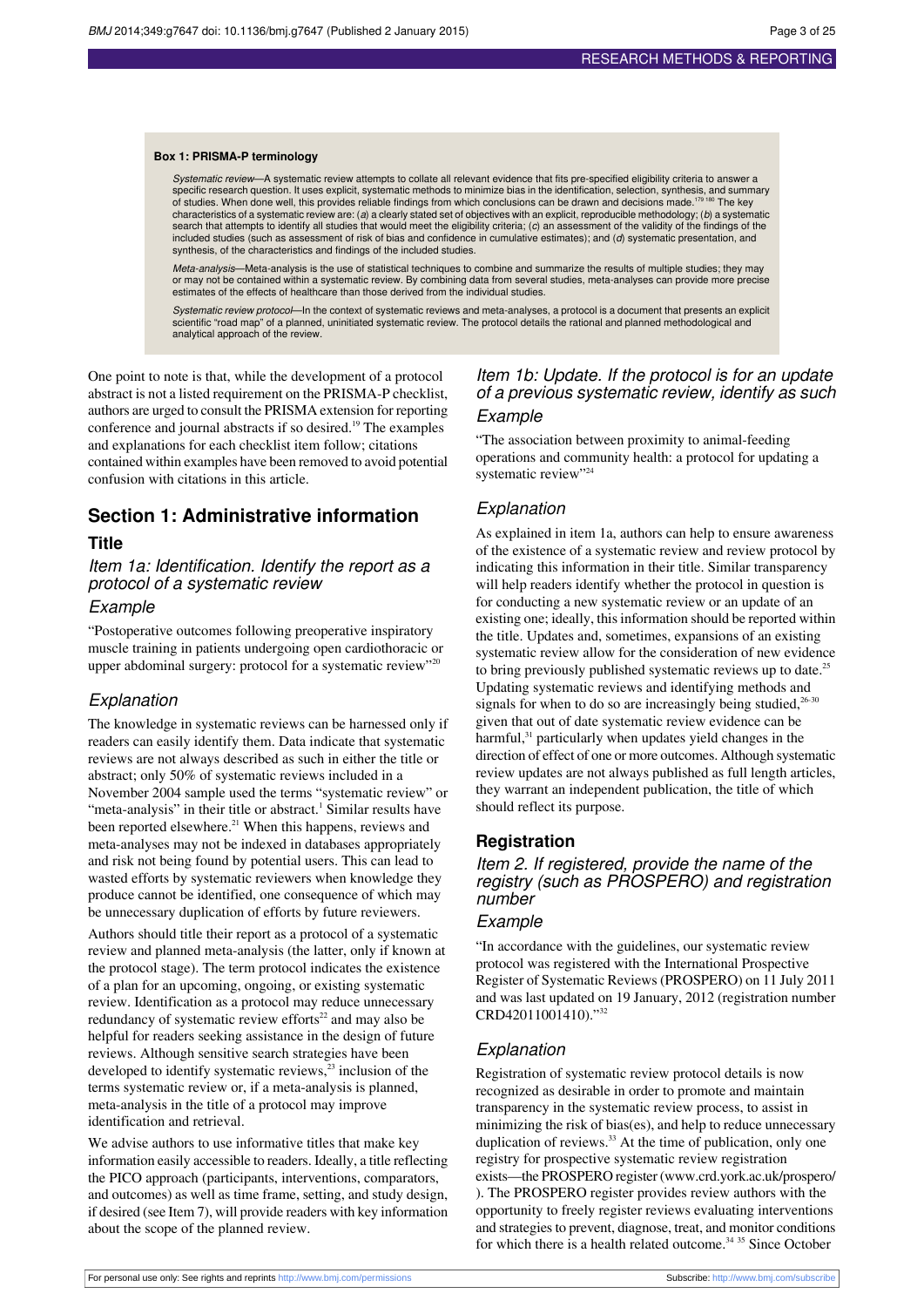2013, key details from new protocols published in the *Cochrane Library* have been automatically added to PROSPERO on a daily basis. Future plans for PROSPERO include broadening inclusion to all systematic reviews with a health related outcome in the broadest sense (such as reviews of risk factors and genetic associations).

PROSPERO contains 22 mandatory items and 18 optional fields to capture key review attributes. However, it does not capture all information thatshould be included in a review protocol and does not preclude documentation and publication of a full review protocol. For easy transition from a registry entry into a full review protocol, many PRISMA-P items are based on PROSPERO items.

As with the preparation of a review protocol, the process of review registration forces authors to think through review methods and hopefully avoid future changes which may be associated with reporting biases. Furthermore, the registry entry itself provides readers with a reference to compare against complete reviews, in the absence of an available protocol, to examine for reporting biases. Logically, the planning, conduct, and reporting of reviews should involve efforts to help detect and minimize such bias. $10^{36}$  Registration helps by prospectively recording key features of the planned review when the protocol has been finalized but before any eligibility screening has started, and making this information available publically and freely. This information provides those contemplating commissioning or undertaking a review to identify whether a relevant review is already planned or underway, if not completed. This should help avoid unplanned duplication, ensuring efficient use of resources and offering potential for future collaboration.<sup>37</sup> <sup>38</sup> Of 73 randomly selected systematic reviews of randomised trials published in 2010, 49 (67%) had at least one overlapping meta-analysis that did not represent an update (that is, same comparison, type of population or indication, and outcome). $37$  This signals a potentially large degree of wasted efforts.

Details and justification of any changes or amendments (see Item 4) made during the review process should be added to the registration record and reported in the final systematic review results report. By registering this information, the opportunity for post hoc manipulation and potential consequent bias are likely minimized. The public record allows comparison of published review results with what was planned so that readers can judge whether any discrepancies are likely to have introduced bias.

Registration information is increasingly being asked for by a number of journals as part of their submission process. $33\frac{39}{40}$ Once reviews are registered on PROSPERO, authors receive a unique identification number that authors should report in a review protocol, and in all publications arising from a review (that is, the protocol and completed review); doing so ensures that they can easily and confidently be identified as related.

#### **Authors**

Item 3a: Contact information. Provide name, institutional affiliation, and email address of all protocol authors; provide physical mailing address of corresponding author

#### Example

"\*Corresponding author: Frances C Hillier frances.hillier@durham.ac.uk

Author Affiliations

1 Department of Geography, Wolfson Research Institute, Durham University Queen's Campus, University Boulevard, Stockton-on-Tees, TS17 6BH, UK

2 Obesity Related Behaviours Research Group, School of Medicine and Health, Wolfson Research Institute, Durham University Queen's Campus, University Boulevard, Stockton-on-Tees, TS17 6BH, UK

Email: Clare L Bambra clare.bambra@durham.ac.uk - Frances C Hillier frances.hillier@durham.ac.uk - Helen J Moore helen.moore@durham.ac.uk - Carolyn D Summerbell carolyn.summerbell@durham.ac.uk"<sup>41</sup>

#### Explanation

Individuals who have made substantive intellectual contributions to the development of the systematic review protocol should provide their names, affiliations, and contact information even if the protocol is not published or intended to be published. Together with contributorship (Item 3b), this information can help identify competing interests and ghost authorship<sup>42</sup> and enhance the recognition and accountability of protocol authors and transparency of the review.<sup>43</sup> Although ghost authorship itself may not necessarily contribute to scientific bias, it may reflect the undisclosed shaping role played by companies or other groups with vested interests in the design or reporting of a study. $42\overline{44-46}$ 

In some instances, because of the nature of a relationship with a funder or sensitivity of the potential data, reviewers may not wish to have their names on a protocol before the systematic review is completed. In these instances, reviewers should provide contact information for the sponsor (host institution or funder) or for an individual assigned to deal with reader queries.

#### Item 3b: Contributions. Describe contributions of protocol authors and identify the guarantor of the review

#### Example

"DF is the guarantor. JE, RR and DM drafted the manuscript. All authors contributed to the development of the selection criteria, the risk of bias assessment strategy and data extraction criteria. SB developed the search strategy. RR provided statistical expertise. DF provided expertise on venous thromboembolism. SJ contributed to the section on health economics. All authors read, provided feedback and approved the final manuscript."<sup>47</sup>

#### Explanation

Some journals urge that published articles include descriptions of the contributions of each named author.<sup>43 48</sup> Likewise, in review protocols, together with names and contact information, the role(s) of each author should be clearly described. In biomedical publishing, journals require authors to have contributed to an article in at least the following ways: (1) contributed substantially to the conception and design of the study, the acquisition of data, or the analysis and interpretation; (2) drafted or provided critical revision of the article; and (3) provided final approval of the version to be published.<sup>49</sup>

The guarantor of a research article is the author who assumes the overall responsibility for the scientific integrity of the work as a whole and should be identified as such.<sup>46 49</sup> The term corresponding author typically represents the notion of "guarantor," and is also used to indicate which co-author is responsible for pre- and post-acceptance communication with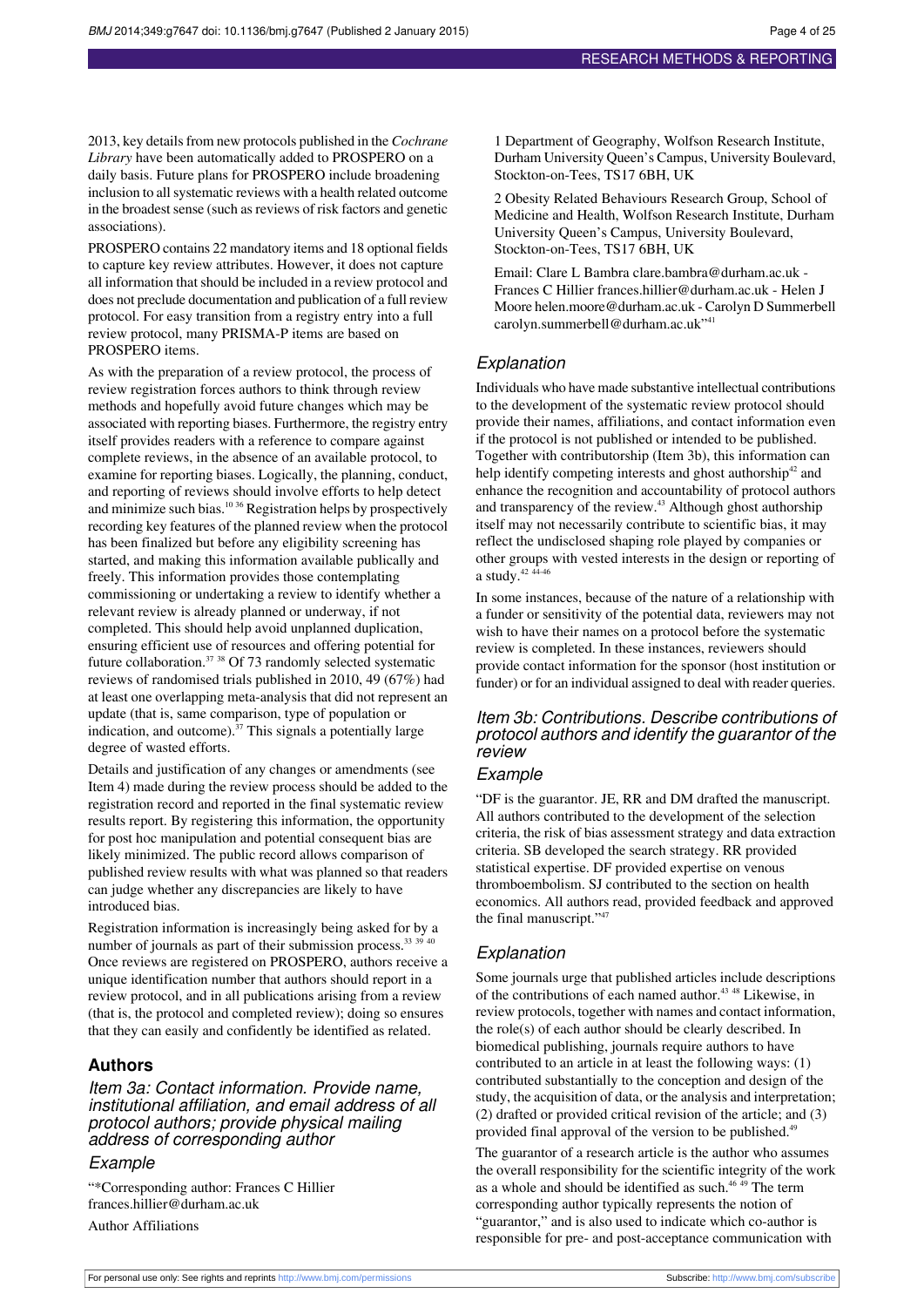the publishing journal and for taking queries to all other co-authors. A guarantor should be able to answer queries about the order of authors on the manuscript and about the research itself.<sup>49</sup> The guarantor is often listed as either the first named or most senior (often last) author.

#### **Amendments**

Item 4 If the report represents an amendment of a previously completed or published protocol, identify as such and indicate what changes were made; otherwise state plan for documenting important protocol amendments

#### Example 1

"In the event of protocol amendments, the date of each amendment will be accompanied by a description of the change and the rationale."<sup>50</sup>

### Example 2

"If we need to amend this protocol, we will give the date of each amendment, describe the change and give the rationale in this section. Changes will not be incorporated into the protocol."<sup>51</sup>

#### Explanation

Systematic review protocols are typically iterative documents; modifications to protocols before and during the review process are to be expected. Systematic reviewers should give careful consideration to a review's methodological and analytical approach early on to avoid unnecessary changes after protocol development. A study of trials funded by pharmaceutical companies indicate that at least a third of amendments made to original trial protocols could have been prevented if key issues were given more consideration during protocol development<sup>52</sup>; this is likely true for systematic reviews as well. A 2002 study of 66 Cochrane reviews found that 91% of completed reviews had major changes from the protocol.<sup>36</sup> More recently, at least 20% of Cochrane reviews have been found to make post-protocol modifications to review outcomes (that is, addition, removal, or reprioritization), many of which are based on significance of the outcome in the completed review. Making changes to review outcomes, after knowledge of findings from included studies can introduce bias into the review process, mislead readers and possibly affect patient care. Cochrane reviews have since evolved to provide a dedicated section in which authors should report any changes made from the documented protocol.<sup>53</sup> Likewise, inclusion of a table summarizing protocol amendments is a mandatory requirement for reviews produced by AHRQ's Effective Health Care Program (table [3⇓](#page-24-0)). The PROSPERO register also allows for and tracks amendments of registered protocols.

Although many amendments do not introduce bias, changes from earlier protocol versions or from the registry entry should be transparently identified as such in each documented version of the protocol so that, at minimum, readers can evaluate the potential for bias. For protocols in which no amendments have yet been made, authors should include a description of the process for dealing with and documenting future amendments (that is, who will ultimately be responsible for approving, documenting, and implementing them). An updated protocol should be identified with a new version number and a list of specific amendments that were made to the previous version (see table [3⇓](#page-24-0)).

#### **Support**

Item 5a: Sources. Indicate sources of financial or other support for the review

#### Example

"This systematic review is funded by the Institute for Neurosciences, Mental Health and Addition, Canadian Institutes of Health Research (funding reference number KSD-115551; Effectiveness of the Screening, Brief Intervention and Referral to Treatment (SBIRT) Model for Reducing Illicit Drug Use: A Systematic Review)."<sup>54</sup>

#### Explanation

its use.<sup>62</sup>

An updated Cochrane review indicates that drug trials funded by the pharmaceutical industry report significantly greater benefits, fewer harms, and more favourable overall conclusions than those with non-industry funding.<sup>55 56</sup> This issue, termed sponsorship bias, has been characterized less frequently in systematic reviews and meta-analyses. Of note, since 2004 the Cochrane Collaboration has prohibited industry support for its reviews.<sup>57</sup> One study indicates that conclusions from company supported reviews (2003, issue 1) recommended a drug not recommended in a matching, non-industry funded Cochrane review, despite both reviews having similar treatment effects; Cochrane reviews also had greater methodological transparency.<sup>58</sup> Another study of 124 meta-analyses found that meta-analyses with financial tiesto one pharmaceutical company (n=49) were associated with more favourable conclusions, yet not more favourable results, than those with other financial ties.<sup>59</sup> Another study failed to replicate these findings, but it did find that industry supported meta-analyses have worse methodological quality than meta-analyses supported by non-profit organizations or unsupported meta-analyses.<sup>6</sup> Review authors should disclose sources of financial and non-financial support for their review, if known at the protocol stage. If a review is not funded at the time the protocol is first registered and made available, the proposed sources of support should be listed and updated once funding is confirmed. Along with Item 5c (role of funder or sponsor), this information will help readers assess whether any competing interests or potential influences are present. As an example, the evaluation of sugar

Non-financial sources of support that should be disclosed may include the provision of services by an institution or funder, an information specialist who will help to obtain articles, access to a commercial database not otherwise available to reviewers, or in-kind use of software to manage or analyze review data.

sweetened beverages and weight gain has recently received much attention for their purported association with negative health outcomes. A systematic review of reviews of sugar sweetened beverages and weight gain found that reviews identified as being affiliated with or supported by the food industry were five times more likely to report no positive, significant association with weight gain than non-industry affiliated reviews.<sup>61</sup> This finding highlights a need for authors to disclose their affiliations and sources of funding. Inclusion of the "financial conflicts of interest checklist 2010" with a protocol is recommended to help readers identify potential conflicts to be aware of; many journals have already instituted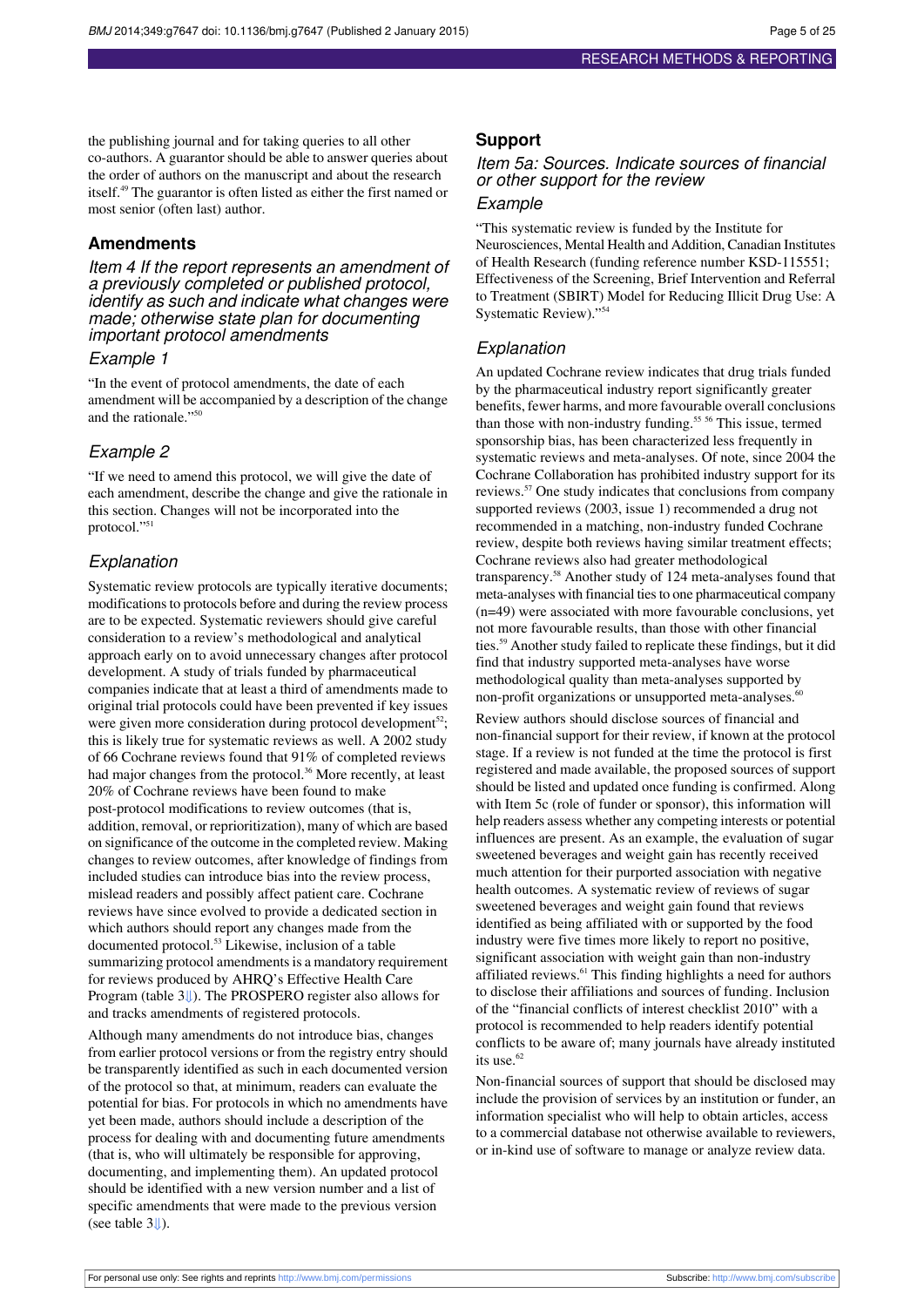# Item 5b: Sponsor. Provide name of the review funder and/or sponsor

#### Example 1

"The Chartered Society of Physiotherapy Charitable Trust funded this research."<sup>63</sup>

## Example 2

"The Laboratory of Research and Clinical Applications in Ophthalmology (Aristotle University of Thessaloniki) is the Sponsor, meaning that it has overall control of the data. No funding has been received for this study."<sup>6</sup>

# Explanation

The term "sponsor" is most often associated with clinical trials in reference to the individual, company, institution, or organization assuming overall responsibility for the initiation and management of the trial.<sup>65</sup> However, because systematic reviews are often commissioned and funded by large agencies or companies, it is important for protocol authors to name both the sponsor and funder (Item 5a) in the review protocol, if applicable. The sponsor may not necessarily refer to the main funder if, for instance, a funder provides monies to a third party (sponsor) to carry out the research. This may happen, for example, if a company provides funds to a university researcher, whereby the university would become the sponsor of the review. Where relevant, the sponsor should be named in a review protocol.

# Item 5c: Role of sponsor and/or funder. Describe roles of funder(s), sponsor(s), and/or institution(s), if any, in developing the protocol

# Example

"The Nova Scotia Health Research Foundation (NSHRF) is funding the Chronic LBP IPD Meta-analysis project. This funding will support the collection of the individual participant data by the original investigators, data management and analyses. The NSHRF is not involved in any other aspect of the project, such as the design of the project's protocol and analysis plan, the collection and analyses. The funder will have no input on the interpretation or publication of the study results."<sup>66</sup>

### Explanation

When the sponsor or funder (sometimes the same entity) with competing interests has a substantial role in the planning, conduct, or dissemination of a systematic review, there is potential for bias if authors do not manage the interests of all parties appropriately. Although both industry and non-industry reviews are subject to potential bias(es), published reports of reviews with commercial sponsorship tend to describe lower quality methods and more favourable conclusions.<sup>58-60 67</sup> Examples exist of unfavourable reviews being suppressed by commercial sponsors.<sup>68 69</sup>

To provide full transparency into the potential relevance of competing interests, review protocols should explicitly describe the roles (if any) of the sponsor and funders in protocol development, review conduct, data analysis and interpretation, and dissemination of the final report. It is important to specify who will make the final decision about these elements of the systematic review, particularly if disagreements arise. Any restrictions on disseminating the final report of the review should also be documented.

# **Section 2: Introduction**

# **Rationale**

# Item 6. Describe the rationale for the review in the context of what is already known

#### Example

[Review title: Trendsin child and adolescent obesity prevalence according to socioeconomic position: protocol for a systematic review]

"It is well recognised that childhood obesity is a significant public health issue, with adverse physical and psychological effects that persist beyond childhood into the adult years. After decades of rapid increase, it appears that childhood obesity prevalence in developed countries is starting to plateau. Reviews of international evidence have shown that the prevalence of obesity in children and adolescents is stabilising in countries including Australia, Japan, France, the UK and US. However, evidence also suggests that such progress may not have been shared among children across all socioeconomic groups.

An international systematic review published in 2010 examined obesity prevalence trends and reported levelling off of the obesity epidemic in recent years. Heterogeneity in obesity trends were reported across socioeconomic strata, with levelling of obesity prevalence less apparent for more disadvantaged socioeconomic groups. However, the authors noted that trends by socioeconomic strata were only explored in a small number of their included studies. Individual studies reporting the impact ofsocioeconomic position (SEP) on obesity prevalence provided mixed results. Studies from Australia and England reported socioeconomic differences in obesity trends among children and adolescents, while evidence from France did not show a difference. With a specific focus on SEP and childhood obesity, this review will capture additional data, including papers published since 2010, to allow greater understanding of trends in the prevalence of obesity by SEP.

Further investigation is warranted, particularly because of the existing excess burden of obesity in children in a lower SEP. Given the health risks associated with excess weight, and the observed socioeconomic patterning in chronic diseases, if trends in obesity prevalence are not improving at the same rate across socioeconomic groups, this will likely lead to further inequalities across a range of health and wellbeing outcomes. Understanding the differences between subgroups of the population is critical to ensuring policy makers can make informed decisions as to where preventive efforts should be focused. This is particularly important in light of evidence that demonstrates differential effectiveness of a number of obesity prevention interventions according to SEP."<sup>70</sup>

### Explanation

Readers need to understand the rationale behind the decision to perform the systematic review and what the results may add to what is already known. Authors should explain the impetus for the systematic review (such as to support clinical guideline development, to address uncertainty or variation in practice in approaches to a specific clinical problem, to support policy development, to provide a more precise estimate of effect, to update a previous review) and briefly summarize how the review builds on and could add to prior knowledge. In the case of a protocol to update an existing review, authors should cite the previous or original review and, in the methods section, point out any planned modifications from the original review in the protocol for the update, $71$  perhaps with a section heading "updated methods." Where possible, the primary audience for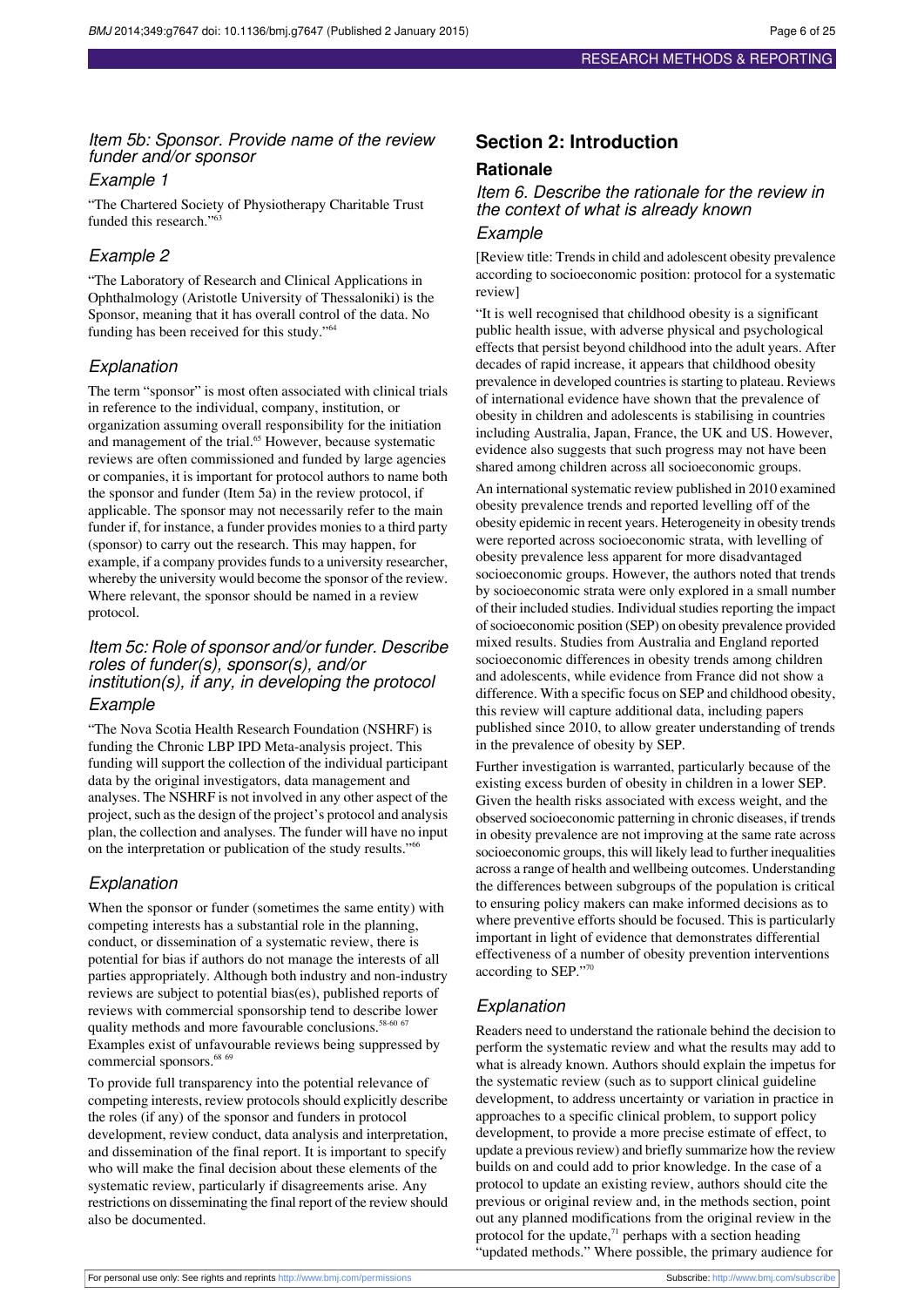the review and the review perspective (that is, patient or clinician decision making, public health, health policy) should be clear.

Ideally, the rationale section should set the context for both the protocol as well as the systematic review. Background detail on the clinical condition should be sufficient to help the reader establish the overall significance of the proposed systematic review for developing new knowledge of interest and to help clarify key decisions or processes undertaken in the research protocol. These might include the specific focus of the population, intervention, comparator(s), and outcome (with emphasis on specific outcomes), settings, study designs, and time frames. As well, the means by which key perspectives represented in the review were obtained (that is, patient or other stakeholder engagement) should be described.

#### **Objectives**

Item 7. Provide an explicit statement of the question(s) the review will address with reference to participants, interventions, comparators, and outcomes (PICO)

#### Example 1

"The aim of this systematic review is to evaluate the effectiveness and harms of perioperative pregabalin in the management of postoperative pain for the diverse patients undergoing various surgical procedures. To this end, the proposed systematic review will answer the following questions:

1. When compared with standard multimodal analgesia, what are the comparative effectiveness and harms of the co-administration of pregabalin in the perioperative pain management of adult patients?

2. Is there a definitive opioid-sparing advantage of pregabalin (for example, lower risk of nausea, vomiting, somnolence, opioid use, and other opioid-related side effects) when used for perioperative pain management in adults?

3. For questions 1 and 2 above, what clinical and study methodological characteristics explain the heterogeneity in results?" $^{72}$ 

### Example 2

"The objectives of our study are to systematically review the literature for qualitative evidence that explores the factors that influence the decision of individuals aged 50 years or over at average risk for CRC to participate in CRC screening, and how those factors vary by sex, ethnicity and SES. Our secondary aim will be to generate a framework to better understand the perceived benefits and barriers that affect individual decision-making."<sup>73</sup>

#### **Explanation**

Among the most crucial pieces of information to include in a review protocol are the question(s) the reviewers plan to investigate, or simply, the review's objectives. Along with the review's rationale (Item 6), this information provides the reader with context and understanding for why the review is being carried out and what the reviewers hope to achieve. Several key components, namely the planned population, intervention, comparator, and outcome (that is, PICO elements) at minimum should form the basis for developing a specific, well designed review question. Additional elements such as setting, study design, and time frame (that is, length of follow-up) may also be included in the review question, but if not, should certainly appear in the review's eligibility criteria (Item 8). Guidance is available to help researchers develop a research question.<sup>74 75</sup>

Reviews may focus on one PICO element more than others given the planned scope of the review; authors should clearly state this emphasis in the protocol.

## **Section 3: Methods**

#### **Eligibility criteria**

Item 8. Specify the study characteristics (such as PICO, study design, setting, time frame) and report characteristics (such as years considered, language, publication status) to be used as criteria for eligibility for the review

# Example:

#### "**Eligibility criteria**

"Studies will be selected according to the criteria outlined below.

#### Study designs

We will include randomized controlled trials (RCTs), including cluster RCTs, controlled (non-randomized) clinical trials(CCTs) or cluster trials, interrupted time series (ITS) studies with at least three data points before and after the intervention, controlled before-after (CBA) studies, prospective and retrospective comparative cohort studies, and case-control or nested case-control studies. Cluster randomized, cluster non-randomized, or CBA studies will be included only if there are at least two intervention sites and two control sites. We will exclude cross-sectional studies, case series, and case reports.

#### **Participants**

We will include studies examining the general adult human population or healthy adult humans(18 years or older). We will also include studies on people who are overweight or obese, but will otherwise exclude studies of populations restricted to specific diseases, conditions, or metabolic disorders. We will include studies addressing both adults and children if data provided for adults are reported separately.

#### Interventions

Of interest are interventions addressing SSB consumption, taking a broad perspective. In addition to direct consumption studies, we would consider interventions that influence consumption, such as those addressing the level of access to SSBs (e.g. university/college policy) and educational interventions addressing consumption as relevant. Non-specific or multi-faceted behavioural, educational, or policy interventions may also be included subject to the level of evidence that exists for the aforementioned interventions/exposures. We will also consider other types of interventions on a case by case basis, subject to what exists in the literature.

In terms of defining an SSB, we view them as akin to a complex intervention because they are composed of several parts. For example, in addition to sugar, some beverages contain caffeine and the by-products of caramel colouring (2-methylimidazole, 4-methylimidazole), which may contribute independently to adverse health outcomes. The scope of the review, therefore, warrants an examination of SSB consumption as a whole, rather than the specific constituents as exposure variables. Otherwise, such evaluations would have necessarily required the inclusion of studies addressing those constituents and in foods and drinks other than SSBs.

We will use the Centers for Disease Control and Prevention (CDC) definition of SSB for drinks that should be included. According to the CDC, SSBs contain added caloric sweeteners, which would include natural sweeteners such as honey and concentrated fruit juice. We have developed a classification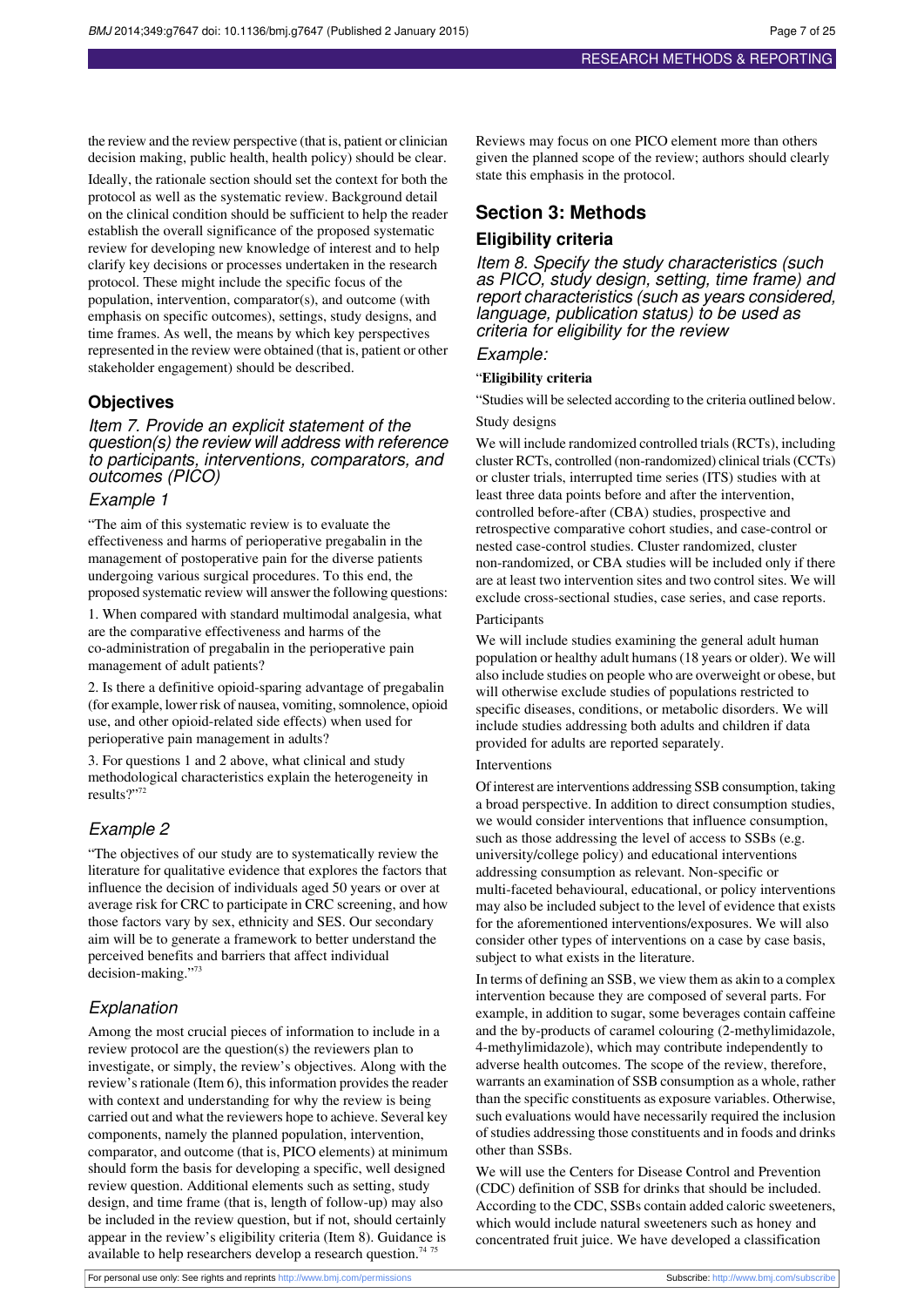scheme based on the CDC definition for use during the review (see classification scheme for SSBs below). For beverages such as coffee, tea, and homemade lemonade, studies will be included in the review if they explicitly state that sugar was added. We will exclude artificially sweetened (e.g. with aspartame or sucralose) beverages, alcoholic beverages, and 100% fruit or vegetable juices as exposures/interventions.

We will classify SSBs described in studies according to the following broad categories:

• Sodas-caffeinated/non-caffeinated (soft drinks, soda, pop, soda pop)

• Other non-carbonated sweetened beverages(fruitades, fruit drinks, fruit punches, [iced] teas, coffees, non-dairy fruit smoothies)-caffeinated/non-caffeinated

• Fortified sweetened beverages (energy drinks, fortified waters, sports drinks)-caffeinated/non-caffeinated and containing vitamins, amino acids, herbal stimulants, or other ingredients

• Flavored/sweetened milk or milk alternative beverages (dairy, soy, almond, milkshakes, dairy based fruit smoothies)-caffeinated/non-caffeinated

#### Comparators

Given the broad perspective for interventions of interest, several comparisons will be relevant to include. Some may be more likely to come from observational designs and others from experimental studies.

Direct consumption studies:

1. SSB consumption compared with consumption of non-SSB drink (e.g. 100% fruit juice, artificially sweetened beverage, water)

2. Higher level of SSB consumption versus lower level of SSB consumption for the same drink type (e.g. carbonated cola beverages)

3. Comparisons among different categories of SSBs (e.g. soft drinks compared with fruit drinks; see classification scheme for SSBs) consumed in similar amounts

#### Interventions that influence consumption:

4. One level of access to SSB compared with another level of access (e.g. university/college policy on beverages in vending machines)

5. Educational intervention to specifically promote lower or no SSB consumption compared with no educational intervention/regular curriculum coverage/general health-focussed intervention

6. Non-specific or multi-faceted educational, behavioural, or policy dietary intervention (may include component of SSB consumption) compared with no intervention

7. Other comparisons involving interventions that address our research question (interventions assessed on a case by case basis, as encountered in the literature)

For comparator groups 2 and 3, we anticipate that volume will be the most feasible to analyse; however, we will extract all measures in which consumption is reported (e.g. volume, caloric intake from sugar) in studies to see what analysis is possible.

For feasibility, category 6 comparisons (non-specific, multi-faceted interventions) will be coded at title/abstract screening and not put through to full text screening. If sparse evidence exists in the other potential comparison types, we will revisit eligibility for comparison 6.

Outcomes

Endpoints important for decision making are of primary interest. If reported on, these will be analysed and graded. If a given clinical endpoint is not reported on, we will analyse and grade their relevant surrogate outcome(s).

- Endpoints important for decision making:
- Adverse cardiovascular (including cerebrovascular) events
- Cancer (excluding basal cell and squamous cell carcinoma)
- Chronic kidney disease
- Mortality
- Overweight/obesity
- Type 2 diabetes
- Dental caries
- Quality of life (generic, validated tools only, such as those in Additional file 2)
- Gout
- Surrogate outcomes:
- Pre-diabetes
- Metabolic syndrome
- Change in cardiovascular disease (CVD) risk
- Progression of obesity
- Dyslipidemia
- Hypertension

As some outcomes may be reported as a composite measure, we will extract all composite and individual outcomes as reported in the studies.

Outcomes will be collected as reported, with the exception of quality of life, which will be collected only if assessed with generic (not disease specific), validated tools. Due to possible variation in disease definitions over time, we will extract definitions of outcomes as reported in individual studies. We will extract outcomes in all data forms (e.g. dichotomous, continuous) as reported in the included studies.

Timing

Studies will be selected for inclusion based on the length of follow-up of outcomes. The following will be used as a guide for all study designs:

- For all decision making endpoint outcomes, studies should have a follow-up time of at least 1 year.
- For all surrogate outcomes, studies should be at least 6 months duration for follow-up.
- For cancer, studies should be at least 1 year duration for follow-up. Some types of cancer may need longer than a 1 year follow-up, but this will be evaluated on a case by case basis.

#### Setting

There will be no restrictions by type of setting.

Language

We will include articles reported in the English and French languages. A list of possibly relevant titles in other languages will be provided as an appendix."<sup>76</sup>

#### Explanation

The requirement and ability to pre-specify eligibility criteria (sometimes denoted inclusion or exclusion criteria) that reviewers will use to identify relevant studies for inclusion is a defining feature of a systematic review.<sup>77</sup> Making this information available to readers of protocols, as in completed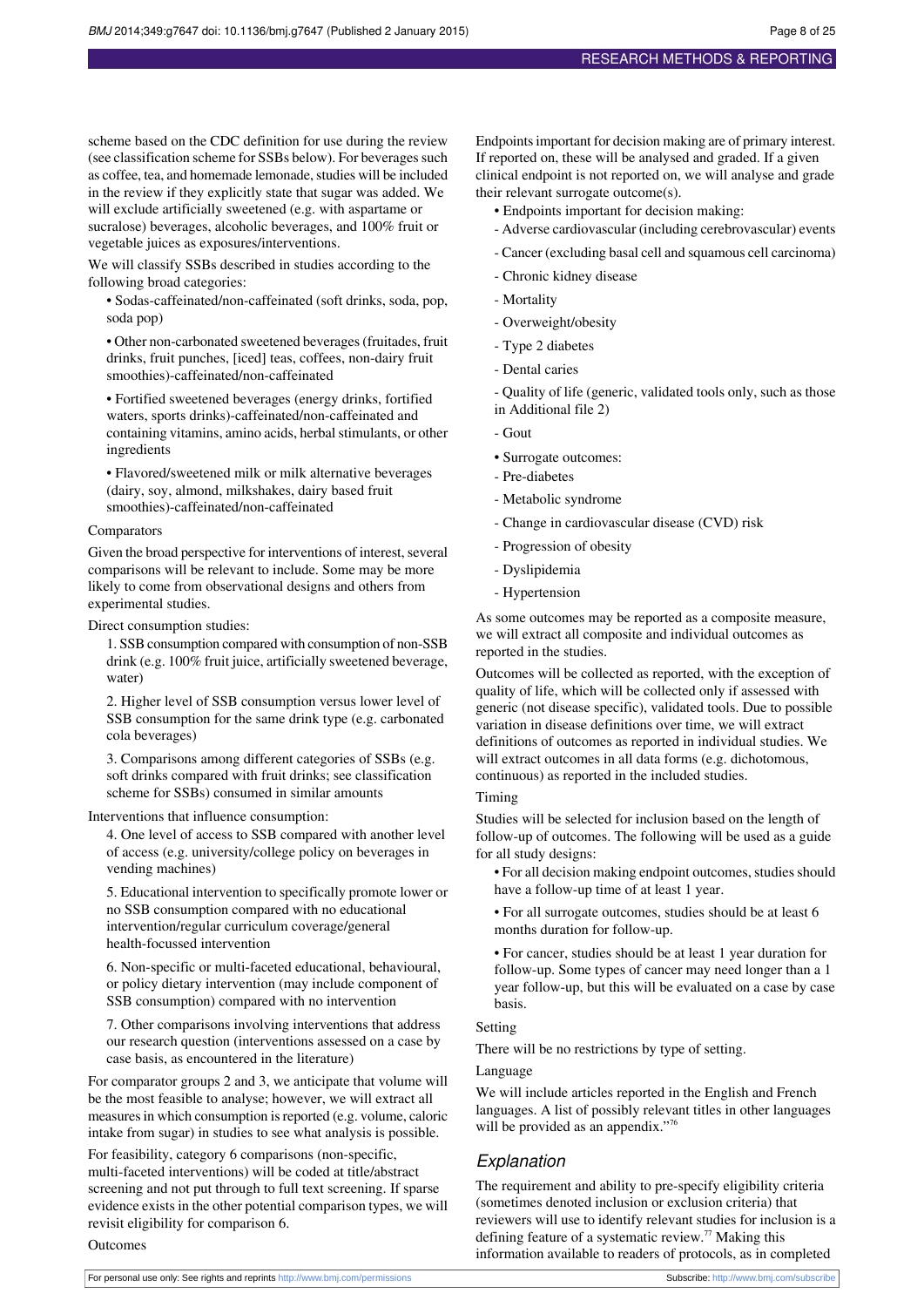reviews, is essential in appraising the validity, applicability, and comprehensiveness of a review.<sup>74</sup> Thus, authors should provide an unambiguous description of planned eligibility criteria for the impending review; such descriptions are a fundamental component upon which later stages of the review process are conducted. For instance, eligibility criteria often influence the terminology used to develop the search strategy and work to prevent the introduction of bias into the study selection process of a systematic review.

As in PRISMA, there are two general categories of eligibility criteria: study characteristics and report characteristics.<sup>17</sup> Authors should describe both. As in the example above, authors can anticipate that these details will require substantial space in the methods section of a review protocol while at the same time facilitating review transparency and future reproducibility.

Study eligibility criteria are the typical PICO elements that form the basis of clinical questions. These include populations, interventions, comparators, outcomes, time frames for follow-up, settings in which the interventions are delivered, and study designs of interest; they also can include other study specific elements, such as specifying a minimum length of follow-up or a minimum sample size for certain types of studies. Authors should state whether they will exclude studies because the studies do not include (or report) specific outcomes; doing so will help readers ascertain whether the eventual review may be biased as a consequence of selective reporting.<sup>4</sup>

Review eligibility criteria are likely to include geographical location, languages of publication, publication status (such as inclusion of unpublished material or abstracts), and years of publication. Inclusion or not of literature in multiple languages,<sup>78</sup> 79</sup> unpublished data, or older data can influence the effect estimates in meta-analyses. $80 81$  If it is planned to filter out (via search filter, see Item 10) or exclude specific types of records (such as commentaries, letters, editorials, etc) during screening, this should be stated.

#### **Information sources**

Item 9. Describe all intended information sources (such as electronic databases, contact with study authors, trial registers or other grey literature sources) with planned dates of coverage

#### Example

"Literature search strategies will be developed using medical subject headings (MeSH) and text words related to influenza vaccination. We will search MEDLINE (OVID interface, 1948 onwards), EMBASE (OVID interface, 1980 onwards), and the Cochrane Central Register of Controlled Trials(Wiley interface, current issue). The electronic database search will be supplemented by searching for trial protocols through metaRegister [\(http://www.controlled-trials.com/mrct/\)](http://www.controlled-trials.com/mrct/). The literature search will be limited to the English language and human subjects.

To ensure literature saturation, we will scan the reference lists of included studies or relevant reviews identified through the search. We will also search the authors' personal files to make sure that all relevant material has been captured. Finally, we will circulate a bibliography of the included articles to the systematic review team, as well as to influenza experts identified by the team."<sup>82</sup>

#### Explanation

A systematic review search typically includes a variety of information sources including electronic bibliographic databases (such as Medline, Embase), reference lists, contact with authors of included studies, study registries, and grey literature. Most biomedical topics will include a Medline search, plus additional electronic databases. Searching additional electronic databases helps ensure more complete coverage of the topic by accounting for variability between the indexing in each database. In situations in which identifying all relevant studies through hand searching and database searching is difficult, if any other searching, such as reference lists, is planned to supplement searching, authors should report this.<sup>83</sup> Documentation of the planned information sources should include the name of each source, the date range that was searched (that is, start and end dates, and, for electronic database searches, the search platform or provider such, as Ovid or PubMed). This information will be important to the person developing and conducting the search if an update to the review is carried out. Authors should also report who developed and carried out the search.<sup>83 84</sup>

The Cochrane Collaboration,<sup>85</sup> AHRQ's Effective Health Care Program, $86$  and the Institute of Medicine (Standard 3.1),  $14$  among others, offer guidance on developing a rigorous systematic review search strategy. If these sources are used, authors should report this information.

#### **Search strategy**

Item 10. Present draft of search strategy to be used for at least one electronic database, including planned limits, such that it could be repeated

#### Example

"Both qualitative and quantitative studies will be sought. No study design, date or language limits will be imposed on the search, although only studies in languages other than English that can be translated adequately using Google translate1 will be included, due to resource limits. Medline, EMBASE, PsycINFO, and the CENTRAL trials registry of the Cochrane Collaboration will be searched. The specific search strategies will be created by a Health Sciences Librarian with expertise in systematic review searching. The MEDLINE strategy will be developed with input from the project team, then peer reviewed by a second librarian, not otherwise associated with the project, using the PRESS standard.2 A draft MEDLINE search strategy is included in Appendix 1. After the MEDLINE strategy is finalized, it will be adapted to the syntax and subject headings of the other databases.

As well, the International Clinical Trials Registry Platform Search Portal and ClinicalTrials.gov will be searched for ongoing or recently completed trials, and PROSPERO will be searched for ongoing or recently completed systematic reviews. As relevant studies are identified, reviewers will check for additional relevant cited and citing articles.

"The search will be updated toward the end of the review, after being validated to ensure that the MEDLINE strategy retrieves a high proportion of eligible studies found through any means but indexed in MEDLINE.

#### … Appendix 1

- Draft MEDLINE search Ovid interface 1. Infant, Extremely Premature/
	-
	- 2. Infant, Extremely Low Birth Weight/
	- 3. Infant, Very Low Birth Weight/
	- 4. (extreme\* adj2 preterm).mp.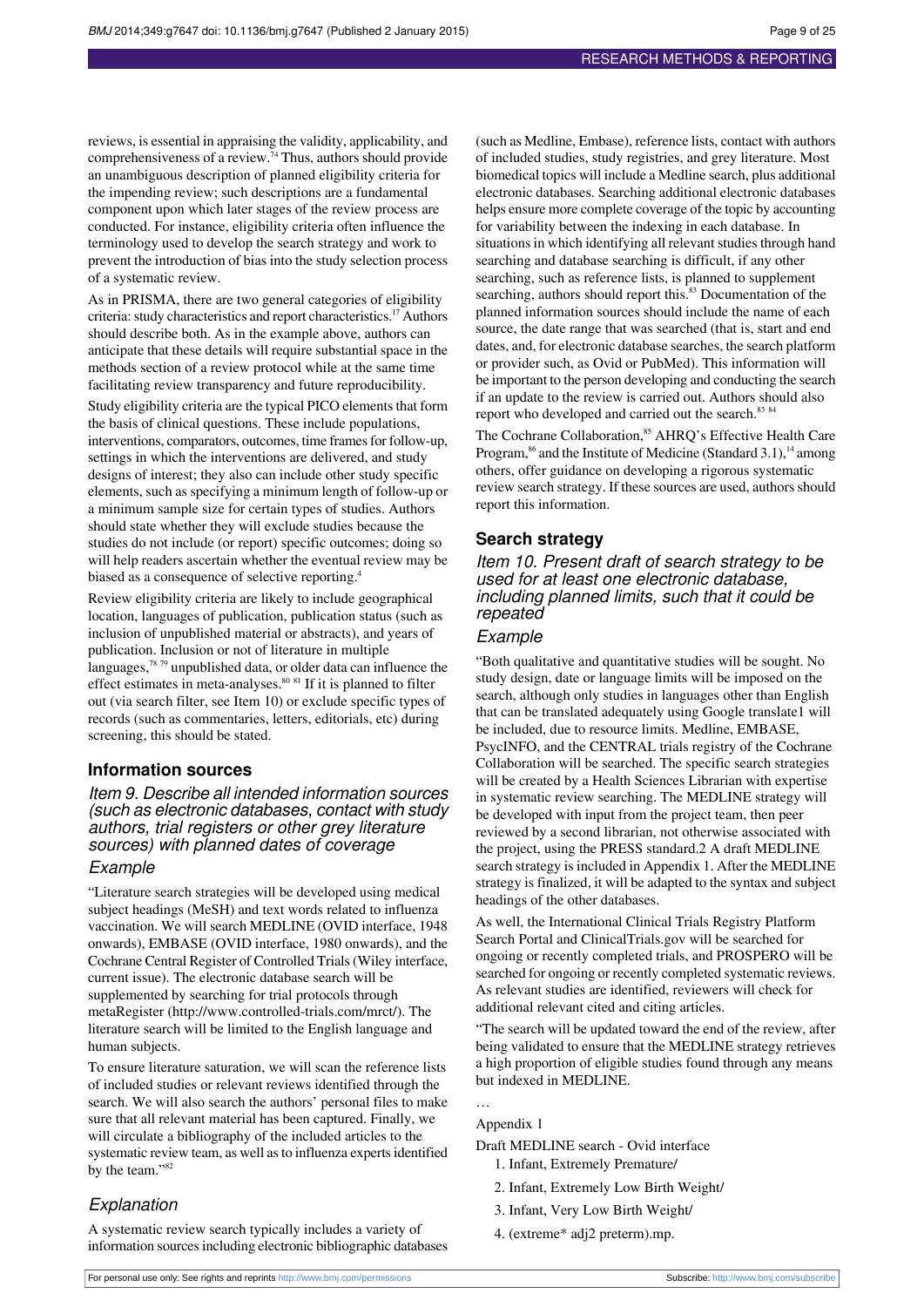5. (extreme\* adj2 prematur\*).mp.

6. extreme\* low birth weight.mp.

7. (low gestational age neonate\* or ELGAN\*).mp.

8. very preterm.mp.

- 9. very premature.mp.
- 10. ELBW.mp.

11. ((limit\* adj2 viability) or (margin\* adj2 viability)).tw. or (22 week\* or 23 week\* or 24 week\* or 25 week\* or 26 week\* or (26\* adj5 week\*) or (27\* adj5 week\*) or (28\* adj5 week\*) or  $(29^* \text{ adj}5 \text{ week})$  or  $(30^* \text{ adj}5 \text{ week})$  or  $(31^*$ adj5 week\*) or 32\* week\* or (32\* adj2 fewer week\*) or  $(32<sup>*</sup> adj2 less week<sup>*</sup>))$ .mp.

12. resuscit\*.mp.

13. exp Obstetric Labor, Premature/

14. or/1-13

15. exp Parents/ or parent\*.tw. or mother\*.tw. or father\*.tw.

16. Decision Making/

17. Counseling/

18. Advance Care Planning/ or Advance Directives/

19. (counsel\* and decision\*).mp.

20. or/16-19

21. (deliver\* or predeliver\* or prenatal\* or antenatal\* or perinatal\*).mp.

22. 14 and 15 and 20 and 21"<sup>87</sup>

#### Explanation

The comprehensiveness and completeness of a literature search is extremely important in systematic reviews. High quality searches of information resources are essential components in the efforts toward accuracy and completeness of the evidence base.<sup>88</sup>

At a minimum, authors should provide the transcript of a draft search strategy for one major database (such as Medline) for each search question (if different searches were run for each question). In the documented strategy, it should be evident which indexing terms reviewers selected and what limits (such as language and date restrictions) were (or will be) applied to the search. If authors plan to use any search filters, information about their validity and performance metrics should be provided. Authors should also describe the planned search strategy approach for other databases, including planned modifications to indexing terms, free text terms, and limits, which may vary across databases.

If limits were used to restrict the search to particular study type (that is, trials, human, or clinical studies) or date range, authors should report what these were and how they were achieved. Simply stating, for example, that all publications in the form of letters will be excluded from the search can be problematic given that the publication of randomised trials as "letters to the editor," is a documented problem,<sup>89</sup> and authors may be intending to make an exception for such reports. Authors should report the logical construction of text used to create such limits within the draft search strategy (such as "NOT (letter.pt NOT randomized controlled trial.pt").<sup>90</sup> Doing so can help readers assess the appropriateness of intended limits within a search strategy.

Most searches have constraints—for example, relating to limited time or financial resources, inaccessible or inadequately indexed reports and databases, unavailability of experts with particular language or database searching skills, or review questions for which pertinent evidence is not easy to find. Authors should be straightforward in describing their search constraints.<sup>17</sup>

Authors should also report the approach that was or will be taken in the development of a search strategy, including qualifications of the searcher (such as a health information specialist with systematic review experience), planned databases to be searched (see Item 9), limits to be imposed (to demonstrate alignment with review eligibility criteria), and whether the search was or will be peer reviewed and by whom.<sup>91</sup> Having a search strategy peer reviewed may help to increase its comprehensiveness or decrease yield where search terminology is unnecessarily broad.

The draft search strategy can be presented in the body of the text or as a table. If the protocol is being published in a journal, the journal may advise on this issue (that is, in their instructions to authors). If space is a concern, authors should ask the editor whether it can be included it as a web based appendix or whether an electronic link to where it can be found can be provided in the manuscript.

Providing details of the planned search strategy will allow readers of systematic review protocols to appraise and avoid potential duplication of efforts, as well as possibly enhance the development of their own searches. Including at least one main search strategy can also specifically facilitate updating.

#### **Study records**

Item 11a: Data management. Describe the mechanism(s) that will be used to manage records and data throughout the review

#### Example

"Literature search results will be uploaded to Distiller Systematic Review (DSR) Software, an Internet based software program that facilitates collaboration among reviewers during the study selection process. The team will develop and test screening questions and forms for level 1 and 2 assessments based on the inclusion and exclusion criteria. Citation abstracts and full text articles will be uploaded with screening questionsto DSR. Prior to the formal screening process, a calibration exercise will be undertaken to pilot and refine the screening questions. Further, we will provide training to new members of the review team not familiar with the DSR software and the content area prior to the start of the review."<sup>54</sup>

#### Explanation

Systematic review data management software is becoming increasingly common. Examples of web based software are Distiller SR and Eppi-Reviewer. These web based software management programs are helpful in managing small or large scale datasets by allowing importation of citations and PDFs to be screened and included. They may reduce data entry errors during the data extraction process by allowing direct entry into pre-created data extraction forms and export of data directly into statistical analysis software. They may also facilitate the creation of a PRISMA flow diagram once the screening process is completed. Whether use of such software is planned to manage records in the review should be described in the protocol. Several other tools may be used during the review process to de-duplicate references (such as reference management software) and to extract or manage data (such as electronic software). $92$  Reviewers using more traditional forms of data management should also describe their process.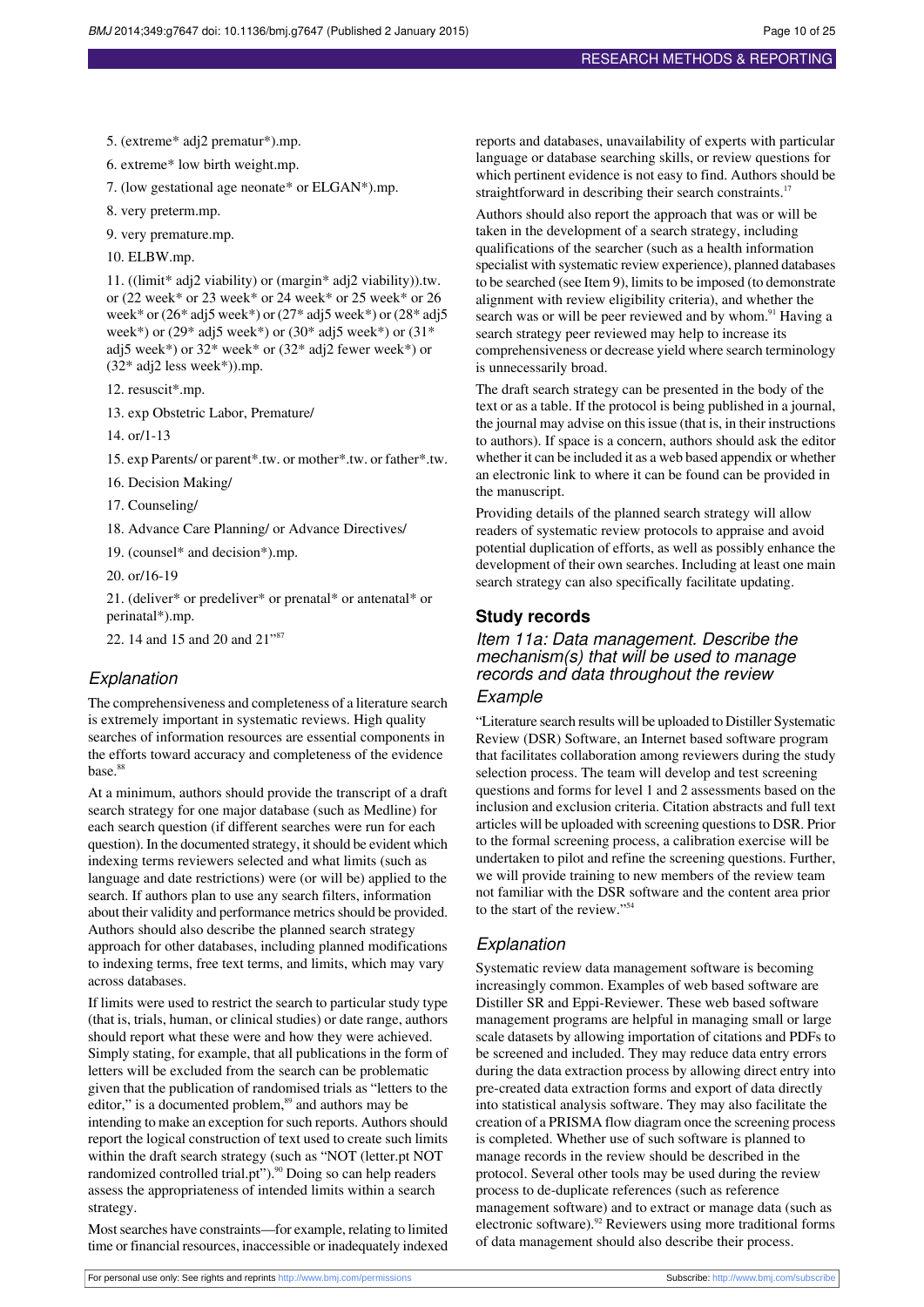Whatever process is used, it should be described in sufficient detail so that interested readers can replicate the process.

Some studies are published more than once. Duplicate publications may be difficult to ascertain, and their inclusion may introduce bias. $93.94$  We ask authors to describe any steps they are proposing to use to avoid double counting and to piece together data from multiple reports of the same study (such as juxtaposing author names, treatment comparisons, sample sizes, or outcomes). We also recommend that authorsindicate whether all reports on a study were considered, as inconsistencies may reveal important limitations. For example, a review of multiple publications of drug trials showed that reported study characteristics may differ from report to report, including the description of the design, number of patients analyzed, chosen significance level, and outcomes.<sup>95</sup> See Item 12 (data items) for more information.

Item 11b: Selection process. State the process that will be used for selecting studies (such as two independent reviewers) through each phase of the review (screening, eligibility, and inclusion in meta-analysis)

#### Example

"The review authors will independently screen the titles and abstracts yielded by the search against the inclusion criteria. We will obtain full reports for all titles that appear to meet the inclusion criteria or where there is any uncertainty. Review author pairs will then screen the full text reports and decide whether these meet the inclusion criteria. We will seek additional information from study authors where necessary to resolve questions about eligibility. We will resolve disagreement through discussion. We will record the reasons for excluding trials. Neither of the review authors will be blind to the journal titles or to the study authors or institutions."<sup>96</sup>

#### Explanation

Reviewers will often identify a large number of studies from electronic database searches, and then use pre-defined eligibility criteria (Item 8) to determine which records are relevant and should be included in the review. There is currently no agreed process for how studies should be selected for inclusion in a systematic review. For example, it is unclear whether all records identified by the search should be initially screened for potential inclusion by two independent reviewers, or if only those noted as excluded by one reviewer should be. Protocol authors should therefore describe their specific approach for identifying potentially eligible records (that is, by title and abstract screening) and for selecting studies for final inclusion (that is, by full text screening). Typical methodology for study selection is aimed at enhancing objectivity and preventing mistakes. Often, screening is carried out in duplicate by independent reviewers at each stage of the review to reduce the possibility of excluding relevant reports.<sup>97</sup> The benefit may be greatest for topics where selection or rejection of an article requires difficult judgments.<sup>98</sup>

Authors should report whether one or several persons will be involved in each stage of screening and name those who will be involved, if known. If independent screening is planned, authors should describe the process for dealing with discrepancies (such as third party arbitration or contacting authors of original studies) and whether inter-rater agreement will be calculated.

#### Item 11c: Data collection process. Describe planned method of extracting data from reports (such as piloting forms, done independently, in duplicate), any processes for obtaining and confirming data from investigators

#### **Example**

"Using standardized forms … and a detailed instruction manual that will be used to inform specific tailoring of an online data abstraction program (DistillerSR), ten teams of reviewers will extract data independently and in duplicate from each eligible study. To ensure consistency across reviewers, we will conduct calibration exercises before starting the review. Data abstracted will include demographic information, methodology, intervention details, and all reported patient-important outcomes. Reviewers will resolve disagreements by discussion, and one of two arbitrators (JWB or GHG) will adjudicate unresolved disagreements. We will contact study authors to resolve any uncertainties."<sup>99</sup>

#### Explanation

Reviewers should plan and document the approach they plan to use to extract data from included studies in the review along with which data items (Item 12) and types of data. Data extraction forms should be developed a priori and included in the published or otherwise available review protocol as an appendix or as online supplementary materials.

As with screening, data extraction is often carried out in duplicate by independent reviewers or by one reviewer with verification by another in order to reduce bias and reduce errors in data extraction. The planned approach for resolving discrepancies should be stated. Although single data extraction has not been shown to substantially affect treatment effect estimates, reviewers should explicitly indicate whether single extraction will be employed to allow reviewers and readers to be more mindful of the possibility for errors in the completed review.<sup>100</sup>

Data extraction can be complicated, especially with more complex topics, and level of reviewer experience has not been shown to affect extraction error rates.<sup>101 102</sup> As such, additional strategies planned to reduce errors, such as training of reviewers and piloting of extraction forms should be described. In addition, if reviewers plan to make use of data extraction techniques to obtain outcome data not reported in a usable format, such as translating graphically presented data into a usable (that is, numeric) format,<sup>103</sup> they should plan for this during the protocol stage and report details of proposed software and its sensitivity and specificity.

If an individual patient data (IPD) meta-analysis is planned, authors should also tell readers when and how they sought individual patient data from the original researchers.<sup>104</sup> Data extraction for IPD reviews will often involve collection and scrutiny of detailed raw databases; authors should describe their planned approach clearly. The description might include how they attempted to contact researchers, what they asked for (that is, using a reply form with pre-specified data items), and their plan if they are unable to obtain all requested information. For IPD meta-analyses or otherwise, reviewers should also state whether they intend to confirm the accuracy of the extracted information to be included in their review with original researchers, for example, by sending them a copy of the draft review when available.<sup>105</sup>

Data in primary studies may not always be presented in a format that is useful to systematic reviewers. Contacting authors for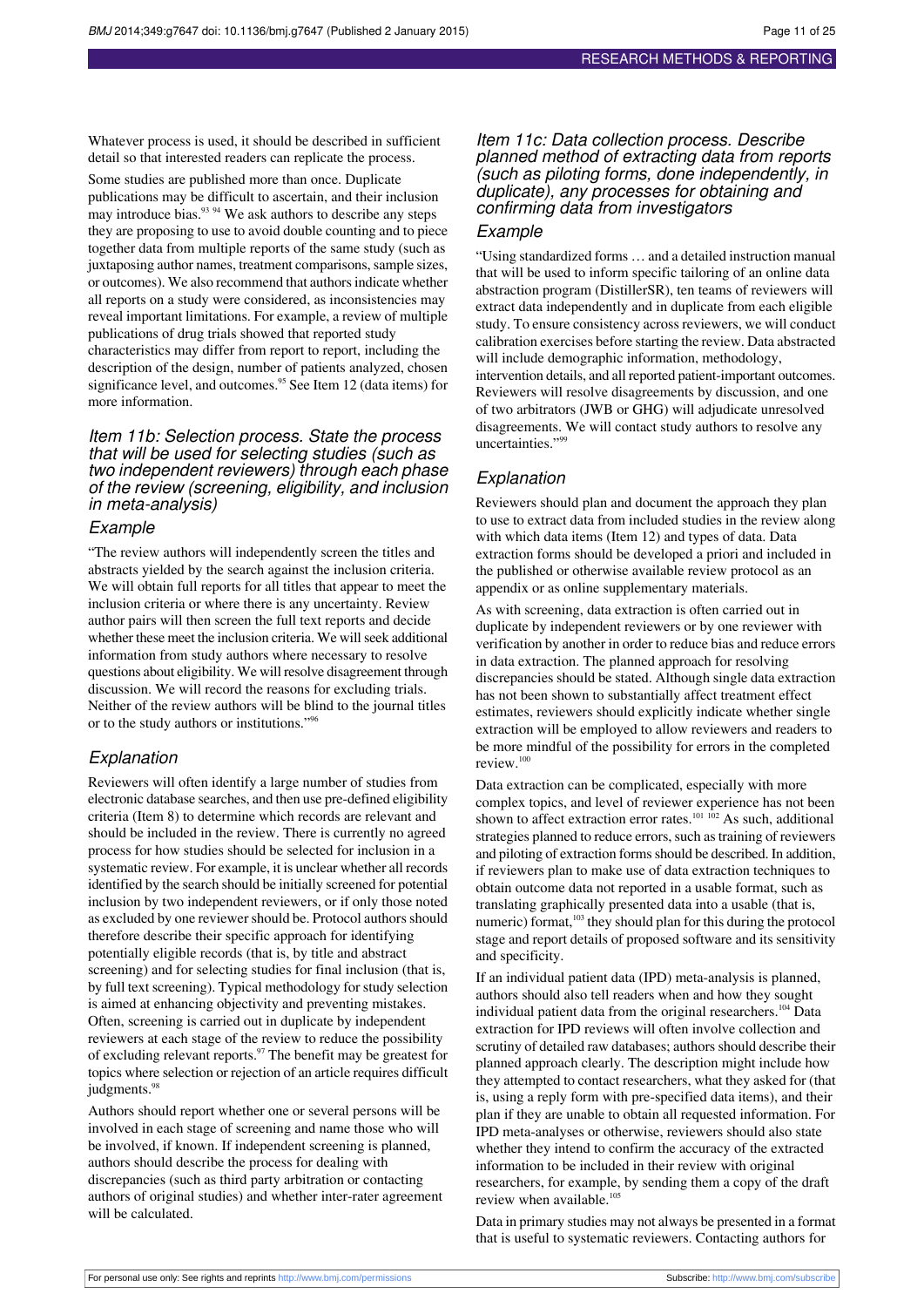missing information about treatments, for example, has been shown to improve the completeness of treatment descriptions by at least 27%.<sup>106</sup> Ideally, authors of primary studies should be urged to report all aspects of their studies more clearly.<sup>10</sup> However, in the absence of complete descriptions of treatments, outcomes, effect estimates, or other important information, reviewers may consider asking authors for this information. Whether reviewers plan to contact authors of included studies and how this will be done (such as a maximum of three email attempts) to obtain missing information should be documented in the protocol.

Knowledge of duplicate, overlapping, or companion studies (that is, multiple reports of a single study) may come to light only during the data extraction process.<sup>94</sup> The inclusion of data from multiple reports as separate studies may lead to biased treatment effects<sup>93</sup> and should be anticipated by reviewers. Methods for identifying and dealing with multiple reports of a single study have been described.<sup>108 109</sup> Authors should present the algorithm they will follow to select data from overlapping reports and the planned approach for solving logical inconsistencies across reports.

#### **Data items**

Item 12. List and define all variables for which data will be sought (such as PICO items, funding sources) and any pre-planned data assumptions and simplifications

#### Example 1

"We will extract the generic and the trade name of the experimental intervention, the type of control used, dosage, frequency and duration of treatment, patient characteristics (average age, gender, mean duration of symptoms, type of joints affected), type of pain or function related outcome extracted, trial design, trial size, duration of follow-up, type and source of financial support and publication status from trial reports. For non-pharmacological interventions, we will extract type, modes of application and intensity, if appropriate. When necessary, means and measures of dispersion will be approximated from figures in the reports. For cross-over trials, we will extract data from the first period only because of possible carry-over effects. Whenever possible, we will use results from an intention to treat analysis. If effect sizes cannot be calculated, we will contact the authors for additional data."<sup>110</sup>

#### Example 2 (data simplifications)

"It is possible that individual studies may consist of multiple treatment groups, such as different types of depression interventions or different doses of medication. In order to avoid the possibility of introducing bias caused by multiple statistical comparisons with one control group, we will combine the groups from multiple arm studies into a single group."<sup>111</sup>

#### Explanation

Readers need to know what information review authors plan to obtain from the included studies. Data items and pre-specified time points are essential to document in a review protocol because this information allows readers to refer back to the protocol when the review is complete to determine whether changes occurred. Extraction forms should include definitions of variables, with particular details about the planned outcomes, and their measurement duration and frequency (Item 13).

The selective reporting of information in reviews is a documented concern.<sup>8</sup> <sup>36</sup> Providing readers with the opportunity to identify and make their own judgments about selective reporting is crucial.<sup>112</sup> If the review is limited to reporting only those variables that were obtained, rather than those that were deemed important a priori but could not be obtained, bias might be introduced and the reader might be misled. In protocol amendments and completed reviews, authors should clearly outline whether any data items were added after the protocol was developed or after the review began and give the reasons why. Such variables might include aspects of treatments or outcomes identified as important because they recur during the review process (such as important outcome measures that the reviewers initially overlooked). A more complete discussion of selective outcome reporting in systematic reviews and related bias is found in Item 13.

Authors should describe assumptions they intend to make if they encounter missing or unclear information and explain how they plan to deal with such data or lack thereof, in addition to contacting authors(Item 11c). For example, in studies of women aged 50 or older it may be reasonable to assume that none was pregnant even if this is not reported. Ideally, authors should anticipate as many uncertainties as possible before they arise and have a documented, agreed approach for dealing with such data. Likewise, review authors might make assumptions about the route of administration of drugs assessed. However, a more prudent approach is required when dealing with qualitative information. For example, the upper age limit for "children" can vary from 15 years to 21 years, or the level of severity of an outcome (such as an adverse effect) might be poorly described in primary research and mean very different things to different researchers at different times and for different patients.

If simplifications such as combining treatment arms (for multiple treatment trials) or using first period data for cross over trials are planned, these should be described.

#### **Outcomes and prioritisation**

Item 13. List and define all outcomes for which data will be sought, including prioritisation of main and additional outcomes, with rationale

#### **Example**

#### "*Primary outcomes*

"The primary outcome will be the number of patients who responded to treatment, defined as a reduction of at least 50% on the Hamilton Depression Rating Scale (HAM-D), the Montgomery-Asberg Depression Rating Scale (MADRS) or any other depression scale, or 'much or very much improved' (score 1 or 2) on the Clinical Global Impression (CGI) Improvement Scale. All response rates will be calculated from the total number of randomised patients. Where more than one criterion is provided, we will use the HAM-D for judging the response and then follow the sequence described above. Despite the problems surrounding scale-derived response cutoffs, dichotomous outcomes can be understood more intuitively by cliniciansthan the mean values of rating scales and are therefore preferred.

When studies report response rates at various time points of the trial, we have decided a priori to subdivide the treatment indices as follows.

1. Early response, between one and four weeks, the time point closest to two weeks will be given preference.

2. Acute phase treatment response, between six and 12 weeks, the time point given in the original study as the study endpoint will be given preference.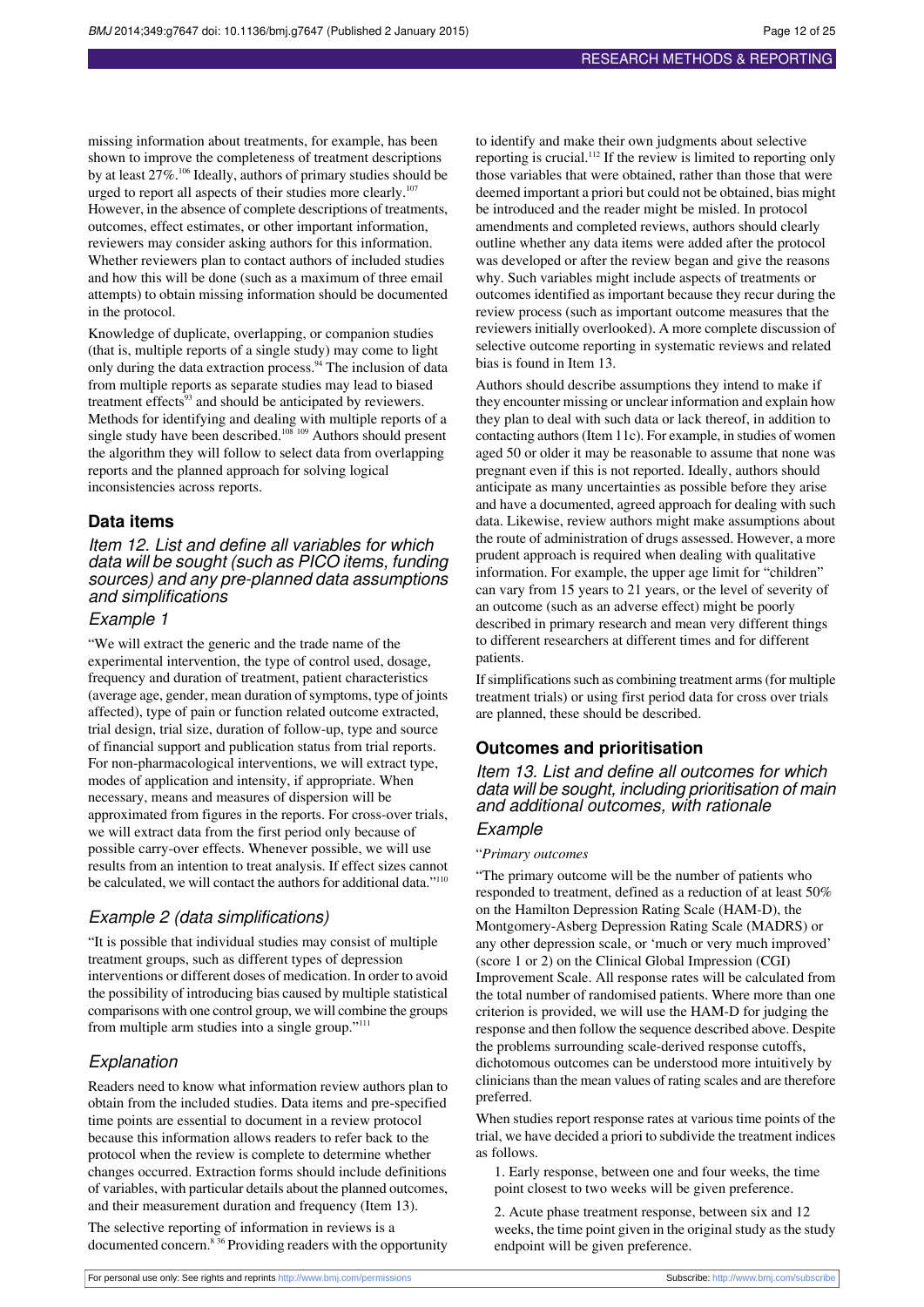3. Follow-up response, between four and six months, the time point closest to 24 weeks will be given preference.

The acute phase treatment response, that is between six and 12 weeks, was our primary outcome of interest.

#### Secondary outcomes

1. The number of participants in remission, as defined by either: (a) at 7 or less on the 17-item HAM-D and at 8 or less for all the other longer versions of HAM-D; (b) at 10 or less on the MADRS; (c) 'not ill or borderline mentally ill' (score 1 or 2) on the CGI-Severity; or (d) other criteria as defined by the trial authors. All remission rates will be calculated out of the total number of randomised patients. Where two or more scales are provided, we prefer the first criteria for judging remission.

'Remission' is a state of relative absence of symptoms. This outcome adds to the primary outcome 'response' to treatment. The disadvantage of 'remission' is that its frequency depends on the initial severity of the participants. If they were only relatively mildly ill, many will be classified as in remission while only few will be in the case of high average severity at baseline. Therefore, studies and meta-analyses usually apply response and not remission as the primary outcome.

2. Change scores from baseline or endpoint score at the time point in question (early response, acute phase response, or follow-up response as defined above) on the HAM-D or MADRS, or any other validated depression scale. The results of mean values of depression rating scales can be more sensitive than dichotomous response data. Therefore, they should also be presented even though their interpretation is less intuitive than with dichotomous response data. Change data will be preferred to endpoint data but both will have to be presented separately because we will use the standardised mean difference as an effect size measure for which pooling of endpoint and change data is not appropriate. We prefer change scores to endpoint scores because they, to a certain extent, take into account small baseline imbalances.

3. Social adjustment, social functioning including the Global Assessment of Function scores.

4. Health-related quality of life as measured by validated disease specific and generic scales such as the Short Form (SF)-36 or the Health of the Nation Outcome Scales (HoNOS).

5. Various reasons for dropping out of the studies:

a) due to any reason, as a measure of the overall acceptability of treatment;

b) due to inefficacy of treatment, as a global efficacy measure;

c) due to adverse events, as a global measure of tolerability.

- 6. Death:
	- a) natural causes;
	- b) suicide;

c) suicide attempts.

7. Side-effects:

a) number of participants experiencing at least one side-effect, b) agitation or anxiety, c) blurred vision, d) constipation, e) urination problems, f) delirium, g) diarrhoea, h) dry mouth, i) fits, j) insomnia, k) hypotension, l) nausea, m) sedation or somnolence, n) vomiting, o) vertigo.

We anticipate including the following main outcomes in a summary of findings table using GRADEpro: response to treatment, acceptability of treatment (dropout due to any reason), quality of life, death due to suicide and overall tolerability (dropout due to adverse events)."<sup>113</sup>

#### Explanation

Systematic reviews must include a description of all outcomes (endpoints) of interest, $74$  and by extension the same applies to protocols. Systematic reviews that aim to inform decision making should summarize both benefits and harms of interventions,<sup>114</sup> and specifying what those are during the planning phases of a review is, at minimum, a reminder or a commitment to do so. Review protocols should distinguish between which outcomes are considered the main outcome(s), also known as primary outcome(s), of a review and those that are additional (secondary) outcomes; these may differ from the prioritisation assigned to outcomes in primary studies.

Listing all outcomes for which data will be sought in a review and providing sufficient details and definitions are essential in a review protocol. Some outcomes may warrant additional details in their definitions such as distinctions between surrogate versus clinical, composite versus non-composite, and objective measurement versus subjective assessment. If, for example, a surrogate outcome is specified in lieu of a clinical outcome, a rationale asto why this was done and how the surrogate outcome is an indicator (associated) of a clinically important outcome should be stated. Consider, for example, a systematic review that focuses primarily on whether continuous positive airway pressure treatment reduces symptoms of somnolence and fatigue in patients with obstructive sleep apnoea (an abnormality of breathing patterns during sleep). The outcomes of interest should include instruments measuring symptoms (such as the Epworth Sleepiness Scale)<sup>115</sup> but not necessarily neurophysiological signals such as the frequency of apnoeas (no breathing) or hypopnoeas (reduced breathing), muscle tone, and heart rate variability, which are commonly reported but do not correlate well with symptoms.<sup>116</sup> Authors should do sufficient investigation during the planning stage to ensure that selected outcomes are relevant. Given increasing efforts to involve patients in the selection and assessment of outcomes,<sup>117</sup> reviewers should indicate whether planned outcomes are patient centred, and further, whether they are patient reported, and how such outcomes will be treated.<sup>118</sup>

The reporting of composite outcomes within a completed systematic review has been found to be variable across the abstract, methods, and results sections of the report.<sup>119</sup> Because the various components of a composite outcome have the potential to be combined in different ways, yielding differences in the direction, strength, and significance of an outcome, it is essential in a review protocol to state and define each component of a composite outcome explicitly, and, further, state how components within a composite outcome will be analysed, whether independently, all together, or in specific combinations (Item 15b).

Meta-analyses within systematic reviews are often limited by information available in included study reports. As such, discrete descriptions of the endpoints are not always possible at the protocol stage. The minimum and often only information one can practically specify is a broad description of the "outcome concept"—for example, what is the effect of an intervention on "survival or mortality." Such a description is too generic, and authors will need to refine it when they conduct their systematic review. Examples of more refined descriptions are "mortality at 12 months" or "mortality at 5 years" (for example, as odds ratios from cross tabulated counts of deaths at these follow-up durations) and "survival" (typically hazard ratios from time-to-event analyses). Reviewers should state their plans to refine outcome definitions based on definitions used in included studies.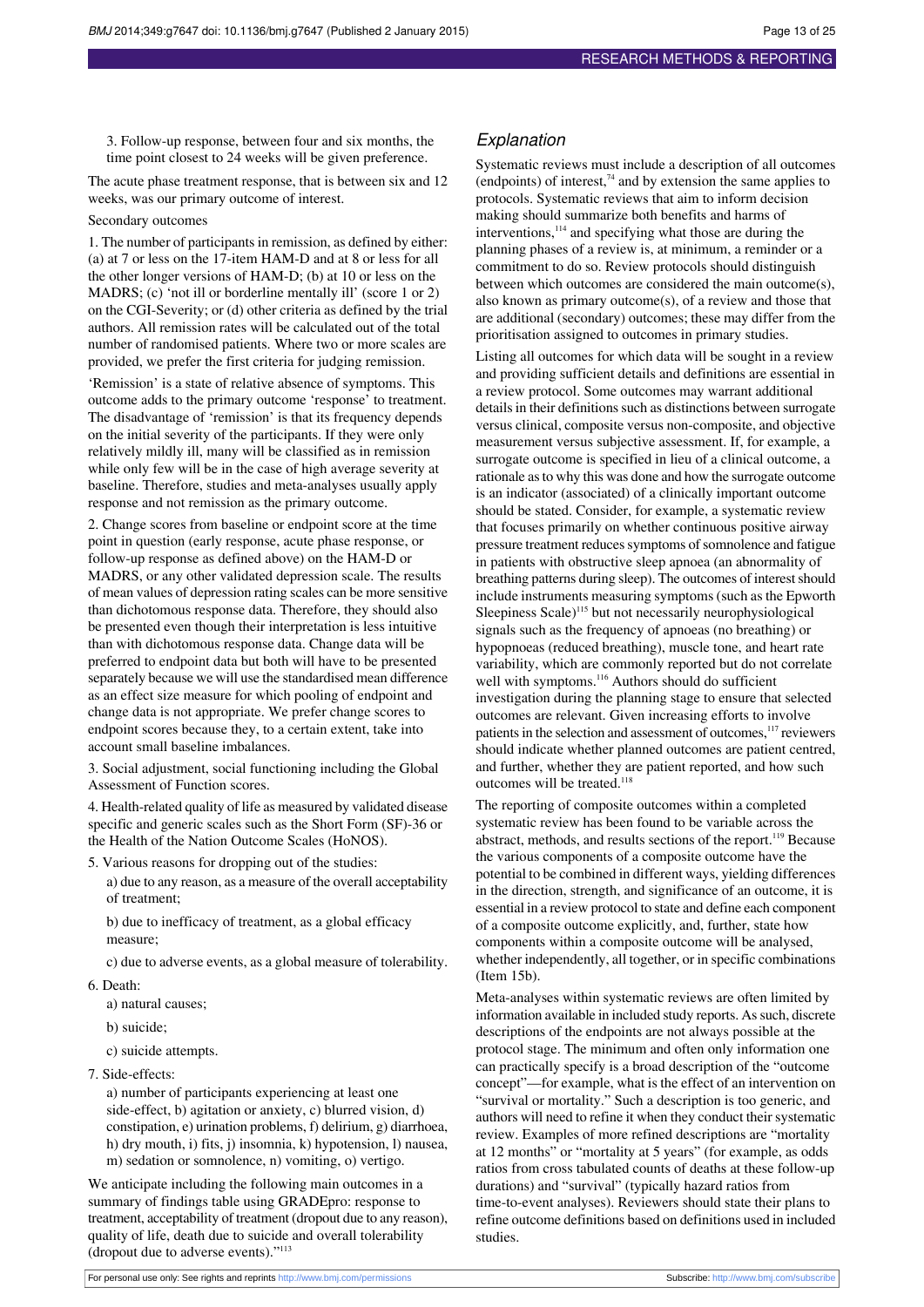Careful consideration of outcomes during the planning stages of a review can also improve efficiency in the review process. For example, if authors make a decision to add an outcome(s) at some point during data extraction, they will need to revisit all included papers to extract the additional information; this is a waste of reviewers' time. Minimizing such back and forth economizes time and resources and reduces the likelihood of mistakes.

The main outcome(s) of a review should be distinguished from additional outcomes and specific definitions of each should be provided. The scientific question or the decisional problem that motivates the systematic review typically dictates the main outcome(s) of interest. Thus for systematic reviews that aim to inform healthcare decisions or policy, the main outcomes are likely to be patient relevant outcomes (such as risk of stroke) or validated surrogate outcomes (for example, change in cholesterol levels is a valid surrogate for the risk of cardiovascular events for statin based interventions). In contrast, systematic reviews that aim to summarize the state of the science in the pathophysiology of a disease might appropriately choose biochemical or other measurements as main outcomes. All other outcomes are considered additional and are reviewed to provide complementary information and for completeness.

Listing and defining outcomes in a review protocol, as well as the prioritization of each as a main or additional outcome, will facilitate the ability of future readers of completed reviews to investigate selective reporting. Selective reporting of outcomes—that is, the addition, removal, or change in the priority of review outcomes between the protocol, methods section, and results of a review—is well recognized.<sup>10 120</sup> A 2010 study comparing Cochrane protocols with the completed reviews found that 22% of Cochrane reviews had a discrepancy in at least one outcome measure compared with their protocols, at least 75% of which were attributable to changes in the primary outcome, some after knowledge of review findings.<sup>10</sup> This is described as outcome reporting bias and occurs when the reporting of an outcome is associated with its significance. Whether in a completed review, outcomes are prioritized as main or additional should not be dependent on their prioritization or statistical significance in included studies.

Readers will note that the contents of this item are overlapping with Item 8 (eligibility criteria). Given the importance of outcomes in the review process, issues in the selection of relevant outcomes, and their potential to be manipulated during the review process, we felt that an item specifically dedicated to the reporting of outcomes would greatly facilitate complete and transparent reporting around this item. Readers should also note that complete definition and description of planned review outcomes, as proposed above, will occupy substantial space in a review protocol.

#### **Risk of bias individual studies**

Item 14. Describe anticipated methods for assessing risk of bias of individual studies, including whether this will be done at the outcome or study level, or both; state how this information will be used in data synthesis

#### Example 1

"To facilitate the assessment of possible risk of bias for each study, we will collect information using the Cochrane Collaboration tool for assessing the risk of bias (Table 8.5.a in the Cochrane Handbook for Systematic Reviews of Interventions), which covers: sequence generation, allocation concealment, blinding, incomplete outcome data (e.g. dropouts

and withdrawals) and selective outcome reporting. For each domain in the tool, we will describe the procedures undertaken for each study, including verbatim quotes. A judgement as to the possible risk of bias on each of the six domains will be made from the extracted information, rated as'high risk' or 'low risk'. If there is insufficient detail reported in the study we will judge the risk of bias as 'unclear' and the original study investigators will be contacted for more information. These judgements will be made independently by two review authors based on the criteria for judging the risk of bias (Table 8.5.c in the Cochrane Handbook Higgins 2011). Disagreements will be resolved first by discussion and then by consulting a third author for arbitration. We will compute graphic representations of potential bias within and across studies using RevMan 5.1 (Review Manager 5.1). We will consider each item in the risk of bias assessment independently without an attempt to collate and assign an overall score."<sup>121</sup>

#### Example 2

"Included non-randomised studies may or may not have a comparison group. To assess the risk of bias within included … studies, the methodological quality of potential studies will be assessed by using the Newcastle-Ottawa scale (NOS) for assessing the quality of non-randomised studies in meta-analyses. The NOS for case-control and cohort studies will be adapted (Table 1) to meet the specific needs of this systematic review. The cohort scale will be modified for use in case series. Using the NOS, studies will be awarded a maximum of nine points on items related to the selection of the study groups, the comparability of the groups, and the ascertainment of outcome of interest. Using this modified score, case series will be eligible for a maximum of six points. This will be undertaken by two separate reviewers. Where there is disagreement, a third reviewer will be used as an arbitrator."<sup>122</sup>

#### Explanation

An assessment of the risk of bias (or "quality") of studies included in a review is an important component of any well planned or conducted systematic review. Such an assessment contributes to the evaluation of the overall strength of evidence of the review (Item 17). Established methods for assessing risk of bias in reviews have been documented.<sup>123 124</sup> Descriptions of the planned approach to assessing risk of bias should include the constructs being assessed and a definition for each, reviewer judgment options (high, low, unclear), the number of assessors, experience of assessors (training, piloting, previous risk of bias assessment experience), as well as method(s) of assessment (independent or in duplicate).<sup>125</sup> Whether reviewers are going to be blinded to studies should also be reported, $126$  127 as well as whether agreement between reviewers will be evaluated and, if so, how.

Details of planned methods to summarise risk of bias assessments across studies or outcomes should be provided. Although authors may spend a large proportion of time assessing risk of bias in included studies, they are often silent on how the results might influence their review findings.<sup>128</sup> <sup>129</sup> Thus, we encourage reviewers to think about this at the development stage and document their plans in the protocol. Authors should also describe how risk of bias assessments will be incorporated into data synthesis (that is, subgroup or sensitivity analyses) and their potential influence on findings of the review (Item  $15c)^{129}$ in the protocol.

The likelihood that the treatment effect reported in a systematic review represents the true effect depends on the validity of the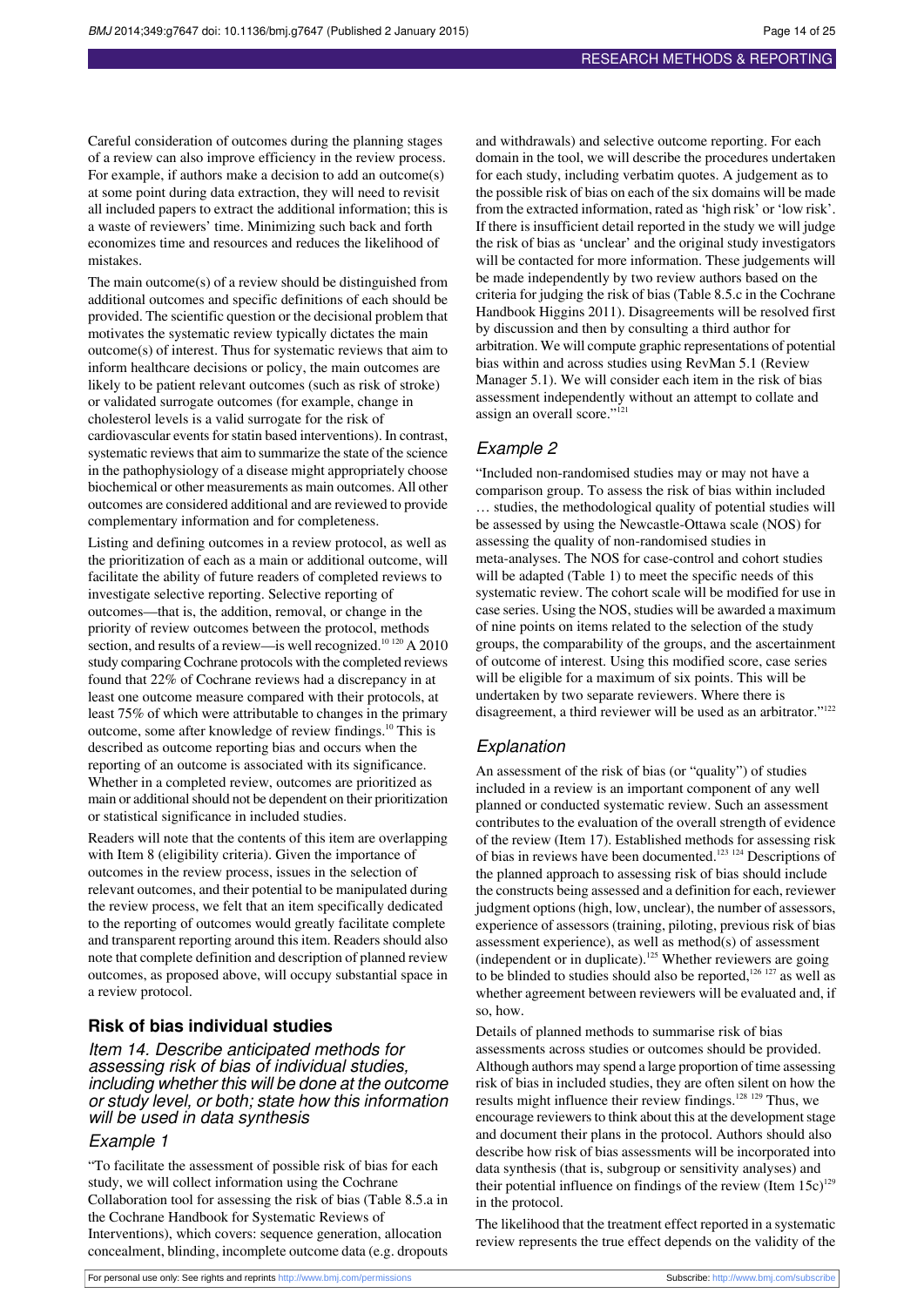included studies, namely, the internal validity. Certain methodological characteristics of primary studies may be associated with their resulting effect sizes.<sup>129-131</sup> For example, trials describing inadequate methods of allocation concealment or with unclear concealment exaggerate treatment effects on average compared with trials reporting adequately concealed allocation<sup>132</sup> Therefore, authors should not only describe risk of bias methods and constructs to be assessed for each included study, but also describe how results of the assessment contribute to the overall findings of the review.<sup>128</sup> Additionally, authors should provide a rationale if they do not intend to assess risk of bias.

Many methods exist to assess the overall risk of bias in included studies, including scales, checklists, and individual components.<sup>133</sup> <sup>134</sup> As summarized in the PRISMA elaboration  $document<sup>17</sup> scales that numerically summarize multiple$ components into a single number are misleading and unhelpful.<sup>135</sup> Rather, authors should specify the methodological components that they plan to assess and how they plan to assess said components. Common markers of validity for randomised trials, in the Cochrane Risk of Bias tool,<sup>123</sup> include appropriate generation of random allocation sequence<sup>136</sup>; concealment of the allocation sequence<sup>132</sup>; blinding of participants, healthcare providers, data collectors, and outcome adjudicators<sup>137</sup> <sup>138</sup>; and proportion of patients lost to follow-up.<sup>139</sup> Reviewers may also anticipate assessing other items that do not necessarily indicate bias, such as the impact of early stopping of trials for benefit,<sup>140 141</sup> industry sponsorship,<sup>55 142</sup> single trial centres,<sup>143</sup> and improper analyses or fabrication of primary study data.<sup>144 145</sup> If authors plan such assessments they should explain this information in the protocol.

Authors should give careful consideration to assessments for reviews that expect to include non-parallel group randomised controlled trials and studies of non-randomised design, for which methodological standards are currently under development.<sup>146</sup> The ultimate decision regarding which methodological features should be evaluated requires consideration of the strength of the empirical data, theoretical rationale, and the unique circumstances of the included studies within the context of the review question.

#### **Data synthesis**

# Item 15a. Describe criteria under which study data will be quantitatively synthesised

## Example 1

"If studies are sufficiently homogeneous in terms of design and comparator, we will conduct meta-analyses using a random-effects model."<sup>121</sup>

#### **Explanation**

Diversity in study populations, interventions, outcomes, or trial conduct may mean that including some studies in a

meta-analysis, or even conducting meta-analyses at all, will be impossible. Authors should describe, with reference to the PICO criteria, the conditions that should be present before they will proceed with statistical synthesis (Item 15b). Thus authors might consider whether to include trials with differing formulations or doses of the experimental treatment, studies using differing versions of a technology (such as a device), studies with different age profiles in the sample population, or studies with different follow-up times.

Item 15b. If data are appropriate for synthesis, describe planned summary measures, methods of handling data, and methods of combining data from studies, including any planned exploration of consistency (such as l<sup>e</sup>, Kendall's τ)

#### **Example**

#### "**Measures of treatment effect**

• For dichotomous outcomes

Dichotomous data (occurrence of angiographic restenosis, mortality; recurrence of myocardial infarction, heart failure, angina; adverse events and the major adverse cardiac effects) will be determined by using risk ratio (RR) with 95% confidence interval (CI). It has been shown that RR is more intuitive than the odds ratio (OR) and that OR tend to be interpreted as RR by clinicians, which leads to an overestimate of the effect.

• For continuous outcomes

Continuous outcomes will be analysed using weighted mean differences (with 95% CI) or standardized mean differences (95% CI) if different measurement scales are used. Skewed data and non-quantitative data will be presented descriptively.

#### Unit of analysis issues

The primary analysis will be per individual randomised; however, all included trials will be assessed in order to determine the unit of randomization and whether or not this unit of randomization is consistent with the unit of analysis. Special issues in the analysis of studies with non-standard design, like cluster randomised trials, cross-over trials, and studies with multiple treatment groups, will be addressed. For cluster randomised trials we will extract an interclass correlation co-efficient to modify the results according to the methods described in the *Cochrane Handbook for Systematic Reviews of Interventions*. For cross-over trials, a major concern is carry-over effect. We will only use the data from the first phase, guided by the Cochrane Heart Group. When a study has more than two treatment groups, we will present the additional treatment arms. Where the additional treatment arms are not relevant, they will not be taken into account. We will also acknowledge heterogeneity in the randomization unit and perform a sensitivity analysis.

#### Dealing with missing data

When there are missing data, we will attempt to contact the original authors of the study to obtain the relevant missing data. Important numerical data will be carefully evaluated. If missing data cannot be obtained, an imputation method will be used. We will use sensitivity analysis to assess the impact on the overall treatment effects of inclusion of trials which do not report an intention to treat analysis, have high rates of participant attrition, or with other missing data.

#### Assessment of heterogeneity

We will test the clinical heterogeneity by considering the variability in participant factors among trials (for example age) and trial factors (randomization concealment, blinding of outcome assessment, losses to follow-up, treatment type, co-interventions). Statistical heterogeneity will be tested using the Chi<sup>2</sup> test (significance level: 0.1) and  $I^2$  statistic (0% to 40%: might not be important; 30% to 60%: may represent moderate heterogeneity; 50% to 90%: may represent substantial heterogeneity; 75% to 100%: considerable heterogeneity). If high levels of heterogeneity among the trials exist  $(I^2)$  = 50% or P <0.1) the study design and characteristics in the included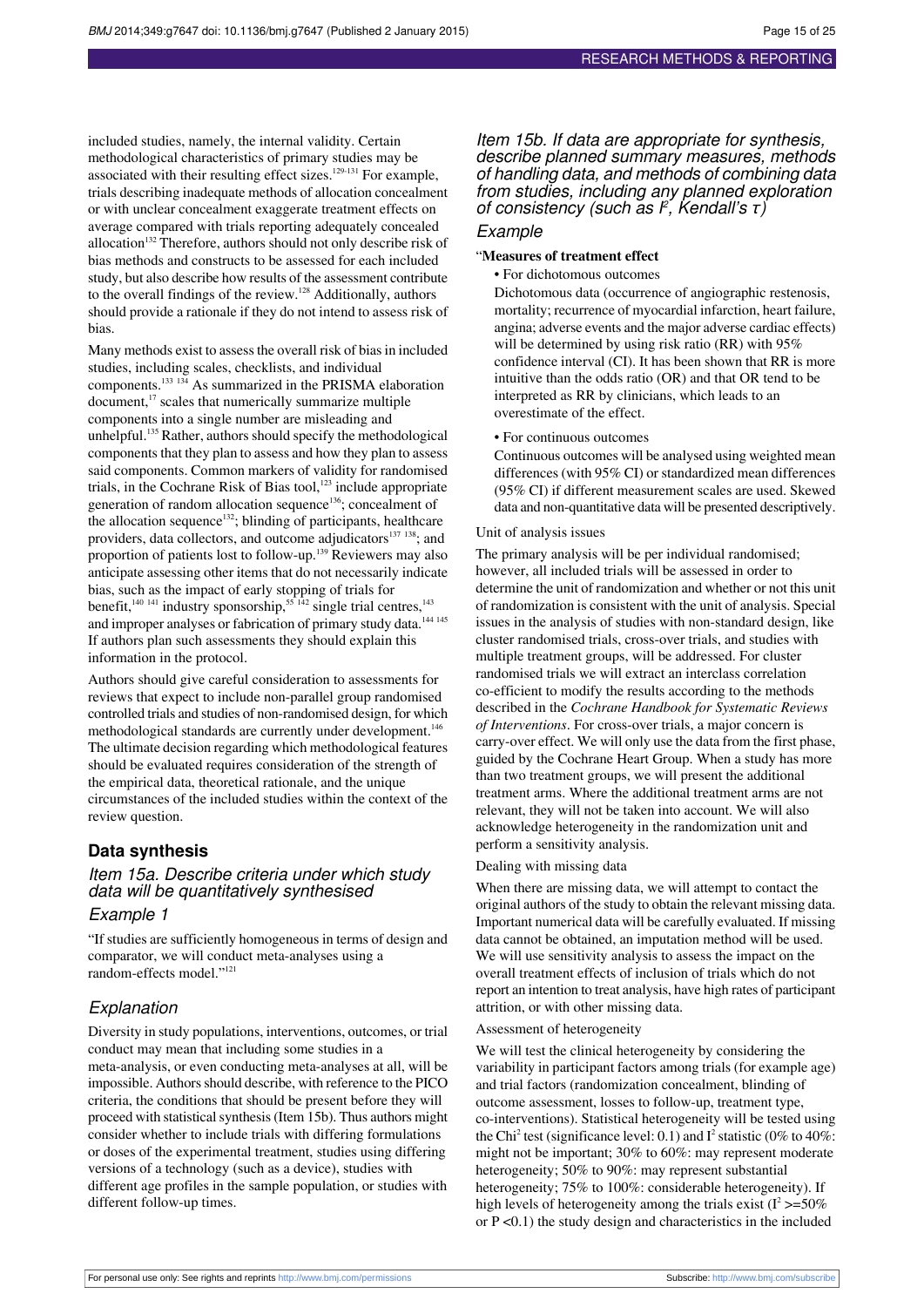studies will be analysed. We will try to explain the source of heterogeneity by subgroup analysis or sensitivity analysis.

#### Data synthesis

Each outcome will be combined and calculated using the statistical software RevMan 5.1, according to the statistical guidelines referenced in the current version of the *Cochrane Handbook for Systematic Reviews of Interventions*. The Mantel-Haenszel method will be used for the fixed effect model if tests of heterogeneity are not significant. If statistical heterogeneity is observed ( $I^2$  >=50% or P <0.1), the random effects model will be chosen. If heterogeneity is substantial, we will not perform a meta-analysis; a narrative, qualitative summary will be done."<sup>147</sup>

#### Explanation

When authors intend to perform meta-analyses, they should specify the effect measure (such as relative risk or mean difference) (Item 13) and the statistical method (such as inverse variance, DerSimonian-Laird, Mantel-Haenszel, Bayesian) to be used and whether they plan to apply a fixed or random effects approach.<sup>148</sup> Although experts debate this topic, fixed effects meta-analyses have been shown to overestimate confidence in treatment effects; thus, reviewers may wish to use this approach conservatively.<sup>149</sup> <sup>150</sup> If estimates of heterogeneity are to be used to decide between fixed and random effects approaches, authors should state the threshold of heterogeneity required.<sup>151</sup> If possible, authors should explain the reasons for these choices.

Reviewers should anticipate that data from included studies may not be in a suitable format for analysis or presentation in the review. For that reason, authors may need to take various steps to process the data, even if they do not plan meta-analyses. Authors should describe their plans for data processing, focusing on anticipated problems specific to their review. In trials with more than two intervention groups (for example, receiving similar but non-identical interventions), combining or splitting results across groups may be necessary.<sup>152</sup> If individual patient data (IPD) meta-analyses are planned, reviewers should consult the (forthcoming) PRISMA extension for IPD meta-analyses.<sup>153</sup>

For analyses of dichotomous data (that is, event data), authors should consider how best to handle rare events or when events are absent from some studies. Outcomes reported as measurement scales (such as for depression) may use different scales in different studies; results may need to be adjusted so that all scales are aligned (for example, so that low values represent good health on all scales).

Reviewers should also anticipate that some desired data will not be reported in included studies at all. In particular, standard deviations and standard errors may have to be reconstructed from other statistics such as P values and  $t$  statistics<sup>154 155</sup>; occasionally they may be imputed from the standard deviations observed in other studies.<sup>156 157</sup> In analyses of time-to-event data, reviewers should anticipate spending more time and caution during data extraction (for example, from Kaplan-Meier survival curves) and report how conversion to a consistent format is planned.<sup>158</sup>

Statistical combination of data from two or more separate studies in a meta-analysis may not always be necessary, feasible, or desirable. Regardless of the decision to combine individual study results, authors should report how they plan to evaluate between-study variability (heterogeneity or inconsistency), such as by using  $I^2$  or Cochran's Q test. The consistency of results across studies may influence the decision whether to combine individual study data in a meta-analysis. If reviewers plan to use statistical estimates of consistency (such as  $I^2$  or Kendall's

Finally, the name (and version) of any software planned for completing meta-analyses should be reported.

#### Item 15c. Describe any proposed additional analyses (e.g., sensitivity or subgroup analyses, meta-regression)

#### **Example**

#### "**Subgroup analysis and investigation of heterogeneity**

Subgroup analyses will be used to explore possible sources of heterogeneity, based on the following.

- Patient characteristic (age, sex).
- Types of treatment (western medicine alone, western medicine plus Tong-xin-luo).
- Follow-up period (three, six, and 12 months).
- Type of stent (drug-eluting and non-drug eluting stent).

Sensitivity analysis

Sensitivity analysis will be performed in order to explore the source of heterogeneity as follows.

- Quality components, including full-text publications versus abstracts, preliminary results versus mature results, published versus unpublished data.
- Risk of bias (by omitting studies that are judged to be at high risk of bias)."<sup>147</sup>

#### Explanation

Investigating possible causes of between-study variability or exploring the robustness of meta-analyses by using subgroup analysis or meta-regression may be desirable. If authors plan such analyses, they should state this and specify the covariates anticipated for the analyses (such as disease type or severity, or treatment dose). For subgroup analyses, authors should describe how they will partition the covariate into subgroups (for example, what will constitute mild or severe disease, low or high treatment dose). Whether they plan a fixed or random effects approach and how they will evaluate residual heterogeneity should also be stated.

If any sensitivity analyses are intended—such as including or excluding small studies, studies with high risk of bias,<sup>159</sup> industry funded studies, or outlier studies—authors should describe their plan for doing so.

#### Item 15d. If quantitative synthesis is not appropriate, describe the type of summary planned

#### Example

"A systematic narrative synthesis will be provided with information presented in the text and tables to summarise and explain the characteristics and findings of the included studies. The narrative synthesis will explore the relationship and findings both within and between the included studies, in line with the guidance from the Centre for Reviews and Dissemination."<sup>160</sup>

#### Explanation

In nearly all cases, reviews will include a qualitative (narrative) synthesis or summary even if meta-analyses or other quantitative analyses have been done. If, in addressing items 15a, 15b, and 15c, authors have concluded that some or all of the expected data will not be suitable for combining quantitatively, they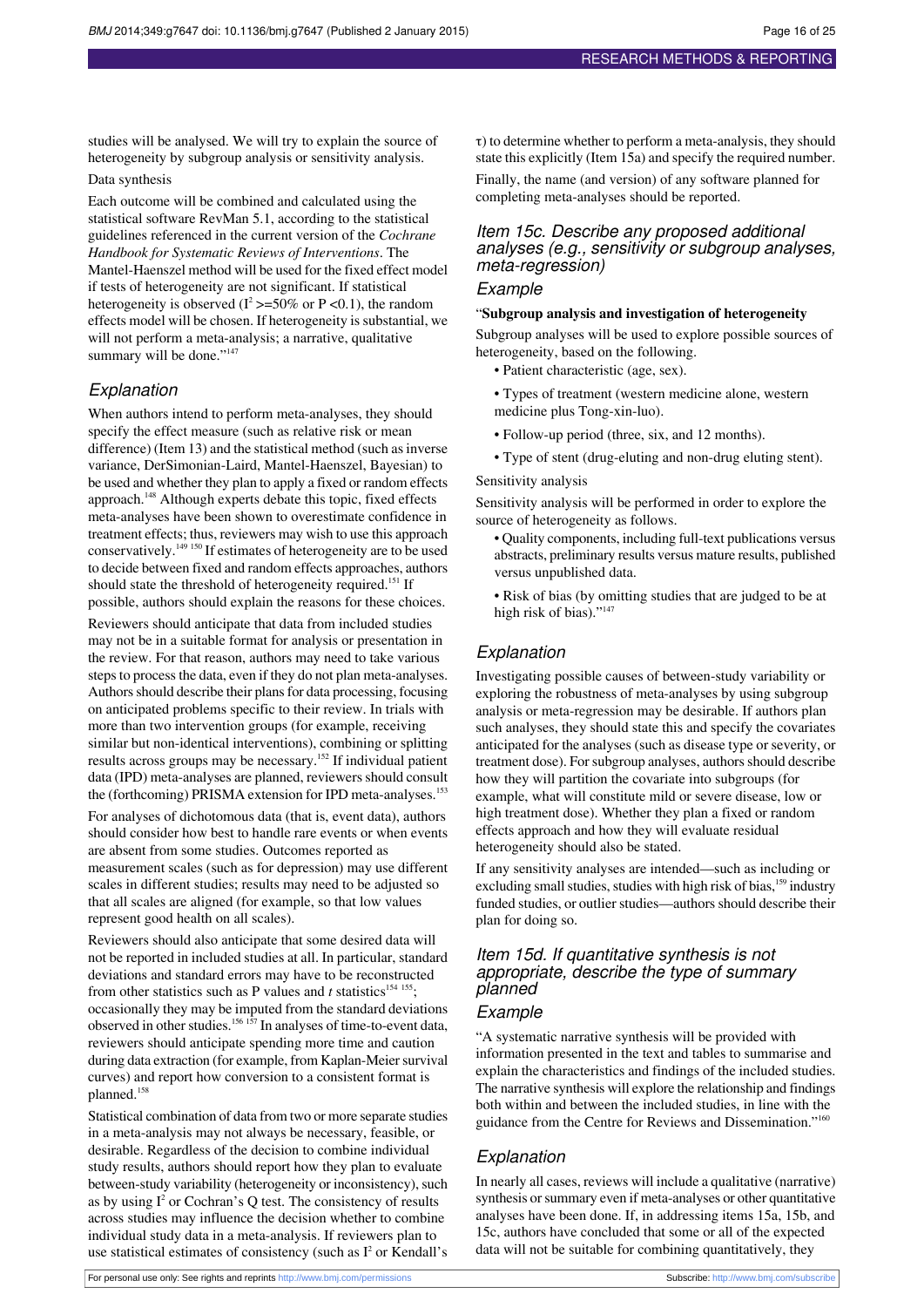should explicitly say so in the protocol and provide the rationale for such decisions. Then for item 15d they should describe the way they propose to present results in narrative form.

Established methods for narrative syntheses are available.<sup>161 162</sup> Authors should, to the extent possible at the protocol stage, highlight the order in which they will present information and what they will give in text or (only) in tables. They should describe what priority they will give to information about participant populations (such as overall patient groups before subgroups, subgroups defined by sociodemographics before those defined by coexisting conditions) and about interventions and comparisons of interventions (such as head to head trials before trials with placebo or usual care controls, ultimate health outcomes before intermediate outcomes, patient related outcomes before utilization outcomes, and so forth). For example, authors may say that they will present results in order by key question and, within key questions, in order of main then additional outcomes. In other cases, they might specify that results will be reported first by key questions but then by important comparisons and outcomes within comparisons.

In addition, authors should say whether they plan to report only on studies for which risk of bias was either low or moderate and omit studies with high risk of bias, or whether they expect to retain studies of any level of risk of bias in their analyses. They should note that levels of risk of bias for a given study may differ depending on the outcome of interest, so that some studies may be retained for certain key questions or outcomes but not for others. In some cases, authors might note that they will report on studies at high risk of bias only when they provide the available information or a critical outcome or population of interest.

Authors should describe how they plan to present information by type of study design (for example, report results only for randomised controlled trials, and then supplement the results with information drawn from non-randomised trials or non-experimental studies). In some cases authors may want to stratify how they present information based on key aspects of how studies were conducted (such as whether investigators, patients, and outcome assessors were all masked to intervention). If authors will focus on specific types of outcome measures, such as demonstrably reliable and valid instruments to measure depression or pain, they should report this information.

Regardless of how many quantitative analyses authors expect to present, they should indicate the extent to which they plan to use tables to summarize (*a*) the characteristics of studies (perhaps only those of low or moderate risk of bias) and (*b*) the principal comparisons or outcomes of concern.

In some cases, review authors may plan to do types of analyses other than meta-analyses. These may include cost of illness, cost of treatment, or cost effectiveness analyses, decision modelling analyses, or various types of subgroup analyses (independent of any required by a key question). In all these cases, authors should be as specific as possible about what they will attempt to do.

#### **Meta-bias(es)**

#### Item 16. Specify any planned assessment of meta-bias(es) (such as publication bias across studies, selective reporting within studies)

#### Example

"In order to determine whether reporting bias is present, we will determine whether the protocol of the RCT was published before recruitment of patients of the study was started. For studies

published after July 1st 2005, we will screen the Clinical Trial Register at the International Clinical Trials Registry Platform of the World Health Organisation [\(http://apps.who.int/](http://apps.who.int/trialssearch) [trialssearch\)](http://apps.who.int/trialssearch). We will evaluate whether selective reporting of outcomesis present (outcome reporting bias). We will compare the fixed effect estimate against the random effects model to assess the possible presence of small sample bias in the published literature (i.e. in which the intervention effect is more beneficial in smaller studies). In the presence of small sample bias, the random effects estimate of the intervention is more beneficial than the fixed effect estimate. The potential for reporting bias will be further explored by funnel plots if  $\geq 10$ studies are available."<sup>163</sup>

#### **Explanation**

Authors should pre-specify any methods used to explore the possibility that the data identified are biased due to non-study related processes.<sup>164</sup> Such bias may result from non-publication of studies (publication or dissemination bias) and the reporting of a subset of measured outcomes and analyses within studies (outcome reporting bias) (see box 2).

Detecting or correcting for publication bias in a systematic review is difficult. The results of available studies may provide clues that some studies may be missing (such as when smaller studies have systematically different effect estimates than larger studies ("small study effects")).<sup>165</sup> Recommendations regarding appropriate graphical methods (such as funnel plots) and statistical methods (such as Egger's test) to assess small study effects have been proposed.<sup>166</sup> However, publication bias is only one of several possible explanations for small study effects, and the interpretation of such tests can be problematic.<sup>166-168</sup> Authors should report their planned testing strategy to assess publication bias in detail. The risk of publication bias was formally assessed in only 21% of 100 intervention reviews published in 2006, and only 32% considered this type of bias.<sup>169</sup> A review of antidepressant trials found that effect estimates of meta-analyses of only the published trials were 32% larger on average than effect estimates of meta-analyses including published and unpublished trials.<sup>170</sup> The corresponding magnitude of publication bias in antipsychotic trials was smaller  $(8\%)$ .<sup>171</sup>

Several methods to detect selective outcome reporting exist. If a study protocol is available, reviewers can compare outcomes reported in the protocol and the published report.<sup> $7172$ </sup> Comparing the outcomes reported in the methods and results sections of the published report is an option when a protocol is unavailable.<sup>173</sup> For some trials, reviewers might assume that it is likely that an outcome was measured even if it was not reported, based on knowledge of the clinical area (such as when systolic, but not diastolic, blood pressure is reported).<sup>112</sup> Authors may use the Outcome Reporting Bias in Trials (ORBIT) classification system.<sup>4</sup> A sensitivity analysisto assessthe impact of selective reporting on meta-analytic results may also be considered.<sup>174</sup> In eight of 28 Cochrane reviews published in March 2010, authors did not assess outcome reporting bias; in 16 reviews, authors did assess this bias using the published report; and in the remaining reviews, trial protocols were used.<sup>175</sup> In another study, after investigators applied sensitivity analyses to adjust for outcome reporting bias in 81 Cochrane reviews, the treatment effect estimate was reduced by 20% or more in 19 (23%) of the meta-analyses. $4$ 

Both publication bias and outcome reporting bias may affect meta-analyses, and the effect can be unpredictable. Adding unreported data from both published and unpublished drug trials to 41 meta-analyses caused 46% of the meta-analytic effect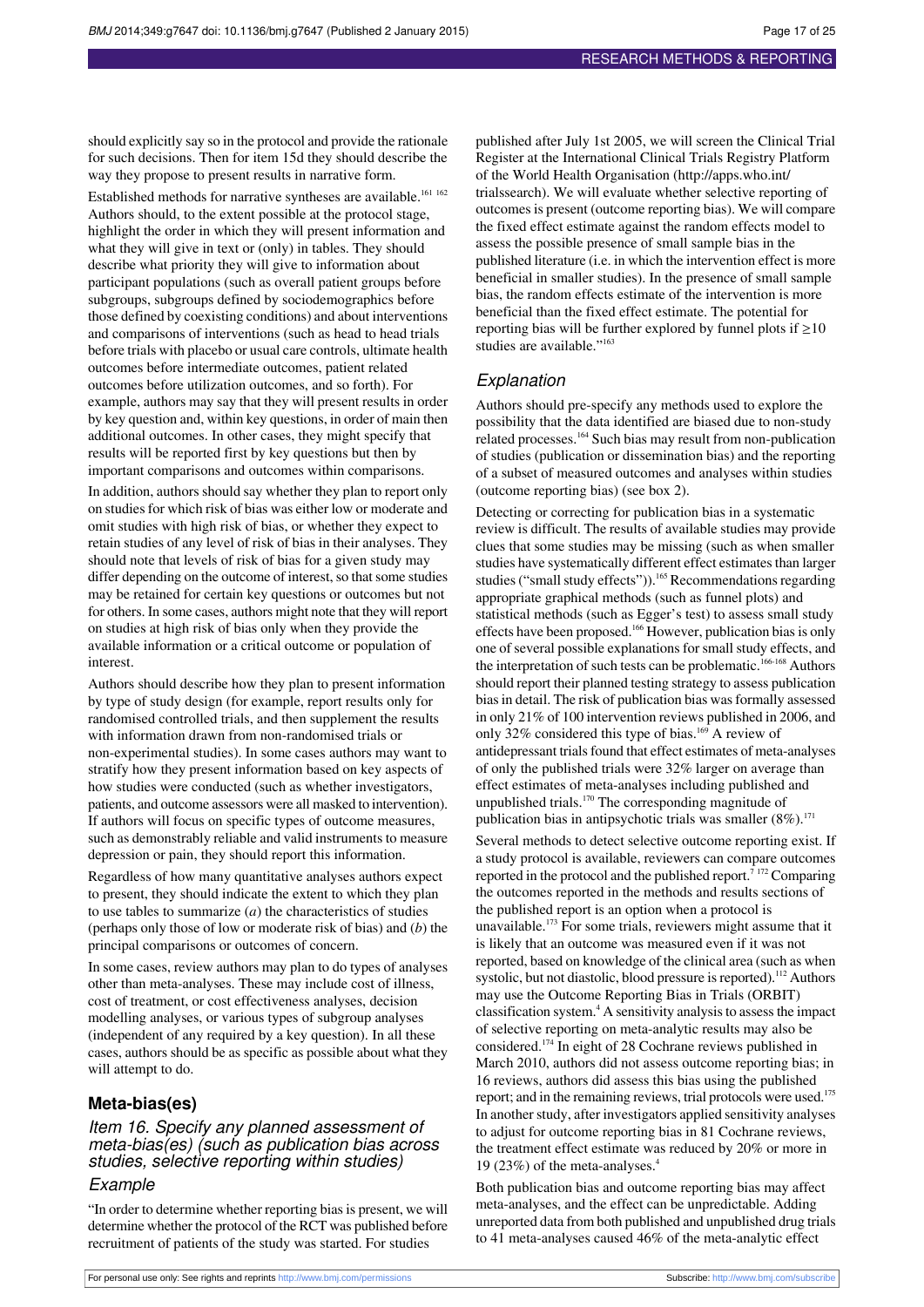#### **Box 2: Meta-bias caused by selective publication of studies and selective reporting within studies**

Systematic reviews aim to synthesise the results of all relevant studies. However, some studies may not be published, and a subset of outcomes and analyses may be incompletely, inadequately, or selectively reported in a published article, based on the results (such as statistical significance, magnitude, or direction of effect). The validity of systematic reviews may be threatened if the outcome data available<br>to reviewers comprise a biased selection of all data that actually exists.<sup>18</sup> independent of procedural problems during the conduct of a primary study as do typical methodological biases (such as inappropriate method of random sequence generation in randomized trials).<sup>16</sup>

*Publication or dissemination bias—*Several systematic reviews of empirical studies have found that clinical trials with statistically significant<br>(P<0.05) or positive results are more likely to be published than those wit not to submit papers with negative results for publication, rather than editors' rejection of such papers, tend to be the main source of publication bias.<sup>184</sup> However, the decision to write up a study for publication may be influenced by pressure from study sponsors and journal editor. Studies with statistically significant results also tend to be published earlier than studies with non-significant results.<sup>165</sup> If studies are missing from a systematic review for these reasons, exaggerated results may be produced.

Outcome reporting bias—The selective reporting of outcomes due to their significance, magnitude, or direction is termed outcome reporting bias and has been widely documented across the trial literature.<sup>2</sup> Outcomes specified in the protocol may be completely omitted from the published report. When an outcome is measured using multiple scales or at multiple time points, and analysed in various ways (such as intention-to-treat and per-protocol analysis, unadjusted and adjusted for covariates), the choice of which data to present may be influenced<br>by the results. Non-significant results may be partially reported (such as report in insufficient data to include in a meta-analysis. All of these examples of selectively reported outcome data in primary studies can bias (and sometimes, overestimate) the results of systematic reviews.<sup>2</sup>

Empirical evidence of selective outcome reporting bias in trials exists. A systematic review of 16 cohorts of clinical trials comparing outcomes<br>reported in trial protocols with the published reports found that at least on of reports.<sup>3</sup> In a landmark study, Chan and colleagues found that statistically significant outcomes had higher odds of being fully reported in trial publications compared with non-significant outcomes for efficacy (pooled odds ratio 2.4 (95% confidence interval 1.4 to 4.0)) and safety (pooled odds ratio 4.7 (1.8 to 12)).<sup>164</sup>

estimates to show lower efficacy of the drug, 7% to show identical efficacy, and  $46\%$  to show greater efficacy.<sup>176</sup>

#### **Confidence in cumulative estimate**

Item 17. Describe how the strength of the body of evidence will be assessed (such as GRADE) Example

"The quality of evidence for all outcomes will be judged using the Grading of Recommendations Assessment, Development and Evaluation working group methodology. The quality of evidence will be assessed across the domains of risk of bias, consistency, directness, precision and publication bias. Additional domains may be considered where appropriate. Quality will be adjudicated as high (further research is very unlikely to change our confidence in the estimate of effect), moderate (further research islikely to have an important impact on our confidence in the estimate of effect and may change the estimate), low (further research is very likely to have an important impact on our confidence in the estimate of effect and is likely to change the estimate), or very low (very uncertain about the estimate of effect)."<sup>54</sup>

#### Explanation

Authors should describe which approach they plan on using to summarize the confidence they have in the resulting body of evidence, ideally using an established and validated approach. The description should include a plan for assessing the risk of bias across studies, inconsistency, imprecision, indirectness, publication bias, and factors that increase the confidence in an effect (such as large effects, dose effect relations, and issues around opposing bias and confounding not explaining an effect or lack thereof) for each outcome that is included in the PICO. The Grading of Recommendations Assessment, Development and Evaluation (GRADE) approach is increasingly recommended.<sup>168</sup>

If no such assessments are planned, the authors should state this with a rationale for why not. Authors should describe whether and how they assess the directness related only to populations (including applicability) who are included in the evidence that is assessed (such as if they extrapolated and for what reasons), so that users of the systematic review can make these judgments later for other populations.<sup>177</sup> <sup>178</sup> Authors should specify whether

the assessment of the strength of evidence will include studies that are excluded from meta-analysis (if applicable).

"Strength of evidence" and "quality of evidence" have been previously been used interchangeably.

### **Discussion**

We hope this detailed explanatory paper will become a pedagogical document that the entire systematic review community can use. Similarly, we have strived to ensure that the paper is useful to authors seeking guidance in what to include in a protocol of their systematic review. We recommend that authors use this paper when seeking a more complete explanation of each item included in the PRISMA-P checklist. We developed this protocol extension to PRISMA in the hopes that it will improve the reporting of protocols and also simplify the process of reporting a protocol, and registering it with PROSPERO. The development of the PRISMA-P 2015 checklist borrowed heavily from the mandatory items included in PROSPERO. When authors register their protocol on PROSPERO, much of this information is the same as what is recommended when completely reporting a protocol using the PRISMA-P checklist.

Similarly, the intent of using PRISMA-P is to make reporting completed systematic reviews easier for authors. For example, once reviewers have described the methods in detail in their protocol, they may not need to repeat them when reporting the final systematic review results, particularly if there have been no protocol amendments. Providing explicit details about planned review methods in a protocol is essential for clarity, transparency, and future reproducibility, and is in line with emerging journal policies.<sup>18</sup> Authors may also wish to develop a protocol to expand on information reported in PROSPERO. For journals that require a more detailed methods section in completed review articles, authors can easily cut and paste information already in their protocol, change the tense of the wording, and add any necessary documentation about protocol modifications or post-review changes where relevant (more likely in complex reviews such as network meta-analyses).

Protocols are important and provide readers with information about the rationale, question(s), and methods proposed by the systematic reviewers. They should always be made available in the public domain. However, for a variety of reasons, they are not always reported or published. Systematic reviewers may,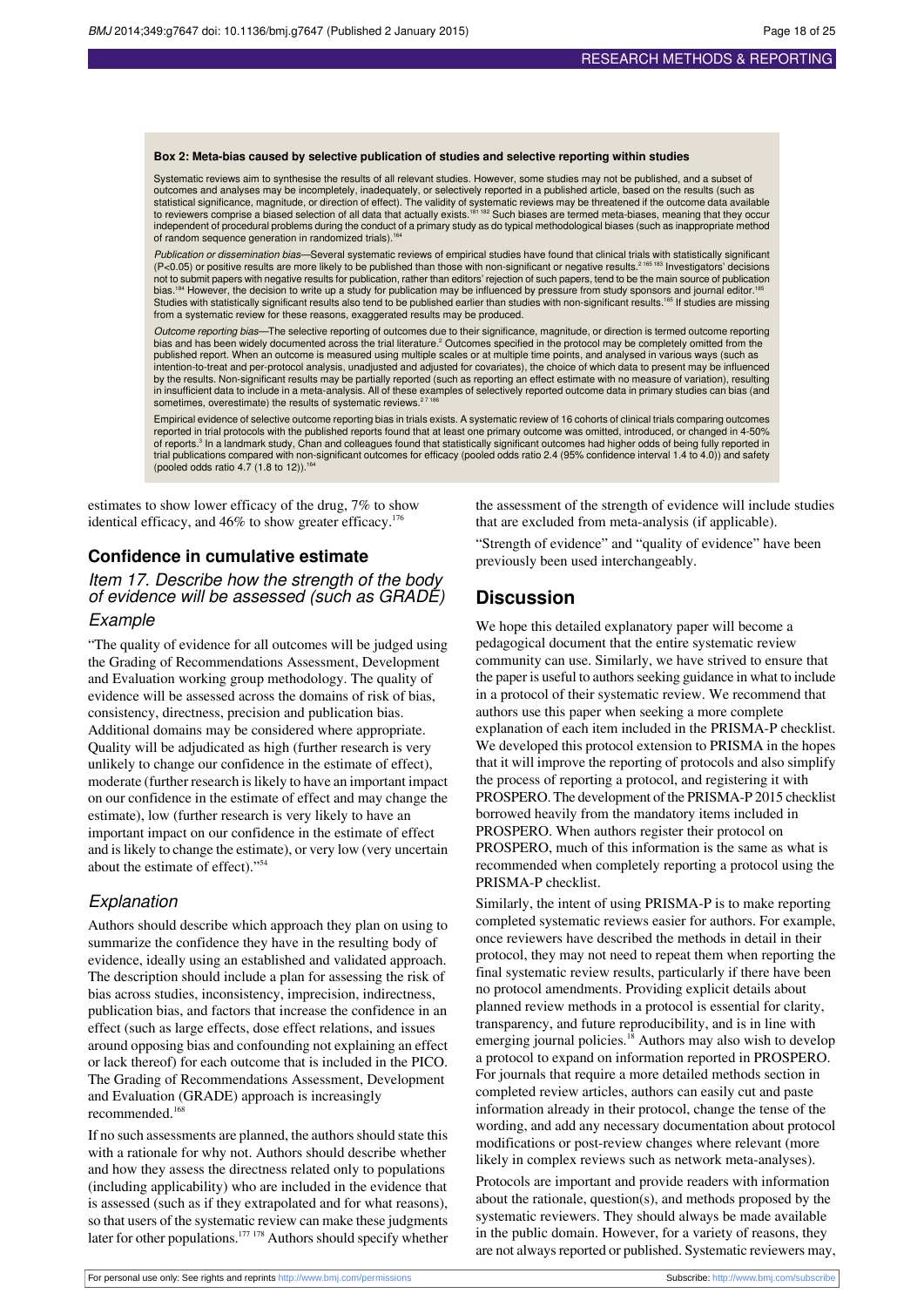for instance, be unsure of what information should be included in a review protocol—a problem PRISMA-P 2015 aimsto solve.

We hope PRISMA-P will help increase the proportion of systematic review protocols being reported and published. Peer reviewers, editors, and other interested readers might also find protocols helpful in their assessment of completed reviews. Comparing protocols with completed reviews enables users to assess possible selective reporting and other possible deviations from the proposed systematic review plan. Investigators completing systematic reviews of systematic reviews (that is, overviews) might also find protocols useful for similar reasons.

We hope that journal editors will encourage authors submitting systematic review protocols for publication to comply with PRISMA-P. We hope funders and sponsors of systematic reviews will do likewise. We also invite readers to let us know what they think of PRISMA-P and ways we can improve it and keep it up to date.

The PRISMA-P steering committee thank the following staff from DM's research group at OHRI: Jodi Peters for her efforts organizing the PRISMA-P consensus meeting; Michael Zhao for his assistance in preparing documents for the PRISMA-P meeting; Mohammed Ansari for valuable input and feedback throughout the process; and Justin Thielman for his assistance collating group comments during preparation of the PRISMA-P manuscripts.

Members of the PRISMA-P group (listed alphabetically): Douglas G Altman, Centre for Statistics in Medicine (CSM), University of Oxford, Oxford, UK; Alison Booth, Centre for Reviews and Dissemination (CRD), University of York, York, UK; An-Wen Chan, Women's College Research Institute, University of Toronto, Toronto, Canada; Stephanie Chang, Agency for Healthcare Research and Quality, Rockville, USA; Mike Clarke, Queen's University of Belfast, Belfast, Ireland; Tammy Clifford, Canadian Agency for Drugs and Technologies in Health (CADTH), Ottawa, Canada; Kay Dickersin, Johns Hopkins Bloomberg School of Public Health; Matthias Egger, Institut für Sozial-und Präventivmedizin; Davina Ghersi, National Health and Medical Research Council, Canberra, Australia; Peter C Gøtzsche, Nordic Cochrane Centre, Copenhagen, Denmark; Jeremy M Grimshaw, Canadian Cochrane Centre and Ottawa Hospital Research Institute (OHRI), Ottawa, Canada; Trish Groves, The BMJ, London, UK; Mark Helfand, AHRQ EPC Scientific Resource Center, Portland VA Research Foundation, Portland, USA; Julian Higgins, School of Social and Community Medicine, Bristol, UK; Toby Lasserson, Cochrane Editorial Unit, London, UK; Joseph Lau, Center for Evidence-based Medicine, Brown University, Providence, USA; Alessandro Liberati, University of Modena, Modena, Italy; Kathleen Lohr, Research Triangle Institute-University of North Carolina EPC, Research Triangle Park, USA; Jessie McGowan, University of Ottawa, Ottawa, Canada; David Moher, Clinical Epidemiology Program, OHRI and University of Ottawa, Ottawa, Canada; Cynthia Mulrow, Annals of Internal Medicine, San Antonio, USA; Melissa Norton, PLoS Medicine, London, UK; Matthew Page, Monash University, Australia; Mark Petticrew, London School of Hygiene and Tropical Medicine, London, UK; Margaret Sampson. Children's Hospital of Eastern Ontario, Ottawa, Canada; Holger Schünemann, McMaster University, Hamilton, Canada; Larissa Shamseer, Clinical Epidemiology Program, OHRI and University of Ottawa, Ottawa, Canada; Paul Shekelle, Southern California EPC, Los Angeles, USA; Iveta Simera, CSM, University of Oxford, Oxford, UK; Lesley A Stewart, CRD, University of York, York, UK; William Summerskill, The Lancet, London, UK; Jennifer Tetzlaff, Clinical Epidemiology Program, OHRI, Ottawa, Canada; Thomas A Trikalinos, Center for Evidence-based Medicine, Brown University, Providence, USA; David Tovey, The Cochrane Library, London, UK; Lucy Turner, Clinical Epidemiology Program, OHRI, Ottawa, Canada; Evelyn Whitlock, Kaiser Permanente Research Affiliates EPC, Portland, Oregon, USA.

Contributors: DM, LS, MC, DG, AL, MP, PS, and LAS conceived of this paper. DM and LS drafted the article and all authors critically revised it for important intellectual content. All authors approved the final version of this article. DM is the guarantor of this work.

Competing interests: All authors have completed the ICMJE uniform disclosure form at [www.icmje.org/coi\\_disclosure.pdf](http://www.icmje.org/coi_disclosure.pdf) and declare: (1) support from the Agency for Healthcare Research and Quality, USA (Contract No HHSA 290 2007 10059 I) and the Canadian Institutes for Health Research (Reference No 114369) for this work; this manuscript does not reflect the opinions of either agency; one author, SC, is an employee of AHRQ. (2) No financial relationships with any organisations that might have an interest in the submitted work in the previous three years (3) MC, DG, DM, MP, and LAS are members of the Advisory Board for PROSPERO. TG is the deputy editor of The BMJ and was not involved in the handling of or the decision to publish this manuscript.

- 1 Moher D, Tetzlaff J, Tricco AC, Sampson M, Altman DG. Epidemiology and reporting characteristics of systematic reviews. PLoS Med 2007;4:e78.
- 2 Dwan K, Gamble C, Williamson PR, Kirkham JJ. Systematic review of the empirical evidence of study publication bias and outcome reporting bias—An updated review. PloS One 2013;8:e66844.
- 3 Dwan K, Altman DG, Cresswell L, Blundell M, Gamble CL, Williamson PR. Comparison of protocols and registry entries to published reports for randomised controlled trials. Cochrane Database Syst Rev 2011;(1):MR000031.
- 4 Kirkham JJ, Dwan KM, Altman DG, Gamble C, Dodd S, Smyth R, et al. The impact of outcome reporting bias in randomised controlled trials on a cohort of systematic reviews. BMJ 2010;340:c365.
- 5 Dwan K, Altman DG, Arnaiz JA, Bloom J, Chan AW, Cronin E, et al. Systematic review of the empirical evidence of study publication bias and outcome reporting bias. PLoS One 2008;3:e3081.
- 6 Chan AW, Krleza-Jeric K, Schmid I, Altman DG. Outcome reporting bias in randomized trials funded by the canadian institutes of health research. Can Med Assoc J 2004;171:735.
- 7 Chan AW, Hróbjartsson A, Haahr MT, Gøtzsche PC, Altman DG. Empirical evidence for selective reporting of outcomes in randomized trials: Comparison of protocols to published articles. JAMA 2004;291:2457-65.
- 8 Page MJ, McKenzie JE, Kirkham J, Dwan K, Kramer S, Green S, et al. Bias due to selective inclusion and reporting of outcomes and analyses in systematic reviews of randomised trials of healthcare interventions . Cochrane Library, 2014.
- 9 Page MJ, McKenzie JE, Forbes A. Many scenarios exist for selective inclusion and reporting of results in randomized trials and systematic reviews. J Clin Epidemiol 2013;66:524-37.
- 10 Kirkham JJ, Altman DG, Williamson PR. Bias due to changes in specified outcomes during the systematic review process. PLoS One 2010;5:e9810.
- 11 Booth A, Clarke M, Ghersi D, Moher D, Petticrew M, Stewart L. Establishing a minimum dataset for prospective registration of systematic reviews: An international consultation. PLoS One 2011;6:e27319.
- 12 Moher D, Liberati A, Tetzlaff J, Altman DG, PRISMA Group. Preferred reporting items for systematic reviews and meta-analyses: The PRISMA statement. BMJ 2009;339:b2535.
- 13 Chan A, Tetzlaff JM, Gøtzsche PS, Altman DG, Mann H, Berlin JA, et al. SPIRIT 2013 explanation and elaboration: Guidance for protocols of clinical trials. BMJ 2013;346:e7586
- 14 Institute of Medicine. Finding what works in health care: standards for systematic reviews . National Academies Press, 2011.
- 15 Moher D, Shamseer L, Clarke M, Ghersi D, Liberati A, Petticrew M, et al. Preferred reporting items for systematic review and meta-analysis protocols (PRISMA-P) 2015 statement. Syst Rev 2015;4:1.
- 16 Moher D, Schulz KF, Simera I, Altman DG. Guidance for developers of health research reporting guidelines. PLoS Med 2010;7:e1000217.
- 17 Liberati A, Altman DG, Tetzlaff J, Mulrow C, Gotzsche PC, Ioannidis JP, et al. The PRISMA statement for reporting systematic reviews and meta-analyses of studies that evaluate health care interventions: explanation and elaboration. PLoS Med 2009;6:e1000100. 18 Enhancing reproducibility. Nature Methods 2013;10:367.
- 19 Beller EM, Glasziou PP, Altman DG, Hopewell S, Bastian H, Chalmers I, et al. PRISMA for abstracts: reporting systematic reviews in journal and conference abstracts. PLoS Med 2013;10:e1001419.
- 20 Mans CM, Reeve JC, Gasparini CA, Elkins MR. Postoperative outcomes following preoperative inspiratory muscle training in patients undergoing open cardiothoracic or upper abdominal surgery: protocol for a systematic review. Syst Rev 2012;1:63.
- 21 Wen J, Ren Y, Wang L, Li Y, Liu Y, Zhou M, et al. The reporting quality of meta-analyses improves: a random sampling study. J Clin Epidemiol 2008;61:770.
- 22 Moher D, Booth A, Stewart L. How to reduce unnecessary duplication: Use PROSPERO. BJOG 2014;121:784-6.
- 23 Montori VM, Wilczynski NL, Morgan D, Haynes RB. Optimal search strategies for retrieving systematic reviews from medline: analytical survey. BMJ 2005;330:68.
- 24 O'Connor AM, Auvermann BW, Higgins JP, Kirychuk SP, Sargeant JM, Von Essen SG, et al. The association between proximity to animal-feeding operations and community health: a protocol for updating a systematic review. Syst Rev 2014;3:99.
- 25 Moher D, Tsertsvadze A. Systematic reviews: When is an update an update? Lancet 2006;367:881-3.
- 26 Shojania KG, Sampson M, Ansari MT, Ji J, Doucette S, Moher D. How quickly do systematic reviews go out of date? A survival analysis. Ann Intern Med 2007;147:224-33.
- 27 Moher D, Tsertsvadze A, Tricco AC, Eccles M, Grimshaw J, Sampson M, et al. A systematic review identified few methods and strategies describing when and how to update systematic reviews. J Clin Epidemiol 2007;60:1095.
- 28 Garritty C, Tsertsvadze A, Tricco AC, Sampson M, Moher D. Updating systematic reviews: an international survey. PloS One 2010;5:e9914
- 29 Chung M, Newberry SJ, Ansari MT, Yu WW, Wu H, Lee J, et al. Two methods provide similar signals for the need to update systematic reviews. J Clin Epidemiol 2012;65:660-8.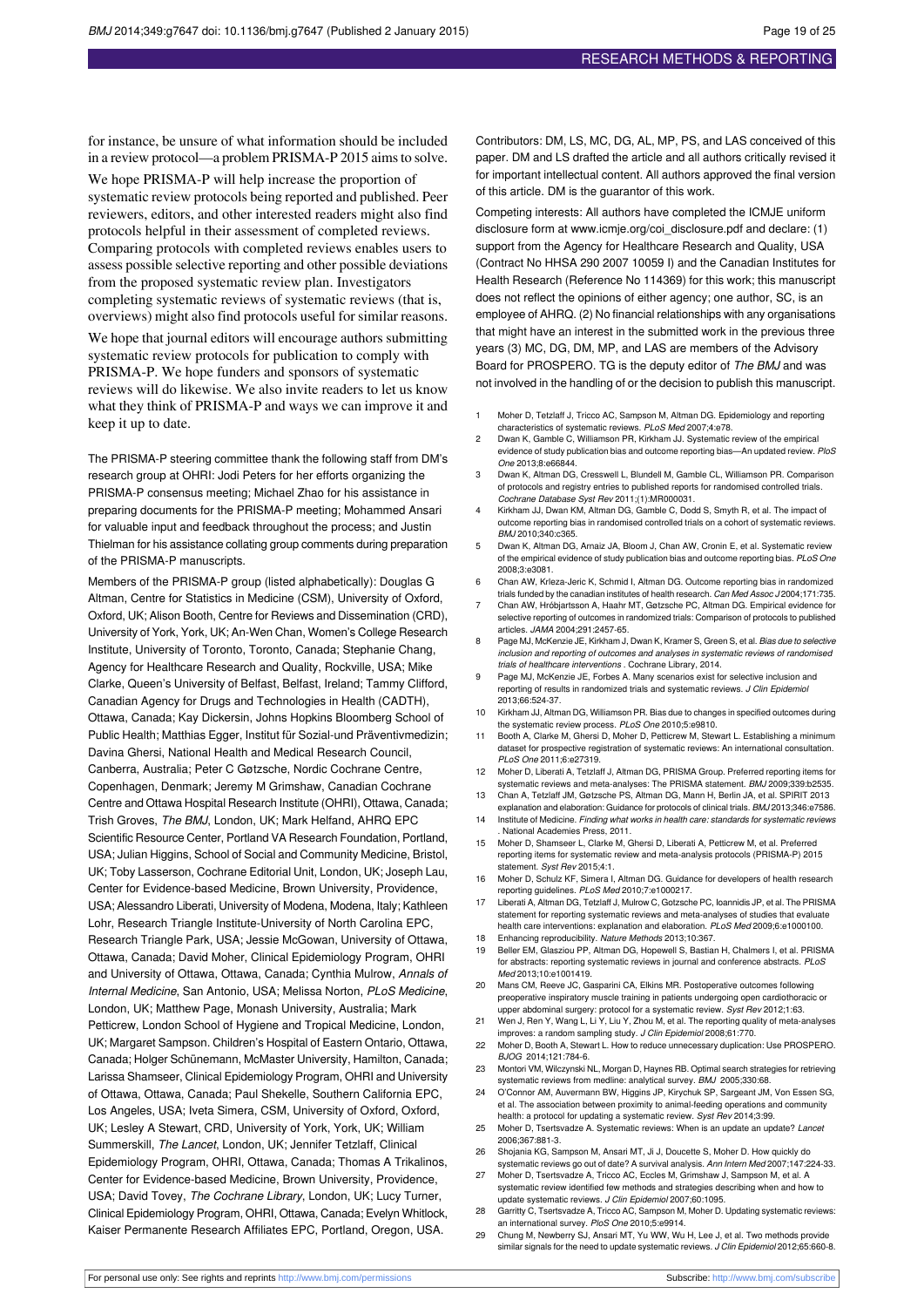- 30 Ahmadzai N, Newberry SJ, Maglione MA, Tsertsvadze A, Ansari MT, Hempel S, et al. A surveillance system to assess the need for updating systematic reviews. Syst Rev 2013;2:1-16.
- 31 Chalmers I, Enkin M, Keirse MJ. Preparing and updating systematic reviews of randomized controlled trials of health care. Milbank Q 1993:411-37.
- 32 Cancelliere C, Cassidy JD, Côté P, Hincapié CA, Hartvigsen J, Carroll LJ, et al. Protocol for a systematic review of prognosis after mild traumatic brain injury: an update of the WHO collaborating centre task force findings. Syst Rev 2012;1:17.
- 33 Stewart L, Moher D, Shekelle P. Why prospective registration of systematic reviews makes sense. Syst Rev 2012;1:7.
- 34 Booth A, Clarke M, Ghersi D, Moher D, Petticrew M, Stewart L. An international registry of systematic-review protocols. Lancet 2011;377:108-9.
- 35 Booth A, Clarke M, Dooley G, Ghersi D, Moher D, Petticrew M, et al. The nuts and bolts of PROSPERO: An international prospective register of systematic reviews. Syst Rev 2012;1:2.
- 36 Silagy CA, Middleton P, Hopewell S. Publishing protocols of systematic reviews: comparing what was done to what was planned. JAMA 2002;287:2831-4.
- 37 Siontis KC, Hernandez-Boussard T, Ioannidis JP. Overlapping meta-analyses on the same topic: survey of published studies. BMJ 2013;347:f4501
- 38 Moher D. The problem of duplicate systematic reviews. BMJ 2013;347:f5040.<br>39 The PLoS ME. Best practice in systematic reviews: the importance of protoco The PLoS ME. Best practice in systematic reviews: the importance of protocols and registration. PLoS Med 2011;8:e1001009.
- 40 Chien PFW, Khan KS, Siassakos D. Registration of systematic reviews: PROSPERO. BJOG 2012;119:903-5.
- 41 Bambra C, Hillier F, Moore H, Summerbell C. Tackling inequalities in obesity: a protocol for a systematic review of the effectiveness of public health interventions at reducing socioeconomic inequalities in obesity amongst children. Syst Rev 2012;1:16.
- 42 Mowatt G, Shirran L, Grimshaw JM, Rennie D, Flanagin A, Yank V, et al. Prevalence of honorary and ghost authorship in cochrane reviews. JAMA 2002;287:2769-71.
- 43 Rennie D, Yank V, Emanuel L. When authorship fails. JAMA 1997;278:579-85.
- 44 Sismondo S. Ghost management: How much of the medical literature is shaped behind the scenes by the pharmaceutical industry? PLoS Med 2007;4:e286.
- 45 Ross JS, Hill KP, Egilman DS, Krumholz HM. Guest authorship and ghostwriting in publications related to rofecoxib. JAMA 2008;299:1800-12.
- 46 Smith R. Maintaining the integrity of the scientific record. BMJ 2001;323:588.<br>47 Ensor J, Riley RD, Moore D, Bayliss S, Jowett S, Fitzmaurice DA. Protocol for a 47 Ensor J, Riley RD, Moore D, Bayliss S, Jowett S, Fitzmaurice DA. Protocol for a systematic review of prognostic models for the recurrence of venous thromboembolism (VTE) following treatment for a first unprovoked VTE. Syst Rev 2013;2:91.
- 48 Smith R. Authorship is dying: long live contributorship. BMJ 1997;315:696.<br>49 Uniform requirements for manuscripts submitted to biomedical iournals: writing
- Uniform requirements for manuscripts submitted to biomedical journals: writing and editing for biomedical publication. 2010. [www.ICMJE.org](http://www.ICMJE.org). 50 AHRQ Agency for Healthcare Research and Quality, Effective Health Care Program.
- Research protocol–Apr 3, 2014: Treatments for fibromyalgia in adult subgroups. [http://](http://effectivehealthcare.ahrq.gov/search-for-guides-reviews-and-reports/?pageaction=displayproduct&productid=1887#8696) [effectivehealthcare.ahrq.gov/search-for-guides-reviews-and-reports/?](http://effectivehealthcare.ahrq.gov/search-for-guides-reviews-and-reports/?pageaction=displayproduct&productid=1887#8696) action=displayproduct&productid=1887#8696.
- 51 AHRQ Agency for Healthcare Research and Quality, Effective Health Care Program. Research Protocol–Jul 21, 2014: Treatment of non-metastatic muscle-invasive bladder cancer. [http://effectivehealthcare.ahrq.gov/search-for-guides-reviews-and-reports/?](http://effectivehealthcare.ahrq.gov/search-for-guides-reviews-and-reports/?pageaction=displayproduct&productid=1940#9004) [pageaction=displayproduct&productid=1940#9004](http://effectivehealthcare.ahrq.gov/search-for-guides-reviews-and-reports/?pageaction=displayproduct&productid=1940#9004).
- 52 Getz KA, Zuckerman R, Cropp AB, Hindle AL, Krauss R, Kaitin KI. Measuring the incidence, causes, and repercussions of protocol amendments. Drug Inf J 2011;45:265-75.
- 53 Higgins JPT, Green S, eds. Guide to the contents of a Cochrane protocol and review. In: The Cochrane handbook for systematic reviews of interventions . Wiley-Blackwell, 2011.
- 54 Young M, Stevens A, Porath-Waller A, Pirie T, Garritty C, Skidmore B, et al. Effectiveness of brief interventions as part of the screening, brief intervention and referral to treatment (SBIRT) model for reducing the non-medical use of psychoactive substances: a systematic review protocol. Syst Rev 2012;1:22.
- 55 Lundh A, Sismondo S, Lexchin J, Busuioc OA, Bero L. Industry sponsorship and research outcome. Cochrane Database Syst Rev 2012;(12):MR000033.
- 56 Bero L. Industry sponsorship and research outcome: a cochrane review. JAMA Intern Med 2013;173:580-1.
- 57 Roseman M, Turner EH, Lexchin J, Coyne JC, Bero LA, Thombs BD. Reporting of conflicts of interest from drug trials in Cochrane reviews: cross sectional study. BMJ 2012;345:e5155.
- 58 Jorgensen AW, Hilden J, Gotzsche PC. Cochrane reviews compared with industry supported meta-analyses and other meta-analyses of the same drugs: systematic review. BMJ 2006;333:782.
- 59 Yank V, Rennie D, Bero LA. Financial ties and concordance between results and conclusions in meta-analyses: retrospective cohort study. BMJ 2007;335:1202-5.
- 60 Jorgensen AW, Maric KL, Tendal B, Faurschou A, Gotzsche PC. Industry-supported meta-analyses compared with meta-analyses with non-profit or no support: differences in methodological quality and conclusions. BMC Med Res Methodol 2008;8:60.
- 61 Bes-Rastrollo M, Schulze MB, Ruiz-Canela M, Martinez-Gonzalez MA. Financial conflicts of interest and reporting bias regarding the association between sugar-sweetene beverages and weight gain: A systematic review of systematic reviews. PLoS Med 2013;10:e1001578.
- 62 Rochon PA, Hoey J, Chan A, Ferris LE, Lexchin J, Kalkar SR, et al. Financial conflicts of
- interest checklist 2010 for clinical research studies. Open Med 2010;4:e69. 63 Holden MA, Haywood KL, Potia TA, Gee M, McLean S. Recommendations for exercise adherence measures in musculoskeletal settings: a systematic review and consensus meeting (protocol). Syst Rev 2014;3:1-6.
- 64 Founti P, Topouzis F, Anastasopoulos E, Pappas T, Lambropoulos A, Chatzikyriakidou A, et al. Association of LOXL1 polymorphisms with pseudoexfoliation syndrome and pseudoexfoliative glaucoma: systematic review and meta-analysis. PROSPERO:CRD42014009228. www.crd.vork.ac.uk/PROSPERO/display\_record.asp? [ID=CRD42014009228](http://www.crd.york.ac.uk/PROSPERO/display_record.asp?ID=CRD42014009228).
- 65 CDISC Clinical Data Interchange Standards Consortium. CDISC Clinical Research Glossary . 2011. [www.cdisc.org/stuff/contentmgr/files/0/](http://www.cdisc.org/stuff/contentmgr/files/0/08a36984bc61034baed3b019f3a87139/misc/act1211_011_043_gr_glossary.pdf) [08a36984bc61034baed3b019f3a87139/misc/act1211\\_011\\_043\\_gr\\_glossary.pdf](http://www.cdisc.org/stuff/contentmgr/files/0/08a36984bc61034baed3b019f3a87139/misc/act1211_011_043_gr_glossary.pdf).
- 66 Hayden J, Cartwright J, Riley R, vanTulder M. Exercise therapy for chronic low back pain: Protocol for an individual participant data meta-analysis. Syst Rev 2012;1:64.
- 67 Moseley AM, Elkins MR, Herbert RD, Maher CG, Sherrington C. Cochrane reviews used more rigorous methods than non-cochrane reviews: survey of systematic reviews in physiotherapy. J Clin Epidemiol 2009;62:1021-30.
- 68 Psaty BM, Kronmal RA. Reporting mortality findings in trials of rofecoxib for alzheimer disease or cognitive impairment: A case study based on documents from rofecoxib litigation. JAMA 2008;299:1813-7.
- 69 Cohen D. Rosiglitazone: What went wrong? BMJ 2010;341:c4848.
- 70 Chung A, Backholer K, Wong E, Palermo C, Keating C, Peeters A. Trends in child and adolescent obesity prevalence according to socioeconomic position: Protocol for a systematic review. Syst Rev 2014;3:1-4.
- 71 Moher D, Tsertsvadze A, Tricco AC, Eccles MG, J., Sampson M, Barrowman N. A systematic review identified few methods and strategies describing when and how to update systematic reviews. J Clin Epidemiol 2007;60:1095.
- Eipe N, Penning J, Ansari M, Yazdi F, Ahmadzai N. A protocol for a systematic review for perioperative pregabalin use. Syst Rev 2012;1:40.
- 73 Honein-Abouhaidar GN, Kastner M, Vuong V, Perrier L, Rabeneck L, Tinmouth J, et al. Benefits and barriers to participation in colorectal cancer screening: A protocol for a systematic review and synthesis of qualitative studies. BMJ Open 2014;4:e004508.
- 74 Counsell C. Formulating questions and locating primary studies for inclusion in systematic reviews. Ann Intern Med 1997;127:380-7.
- 75 Whitlock EP, Lopez SA, Chang S, Helfand M, Eder M, Floyd N. AHRQ series paper 3: Identifying, selecting, and refining topics for comparative effectiveness systematic reviews: AHRQ and the effective health-care program. J Clin Epidemiol 2010;63:491.
- 76 Hamel C, Stevens A, Singh K, Ansari MT, Myers E, Ziegler P, et al. Do sugar-sweetened beverages cause adverse health outcomes in adults? A systematic review protocol. Syst Rev 2014;3:108.
- 77 Higgins JPT and Green S, eds. Cochrane handbook for systematic reviews of interventions . version 5.0.2. Cochrane Collaboration, 2009.
- 78 Guyatt GH, Oxman AD, Montori V, Vist G, Kunz R, Brozek J, et al. GRADE guidelines: 5. rating the quality of evidence-publication bias. J Clin Epidemiol 2011;64:1277-82.
- 79 Adams D, Wu T, Yasui Y, Aung S, Vohra S. Systematic reviews of TCM trials: How does inclusion of Chinese trials affect outcome? J Evid Based Med 2012;5:89-97.
- 80 Hopewell S, McDonald S, Clarke Mike J, Egger M. Grey literature in meta-analyses of randomized trials of health care interventions . John Wiley & Sons, 2007.
- 81 Van Enst WA, Scholten RJPM, Hooft L. Identification of additional trials in prospective trial registers for cochrane systematic reviews. PloS One 2012;7:e42812.
- 82 Tricco A, Chit A, Hallett D, Soobiah C, Meier G, Chen M, et al. Effect of influenza va against mismatched strains: A systematic review protocol. Syst Rev 2012;1:35.
- 83 Horsley T, Dingwall O, Sampson M. Checking reference lists to find additional studies for systematic reviews. Cochrane Database Syst Rev 2011;(8):MR000026.
- 84 Zhang L, Sampson M, McGowan J. Reporting of the role of the expert searcher in cochrane reviews. Evid Based Libr Inf Pract 2006;1:3-16.
- Lefebvre C, Manheimer E, Glanville J, Cochrane Information Retrieval Methods Group. Searching for studies. In: Higgins JPT, Green S, eds. Cochrane handbook for systematic reviews of interventions . 5.1.0 ed. Cochrane Collaboration, 2011.
- 86 Relevo R, Balshem H. Finding evidence for comparing medical interventions. In: Methods guide for effectiveness and comparative effectiveness reviews . AHRQ Publication No 10(12)-EHC063-EF. Agency for Healthcare Research and Quality, 2012.
- 87 Daboval T, Ward N, Sampson M, Kharrat A. Antenatal counseling about the perinatal care plan at the limit of viability: What do parents want? A systematic review protocol. (unpublished).
- 88 McGowan J, Sampson M, Lefebvre C, An evidence based checklist for the peer review
- of electronic search strategies (PRESS EBC). Evid Based Libr Inf Pract 2010;5:149-54. 89 Deeks JJ, Altman DG. Inadequate reporting of controlled trials as short reports. Lancer 1998;352:1908.
- 90 Iansavichene AE, Sampson M, McGowan J, Ajiferuke ISY. Should systematic reviewers search for randomized, controlled trials published as letters? Ann Intern Med 2008;148:714-5.
- 91 Sampson M, McGowan J, Cogo E, Grimshaw J, Moher D, Lefebvre C. An evidence-based practice guideline for the peer review of electronic search strategies. J Clin Epidemiol .<br>2009:62:944-52.
- 92 Elamin MB, Flynn DN, Bassler D, Briel M, Alonso-Coello P, Karanicolas PJ, et al. Choice of data extraction tools for systematic reviews depends on resources and review complexity. J Clin Epidemiol 2009;62:506-10.
- 93 Tramèr MR, Reynolds DJM, Moore RA, McQuay HJ. Impact of covert duplicate publication on meta-analysis: a case study. BMJ 1997;315:635-40.
- 94 Von Elm E, Poglia G, Walder B, Tramer MR. Different patterns of duplicate publication. JAMA 2004;291:974-80.
- 95 Gøtzsche P. Multiple publication of reports of drug trials. Eur J Clin Pharmacol 1989;36:429-32.
- 96 Macdonald G, McCartan CJ. Centre-based early education interventions for improving school readiness. Cochrane Database Syst Rev 2014;(1):CD010913.
- 97 Edwards P, Clarke M, DiGuiseppi C, Pratap S, Roberts I, Wentz R. Identification of randomized controlled trials in systematic reviews: Accuracy and reliability of screening records. Stat Med 2002;21:1635-40.
- Cooper H, Ribble RG. Influences on the outcome of literature searches for integrative research reviews. Sci Commun 1989;10:179-201.
- 99 Busse JW, Ebrahim S, Connell G, Coomes EA, Bruno P, Malik K, et al. Systematic review and network meta-analysis of interventions for fibromyalgia: A protocol. Syst Rev 2013;2:18.
- 100 Buscemi N, Hartling L, Vandermeer B, Tjosvold L, Klassen TP. Single data extraction generated more errors than double data extraction in systematic reviews. J Clin Epidemiol 2006;59:697-703.
- Horton J, Vandermeer B, Hartling L, Tjosvold L, Klassen TP, Buscemi N. Systematic review data extraction: Cross-sectional study showed that experience did not increase accuracy. J Clin Epidemiol 2010;63:289-98.
- Jones AP, Remmington T, Williamson PR, Ashby D, Smyth RL. High prevalence but low impact of data extraction and reporting errors were found in cochrane systematic reviews. J Clin Epidemiol 2005;58:741-2.
- 103 Shadish WR, Brasil ICC, Illingworth DA, White KD, Galindo R, Nagler ED, et al. Using UnGraph to extract data from image files: Verification of reliability and validity. Behav Res Methods 2009;41:177-83.
- 104 Stewart LA. Practical methodology of meta?analyses (overviews) using updated individual patient data. Stat Med 2007;14:2057-79.
- 105 Clarke M, Hopewell S, Juszczak E, Eisinga A, Kjeldstrom M. Compression stockings for preventing deep vein thrombosis in airline passengers. Cochrane Database Syst Rev 2006;(2):CD004002.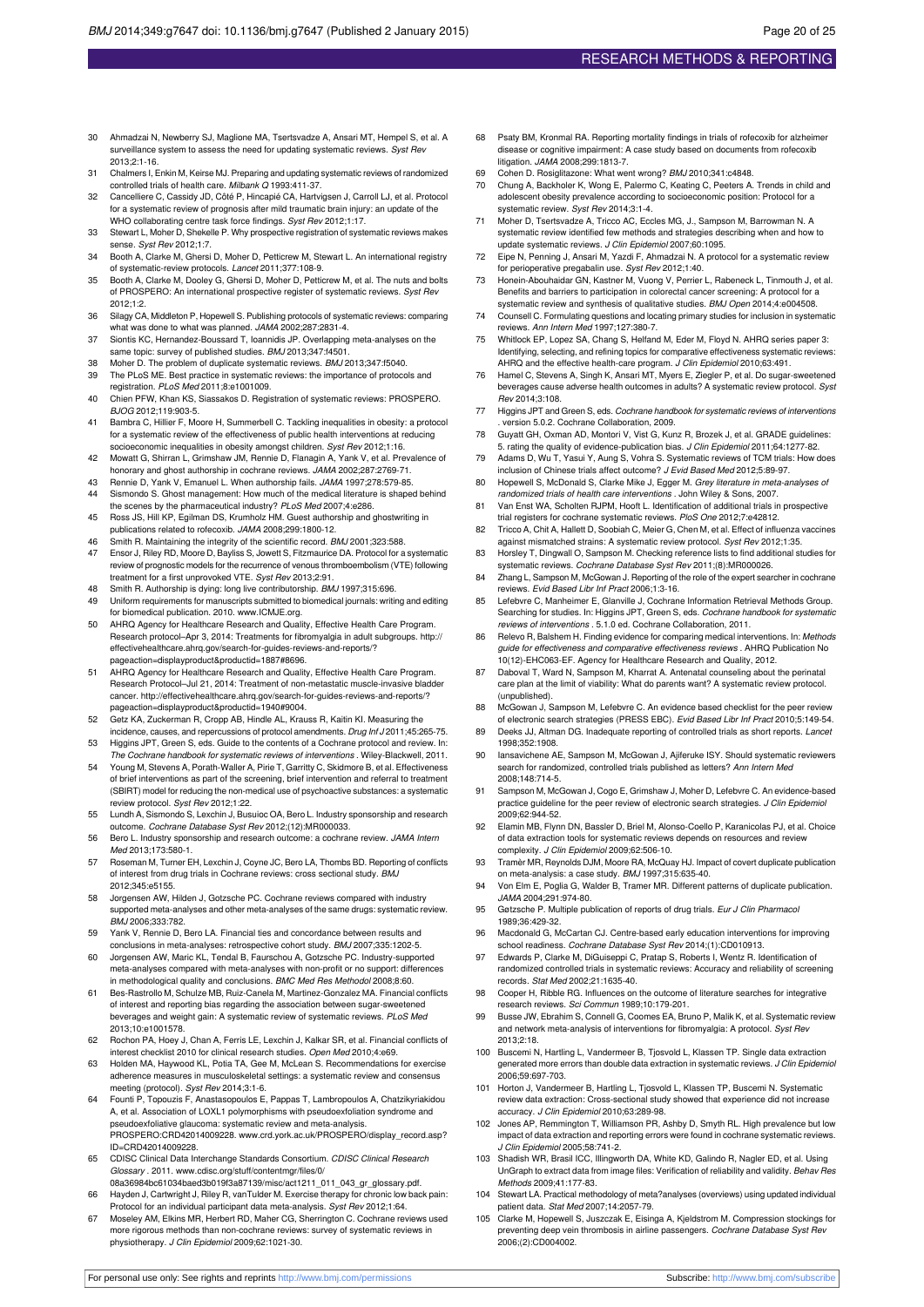- 106 Glasziou P, Meats E, Heneghan C, Shepperd S. What is missing from descriptions of treatment in trials and reviews? BMJ 2008;336:1472.
- 107 Schulz KF, Altman DG, Moher D. CONSORT 2010 statement: Updated guidelines for reporting parallel group randomised trials. BMC Med 2010;8:18.
- 108 Higgins JPT, Deeks JJ. Selecting studies and collecting data. In: Higgins JPT, Green S, eds. The Cochrane handbook for systematic reviews of interventions . 5.1.0 ed. Cochrane Collaboration, 2011.
- 109 Errami M, Sun Z, Long TC, George AC, Garner HR. Deja vu: A database of highly similar citations in the scientific literature. Nucleic Acids Res 2009;37(suppl 1):D921-4. 110 Reichenbach S, Rutjes AWS, Nüesch E, Trelle S, Jüni P. Arthroscopic lavage for
- osteoarthritis of the knee. Cochrane Library. 2008, doi:[10.1002/14651858.CD007320.](http://dx.doi.org/10.1002/14651858.CD007320) 111 Tully PJ, Baumeister H. Collaborative care for the treatment of comorbid depression and coronary heart disease: A systematic review and meta-analysis protocol. Syst Rev
- 2014;3:127. 112 Dwan K, Gamble C, Kolamunnage-Dona R, Mohammed S, Powell C, Williamson P.
- Assessing the potential for outcome reporting bias in a review: A tutorial. Trials 2010;11:52. 113 Leucht C, Huhn M, Leucht S. Amitriptyline versus placebo for major depressive disorder (protocol). Cochrane Database Syst Rev 2011;(5):CD009138.
- 114 Helfand M, Balshem H. AHRQ series paper 2: Principles for developing guidance: AHRQ<br>and the effective health-care program. *J Clin Epidemiol* 2010;63:484.
- 115 Johns MW. A new method for measuring daytime sleepiness: The Epworth sleepiness scale. Sleep 1991;14:540-5.
- 116 Johns MW. Reliability and factor analysis of the Epworth sleepiness scale. Sleep 1992;15:376-81.
- 117 Selby JV, Beal AC, Frank L. The Patient-Centered Outcomes Research Institute (PCORI) national priorities for research and initial research agenda. JAMA 2012;307:1583-4.
- 118 Methodology Committee of the Patient-Centered Outcomes Research Institute (PCORI). Methodological standards and patient-centeredness in comparative effectiveness research: The PCORI perspective. JAMA 2012;307:1636-40.
- 119 Cordoba G, Schwartz L, Woloshin S, Bae H, Gotzsche PC. Definition, reporting, and interpretation of composite outcomes in clinical trials: systematic review. BMJ 2010;341:c3920.
- 120 Page MJ, McKenzie JE, Forbes A. Many scenarios exist for selective inclusion and reporting of results in randomized trials and systematic reviews. J Clin Epidemiol 2013;66:524-37.
- 121 Hosseini Araghi M, Chen YF, Jagielski A, Mannan Choudhury S, Banerjee D, Thomas GN, et al. Weight loss intervention through lifestyle modification or pharmacotherapy for obstructive sleep apnoea in adults (protocol). Cochrane Database Syst Rev 2012;(12):CD010281.
- 122 Lawley CM, Lain SJ, Algert CS, Ford JB, Figtree GA, Roberts CL. Prosthetic heart valves in pregnancy: A systematic review and meta-analysis protocol. Syst Rev 2014;3:8. 123 Higgins JPT, Altman DG, Gøtzsche PC, Jüni P, Moher D, Oxman AD, et al. The Cochrane
- Collaboration's tool for assessing risk of bias in randomised trials. BMJ 2011;343:d5928. 124 Viswanathan M, Ansari MT, Berkman ND, Chang S, Hartling L, McPheeters M, et al. Assessing the risk of bias of individual studies in systematic reviews of health care
- interventions. AHRQ Methods for Effective Health Care 2012 Mar 08. 125 Hartling L, Hamm MP, Milne A, Vandermeer B, Santaguida PL, Ansari M, et al. Testing the risk of bias tool showed low reliability between individual reviewers and across
- consensus assessments of reviewer pairs. J Clin Epidemiol 2013;66:973-81.<br>126 Jadad AR, Moore RA, Carroll D, Jenkinson C, Reynolds DJ, Gavaghan DJ, et al. Assessing the quality of reports of randomized clinical trials: Is blinding necessary? Control Clin Trials 1996;17:1-12.
- 127 Berlin JA. Does blinding of readers affect the results of meta-analyses? Lancet 1997;350:185-6.
- 128 Moja LP, Telaro E, D'Amico R, Moschetti I, Coe L, Liberati A. Assessment of methodological quality of primary studies by systematic reviews: Results of the meta-quality cross sectional study. BMJ 2005;330:1053.
- 129 Wood L, Egger M, Gluud LL, Schulz KF, Jüni P, Altman DG, et al. Empirical evidence of bias in treatment effect estimates in controlled trials with different interventions and outcomes: Meta-epidemiological study. BMJ 2008;336:601-5.
- 130 Savović J, Harris RJ, Wood L, Beynon R, Altman D, Als-Nielsen B, et al. Development of a combined database for meta-epidemiological research. Res Synth Methods 2011;2:78.
- 131 Dechartres A, Boutron I, Trinquart L, Charles P, Ravaud P. Single-center trials show larger treatment effects than multicenter trials: Evidence from a meta-epidemiologic study. Ann Intern Med 2011;155:39.
- 132 Odgaard-Jensen J, Vist G, Timmer A, Kunz R, Akl E, Schünemann H, et al. Randomised controlled trials as a safeguard against biased estimates of treatment effects. *Cochrane*<br>*Database Syst Rev* 2011;(4):MR000012.
- 133 Sanderson S, Tatt ID, Higgins JPT. Tools for assessing quality and susceptibility to bias in observational studies in epidemiology: A systematic review and annotated bibliography. Int J Epidemiol 2007;36:666-76.
- 134 Dechartres, A. Charles, P. Hopewell, S. Ravaud, P. Altman, D.G. Reviews assessing the quality or the reporting of randomized controlled trials are increasing over time but raised
- questions about how quality is assessed. *J Clin Epidemiol* 2011;64:136-44.<br>135 Jüni P, Witschi A, Bloch R, Egger M. The hazards of scoring the quality of clinical trials for meta-analysis. JAMA 1999;282:1054-60.
- 136 Ioannidis JPA, Haidich AB, Pappa M, Pantazis N, Kokori SI, Tektonidou MG, et al. Comparison of evidence of treatment effects in randomized and nonrandomized studies. JAMA 2001;286:821-30.
- 137 Savovic J, Jones HE, Altman DG, Harris RJ, Juni P, Pildal J, et al. Influence of reported study design characteristics on intervention effect estimates from randomized, controlled trials. Ann Intern Med 2012;157:429-38.
- 138 Hróbjartsson A, Thomsen ASS, Emanuelsson F, Tendal B, Hilden J, Boutron I, et al. Observer bias in randomised clinical trials with binary outcomes: Systematic review of trials with both blinded and non-blinded outcome assessors. BMJ 2012;344:e1119.
- 139 Bell ML, Kenward MG, Fairclough DL, Horton NJ. Differential dropout and bias in randomised controlled trials: When it matters and when it may not. BMJ 2013;346:e8668. 140 Guyatt GH, Briel M, Glasziou P, Bassler D, Montori VM. Problems of stopping trials early.
- BMJ 2012;344:e3863. 141 Briel M, Bassler D, Wang AT, Guyatt GH, Montori VM. The dangers of stopping a trial too
- early. J Bone Joint Surg 2012;94(suppl 1):56-60. 142 DeAngelis CD FP. Impugning the integrity of medical science: The adverse effects of
- industry influence. JAMA 2008;299:1833-5.
- 143 Kahan BC, Morris TP. Analysis of multicentre trials with continuous outcomes: When and how should we account for centre effects? Stat Med 2013;32:1136-49.
- 144 Shephard RJ. Ethics in exercise science research. Sports Med 2002;32:169-83. 145 Fanelli D. How many scientists fabricate and falsify research? A systematic review and
- meta-analysis of survey data. PLoS One 2009;4:e5738. 146 Higgins J, Ramsay C, Reeves BC, Deeks JJ, Shea B, Valentine JC, et al. Issues relating
- to study design and risk of bias when including non-randomized studies in systematic reviews on the effects of interventions. Res Synth Methods 2012.
- 147 Mao C, Yang ZY, Chung VCH, Qin Y, Tam W, Kwong JSW, et al. Tong-xin-luo capsule for patients with coronary heart disease after percutaneous coronary intervention. Cochrane Library 2012.
- 148 Villar J, Mackey ME, Carroli G, Donner A. Meta-analyses in systematic reviews of randomized controlled trials in perinatal medicine: Comparison of fixed and random effects models. Stat Med 2001;20:3635-47.
- 149 Hunter JE, Schmidt FL. Fixed effects vs. random effects meta-analysis models: implications for cumulative research knowledge. Int J Select Assess 2002;8:275-92.
- Schmidt FL, Oh IS, Hayes TL. Fixed- versus random-effects models in meta-analysis: model properties and an empirical comparison of differences in results. Br J Math Stat Psychol 2009;62:97-128.
- 151 Higgins J, Thompson SG, Deeks JJ, Altman DG. Measuring inconsistency in meta-analyses. BMJ 2003;327:557-60.
- 152 Higgins JPT, Deeks JJ, Altman DG. Special topics in statistics. In: Higgins JPT, Green S, eds. Cochrane handbook for systematic reviews of interventions . 5.1.0 ed. Cochrane Collaboration, 2011.
- 153 Stewart LA, Clarke M, Rovers M, Riley RD, Simmonds M, Stewart G, et al. PRISMA-IPD: an extension to the PRISMA statement guidance for reporting systematic review and meta-analysis of individual participant data. (submitted).
- 154 Thiessen PH, Barrowman N, Garg A. Imputing variance estimates do not alter the conclusions of a meta-analysis with continuous outcomes: A case study of changes in renal function after living kidney donation. J Clin Epidemiol 2007;60:228.
- 155 Stevens JW. A note on dealing with missing standard errors in meta-analyses of continuous outcome measures in WinBUGS. Pharmaceut Stat 2011;10:374-8.
- 156 Wiebe N, Vandermeer B, Platt RW, Klassen TP, Moher D, Barrowman NJ. A systematic review identifies a lack of standardization in methods for handling missing variance data. J Clin Epidemiol 2006;59:342-53.
- 157 Furukawa TA, Barbui C, Cipriani A, Brambilla P, Watanabe N. Imputing missing standard deviations in meta-analyses can provide accurate results. J Clin Epidemiol 2006;59:7.
- 158 Tierney JF, Stewart LA, Ghersi D, Burdett S, Sydes MR. Practical methods for incorporating summary time-to-event data into meta-analysis. Trials 2007;8:16.
- 159 Wood L, Egger M, Gluud LL, Schulz KF, Jüni P, Altman DG, et al. Empirical evidence of bias in treatment effect estimates in controlled trials with different interventions and outcomes: meta-epidemiological study. BMJ 2008;336:601-5.
- 160 Whitehead PJ, Drummond AE, Walker MF, Parry RH. Interventions to reduce dependency in personal activities of daily living in community-dwelling adults who use homecare services: protocol for a systematic review. Syst Rev 2013;2:1-7.
- 161 Greenhalgh T, Robert G, Macfarlane F, Bate P, Kyriakidou O, Peacock R. Storylines of research in diffusion of innovation: a meta-narrative approach to systematic review. Soc Sci Med 2005;61:417-30.
- 162 Popay J, Roberts H, Sowden A, Petticrew M, Arai L, Rodgers M, et al. Guidance on the conduct of narrative synthesis in systematic reviews. a product from the ESRC methods programme. Version 1. ESRC, 2006.
- 163 Richards BL, Whittle SL, Buchbinder R. Neuromodulators for pain management in rheumatoid arthritis (protocol). Cochrane Database Syst Rev 2011;(1):CD008921.
- 164 Goodman S, Dickersin K. Metabias: A challenge for comparative effectiveness research. Ann Intern Med 2011;155:61-2.
- 165 Song F, Parekh S, Hooper L, Loke Y, Ryder J, Sutton A, et al. Dissemination and publication of research findings: an updated review of related biases . Prepress Projects, 2010.
- 166 Sterne JAC, Sutton AJ, Ioannidis JPA, Terrin N, Jones DR, Lau J, et al. Recommendations for examining and interpreting funnel plot asymmetry in meta-analyses of randomised controlled trials. BMJ 2011;343:302.
- 167 Terrin N, Schmid CH, Lau J. In an empirical evaluation of the funnel plot, researchers could not visually identify publication bias. J Clin Epidemiol 2005;58:894-901.
- 168 Lau J, Ioannidis J, Terrin N, Schmid CH, Olkin I. The case of the misleading funnel plot. BMJ 2006;333:597-600.
- 169 Parekh-Bhurke S, Kwok CS, Pang C, Hooper L, Loke YK, Ryder JJ, et al. Uptake of methods to deal with publication bias in systematic reviews has increased over time, but there is still much scope for improvement. J Clin Epidemiol 2011;64:349-57.
- 170 Turner EH, Matthews AM, Linardatos E, Tell RA, Rosenthal R. Selective publication of antidepressant trials and its influence on apparent efficacy. N Engl J Med 2008;358:252-60. Turner EH, Knoepflmacher D, Shapley L. Publication bias in antipsychotic trials: An
- analysis of efficacy comparing the published literature to the us food and drug administration database. PLoS Med 2012;9:e1001189.
- 172 Williamson P, Gamble C, Altman D, Hutton J. Outcome selection bias in meta-analysis. Stat Methods Med Res 2005;14:515-24.
- 173 Chan AW, Altman DG. Identifying outcome reporting bias in randomised trials on PubMed: review of publications and survey of authors. BMJ 2005;330:753. 174 Williamson PR, Gamble C. Application and investigation of a bound for outcome reporting
- bias. Trials 2007;8:9.
- 175 Tharyan P, Kirubakaran R, Jabez P. The use of trial protocols to assess risk of bias due to selective reporting in cochrane systematic reviews: a cross-sectional survey. 18th Cochrane Colloquium and 10th Campbell Colloquium; Oct 18-22; Keystone, Colorado; 2010.
- 176 Hart B, Lundh A, Bero L. Effect of reporting bias on meta-analyses of drug trials: reanalysis of meta-analyses. BMJ 2012;344:d7202.
- Guyatt G, Oxman AD, Akl EA, Kunz R, Vist G, Brozek J, et al. GRADE guidelines: 1. Introduction-GRADE evidence profiles and summary of findings tables. J Clin Epidemiol 2011;64:383-94.
- 178 Guyatt G, Oxman AD, Sultan S, Brozek J, Glasziou P, Alonso-Coello P, et al. GRADE guidelines. 11: Making an overall rating of confidence in effect estimates for a single outcome and for all outcomes. J Clin Epidemiol 2013;66:151-7.
- 179 Antman EM, Lau J, Kupelnick B, Mosteller F, Chalmers TC. A comparison of results of meta-analyses of randomized control trials and recommendations of clinical experts. treatments for myocardial infarction. JAMA 1992;268:240-8.
- 180 Oxman AD, Guyatt GH. The science of reviewing research. Ann N Y Acad Sci 1993;703:125.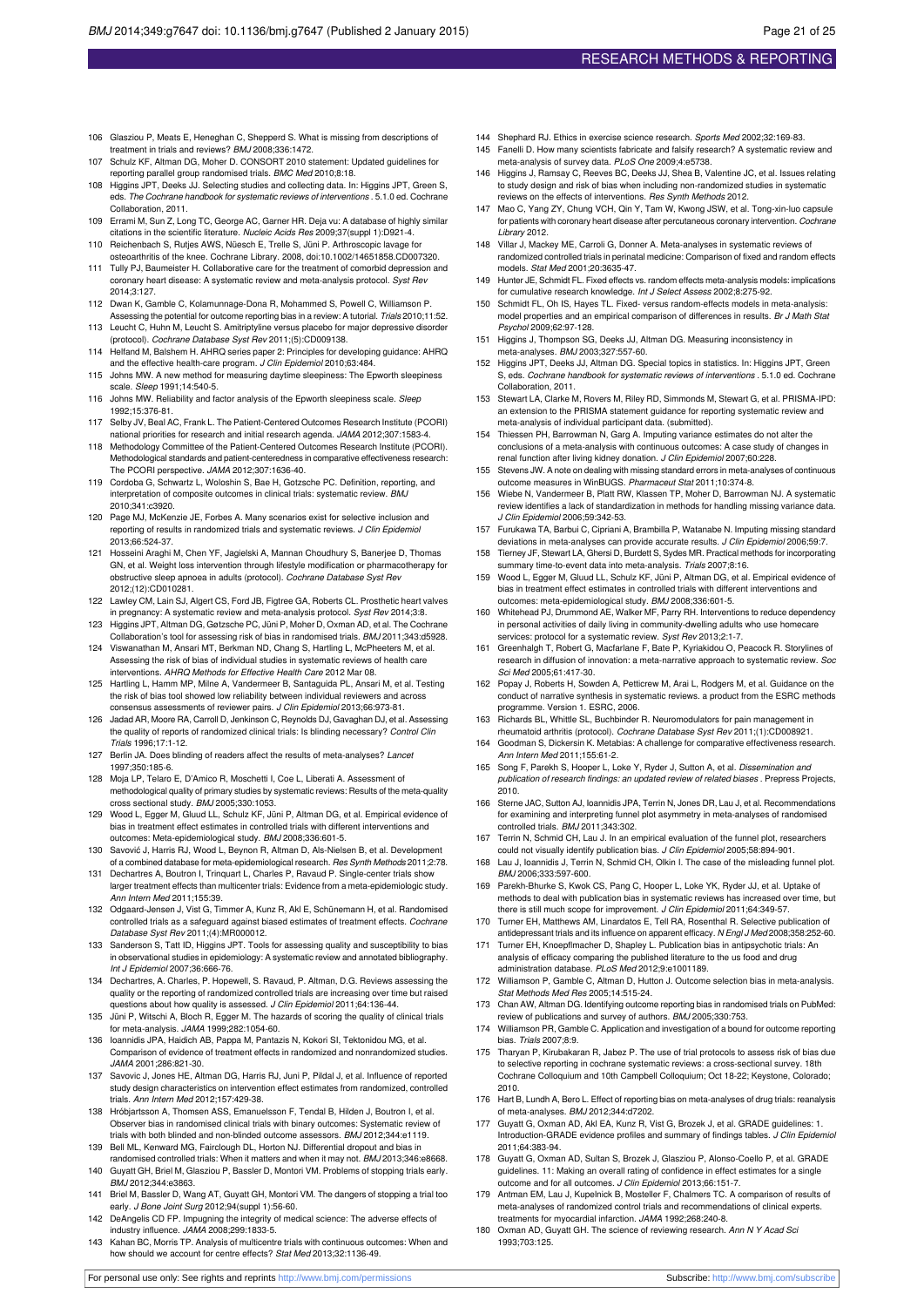- 181 Dickersin K. The existence of publication bias and risk factors for its occurrence. JAMA 1990;263:1385-9.
- 182 Begg CB. Publication bias: A problem in interpreting medical data. J R Stat Soc A 1988;151:419-63.
- 183 Hopewell S, Loudon K, Clarke MJ, Oxman AD, Dickersin K. Publication bias in clinical trials due to statistical significance or direction of trial results. Cochrane Database Syst Rev 2009;(1):MR000006.
- 184 Dickersin K, Chalmers I. Recognizing, investigating and dealing with incomplete and biased reporting of clinical research: from Francis Bacon to the WHO. J R Soc Med 2011;104:532-8.
- 185 Dickersin K. Publication bias: recognizing the problem, understanding its origins and<br>scope, and preventing harm. In: Rothstein HR, Sutton AJ, Borenstein M, eds. Publication bias in meta-analysis—Prevention, assessment and adjustments . John Wiley & Sons, 2005:11-33.
- 186 Williamson PR, Gamble C, Altman DG, Hutton JL. Outcome selection bias in meta-analysis. Stat Methods Med Res 2005;14:515-24.

#### Cite this as: BMJ 2015;350:g7647

© BMJ Publishing Group Ltd 2014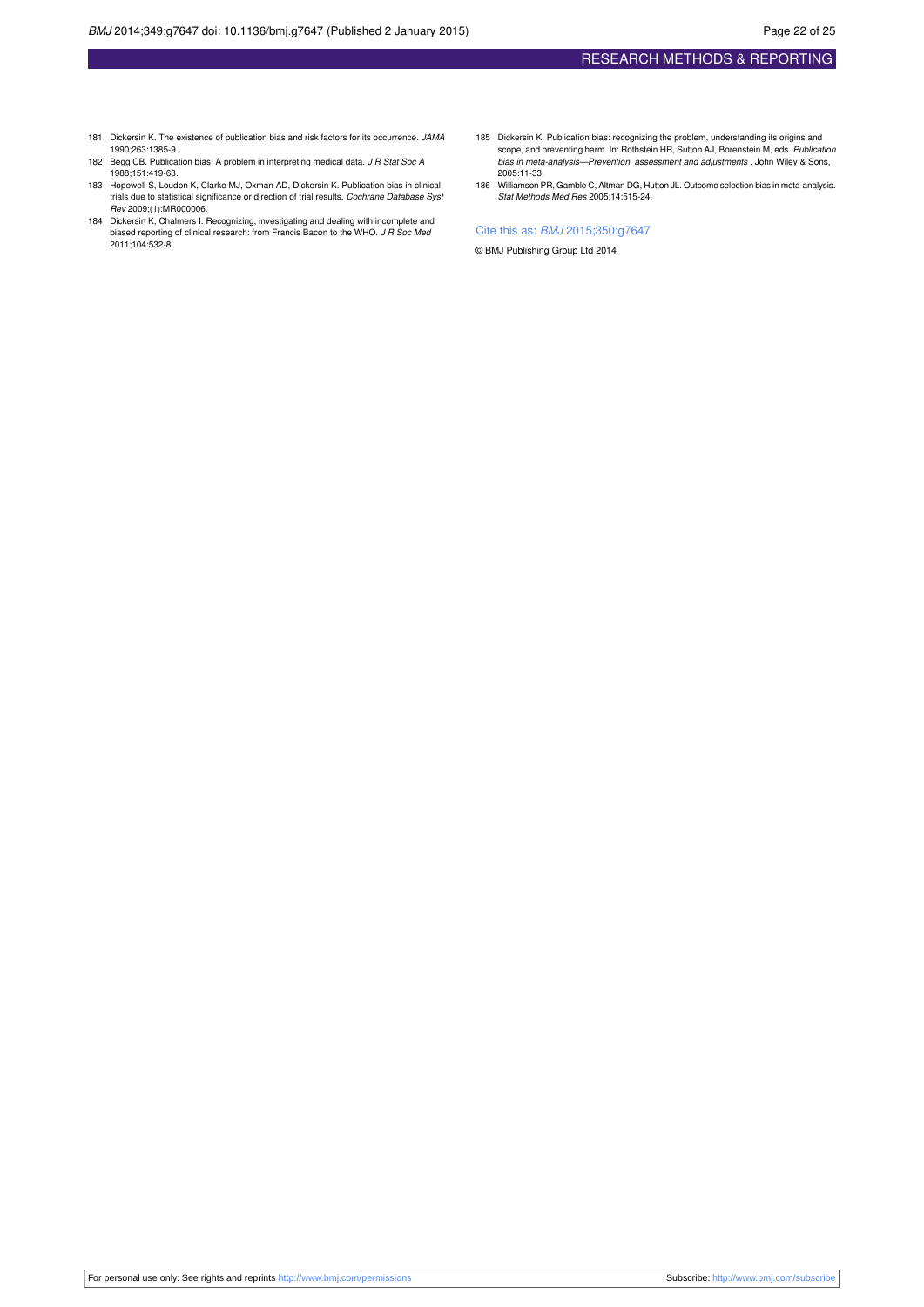# **Tables**

#### <span id="page-22-0"></span>**Table 1| Proposed stakeholders, actions, and potential benefits for supporting adherence to PRISMA-P**

| <b>Stakeholder</b>                                | <b>Proposed action</b>                                                                                                                                     | <b>Potential benefits</b>                                                                                                    |  |
|---------------------------------------------------|------------------------------------------------------------------------------------------------------------------------------------------------------------|------------------------------------------------------------------------------------------------------------------------------|--|
| Funders                                           | Promote or mandate adherence to PRISMA-P or use<br>PRISMA-P as a template for systematic review proposals                                                  | Improved quality, completeness, and consistency of systematic review<br>proposals                                            |  |
|                                                   | for grant applications                                                                                                                                     | Standardized protocol content will improve peer review efficiency and<br>investigator understanding of requirements          |  |
| Systematic reviewers,<br>groups, or organizations | Use or adhere to PRISMA-P during protocol development                                                                                                      | Improved quality, completeness, and consistency of protocol content                                                          |  |
|                                                   |                                                                                                                                                            | Enables reviewers to anticipate and avoid future changes to review<br>methods (that is, outcomes)                            |  |
|                                                   |                                                                                                                                                            | Increased awareness of minimum content for protocol reporting                                                                |  |
|                                                   |                                                                                                                                                            | Improved completeness of reporting of completed reviews                                                                      |  |
| PROSPERO (and other<br>review registries)         | Encourage the development of PRISMA-P based protocols                                                                                                      | Improved quality of registry entries                                                                                         |  |
|                                                   |                                                                                                                                                            | Improved consistency across registry entries, protocols, and systematic<br>reviews                                           |  |
| Practice guideline<br>developers                  | Use PRISMA-P to gauge the completeness of protocols<br>and facilitate detection of selective reporting when<br>considering reviews for guideline inclusion | Enables easy comparison across protocols, registry entries, and completed<br>systematic reviews                              |  |
| Policymakers                                      | Advocate use of PRISMA-P by those funding and<br>conducting systematic reviews                                                                             | May yield better quality, more complete, and more consistent reviews to<br>inform decision making                            |  |
| Journal editors                                   | Encourage compliance with PRISMA-P for authors<br>submitting protocols for publication                                                                     | Improved quality, completeness, and consistency of protocols over those<br>published in journals not endorsing PRISMA-P      |  |
|                                                   | Offer PRISMA-P as a template to assist in protocol writing<br>for publication                                                                              | Increased efficiency in protocol peer and author understanding of journal<br>requirements                                    |  |
|                                                   |                                                                                                                                                            | Improved transparency of reviews and interpretation by readers                                                               |  |
| Educators                                         | Use PRISMA-P as a training tool                                                                                                                            | Simplified teaching and grading of protocols                                                                                 |  |
|                                                   | coursework                                                                                                                                                 | Encourage adherence in students submitting protocols for Improved quality, completeness, and consistency of protocol content |  |
| <b>Students</b>                                   | Develop protocols for coursework or research using                                                                                                         | Improved understanding of the minimum protocol content                                                                       |  |
|                                                   | PRISMA-P                                                                                                                                                   | Well trained systematic reviewers entering the workforce                                                                     |  |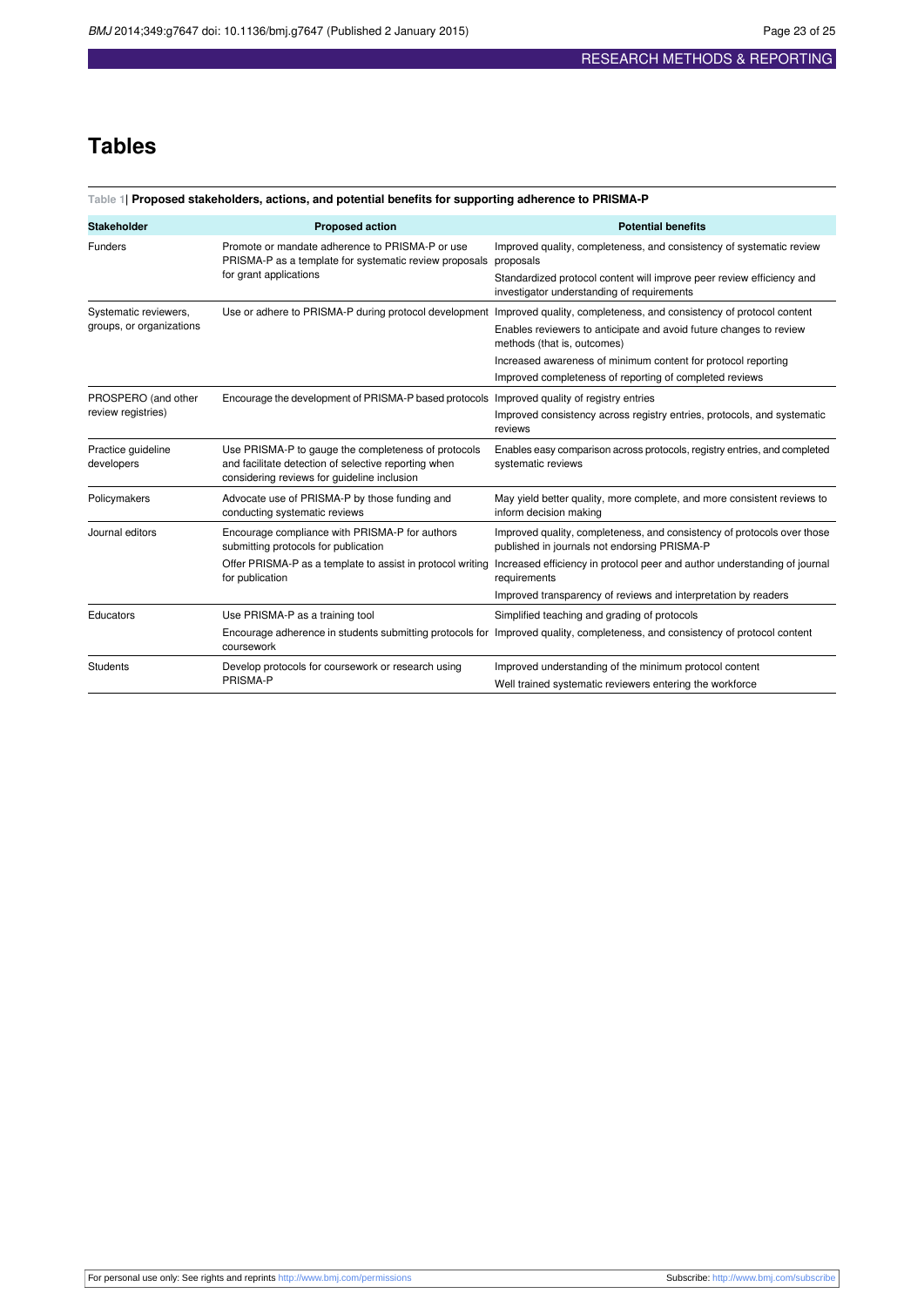<span id="page-23-0"></span>Table 2| PRISMA-P (preferred reporting items for systematic review and meta-analysis protocols) 2015 checklist: recommended items to **address in a systematic review protocol**

| <b>Section and topic</b>           | Item No         | <b>Checklist item</b>                                                                                                                                                                                                                            |  |
|------------------------------------|-----------------|--------------------------------------------------------------------------------------------------------------------------------------------------------------------------------------------------------------------------------------------------|--|
| <b>Administrative information</b>  |                 |                                                                                                                                                                                                                                                  |  |
| Title:                             |                 |                                                                                                                                                                                                                                                  |  |
| Identification                     | 1a              | Identify the report as a protocol of a systematic review                                                                                                                                                                                         |  |
| Update                             | 1b              | If the protocol is for an update of a previous systematic review, identify as such                                                                                                                                                               |  |
| 2<br>Registration                  |                 | If registered, provide the name of the registry (such as PROSPERO) and registration number                                                                                                                                                       |  |
| Authors:                           |                 |                                                                                                                                                                                                                                                  |  |
| Contact                            | За              | Provide name, institutional affiliation, e-mail address of all protocol authors; provide physical mailing address of<br>corresponding author                                                                                                     |  |
| Contributions                      | 3b              | Describe contributions of protocol authors and identify the guarantor of the review                                                                                                                                                              |  |
| Amendments                         | $\overline{4}$  | If the protocol represents an amendment of a previously completed or published protocol, identify as such and list<br>changes; otherwise, state plan for documenting important protocol amendments                                               |  |
| Support:                           |                 |                                                                                                                                                                                                                                                  |  |
| Sources                            | 5a              | Indicate sources of financial or other support for the review                                                                                                                                                                                    |  |
| Sponsor                            | 5b              | Provide name for the review funder and/or sponsor                                                                                                                                                                                                |  |
| Role of sponsor or funder          | 5c              | Describe roles of funder(s), sponsor(s), and/or institution(s), if any, in developing the protocol                                                                                                                                               |  |
| Introduction                       |                 |                                                                                                                                                                                                                                                  |  |
| Rationale                          | 6               | Describe the rationale for the review in the context of what is already known                                                                                                                                                                    |  |
| Objectives                         | $\overline{7}$  | Provide an explicit statement of the question(s) the review will address with reference to participants, interventions,<br>comparators, and outcomes (PICO)                                                                                      |  |
| Methods                            |                 |                                                                                                                                                                                                                                                  |  |
| Eligibility criteria               | 8               | Specify the study characteristics (such as PICO, study design, setting, time frame) and report characteristics (such<br>as years considered, language, publication status) to be used as criteria for eligibility for the review                 |  |
| Information sources                | 9               | Describe all intended information sources (such as electronic databases, contact with study authors, trial registers<br>or other grey literature sources) with planned dates of coverage                                                         |  |
| Search strategy                    | 10              | Present draft of search strategy to be used for at least one electronic database, including planned limits, such that<br>it could be repeated                                                                                                    |  |
| Study records:                     |                 |                                                                                                                                                                                                                                                  |  |
| Data management                    | 11a             | Describe the mechanism(s) that will be used to manage records and data throughout the review                                                                                                                                                     |  |
| Selection process                  | 11 <sub>b</sub> | State the process that will be used for selecting studies (such as two independent reviewers) through each phase<br>of the review (that is, screening, eligibility and inclusion in meta-analysis)                                               |  |
| Data collection process            | 11c             | Describe planned method of extracting data from reports (such as piloting forms, done independently, in duplicate),<br>any processes for obtaining and confirming data from investigators                                                        |  |
| Data items                         | 12              | List and define all variables for which data will be sought (such as PICO items, funding sources), any pre-planned<br>data assumptions and simplifications                                                                                       |  |
| Outcomes and prioritization        | 13              | List and define all outcomes for which data will be sought, including prioritization of main and additional outcomes,<br>with rationale                                                                                                          |  |
| Risk of bias in individual studies | 14              | Describe anticipated methods for assessing risk of bias of individual studies, including whether this will be done at<br>the outcome or study level, or both; state how this information will be used in data synthesis                          |  |
| Data synthesis                     | 15a             | Describe criteria under which study data will be quantitatively synthesised                                                                                                                                                                      |  |
|                                    | 15b             | If data are appropriate for quantitative synthesis, describe planned summary measures, methods of handling data<br>and methods of combining data from studies, including any planned exploration of consistency (such as $I^2$ , Kendall's<br>τ) |  |
|                                    | 15c             | Describe any proposed additional analyses (such as sensitivity or subgroup analyses, meta-regression)                                                                                                                                            |  |
|                                    | 15d             | If quantitative synthesis is not appropriate, describe the type of summary planned                                                                                                                                                               |  |
| Meta-bias(es)                      | 16              | Specify any planned assessment of meta-bias(es) (such as publication bias across studies, selective reporting within<br>studies)                                                                                                                 |  |
| Confidence in cumulative evidence  | 17              | Describe how the strength of the body of evidence will be assessed (such as GRADE)                                                                                                                                                               |  |